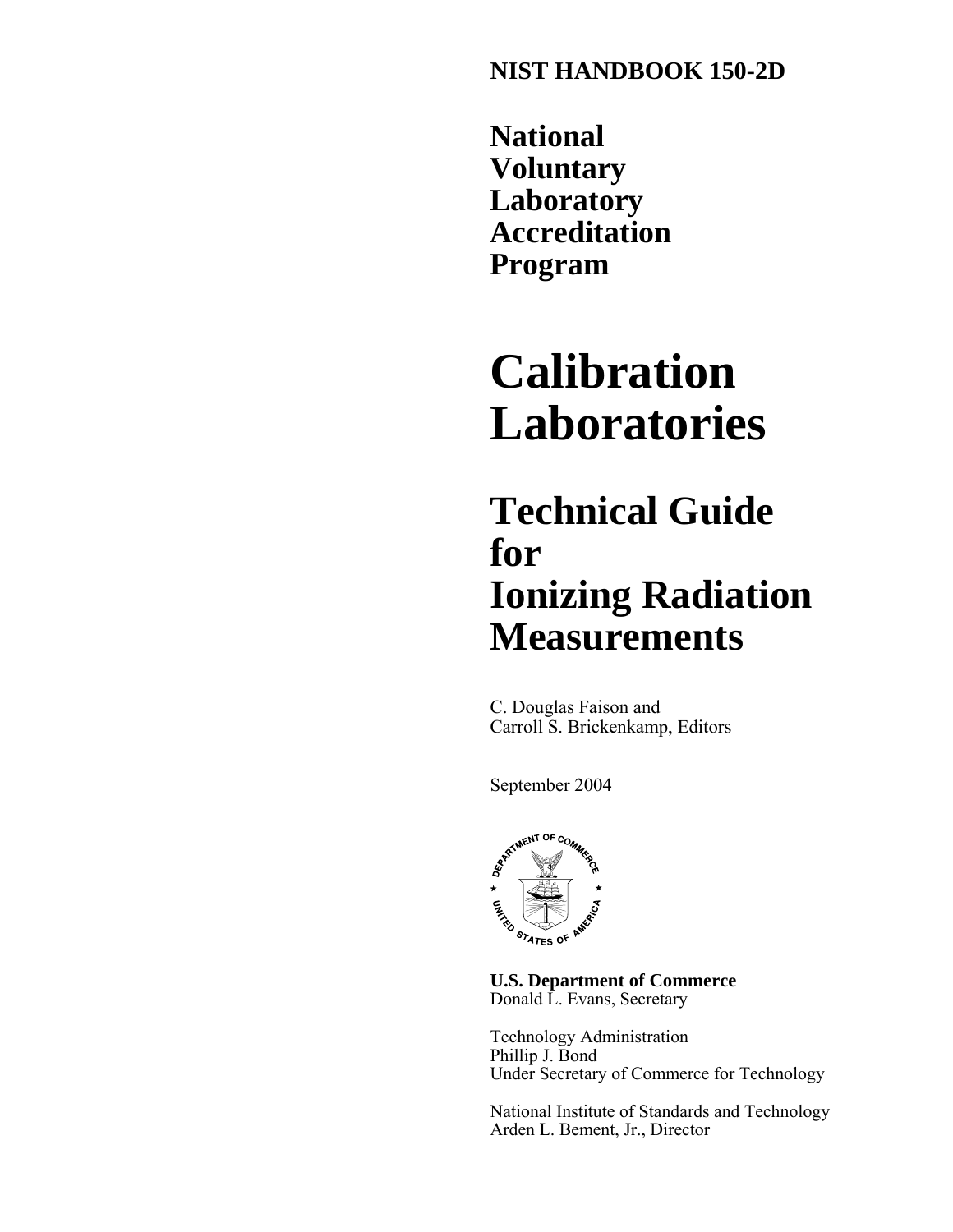National Institute of Standards and Technology NIST Handbook 150-2D 71 pages (September 2004) CODEN: NIHAE2

U.S. GOVERNMENT PRINTING OFFICE WASHINGTON: 2004

For sale by the Superintendent of Documents U.S. Government Printing Office Internet: bookstore.gpo.gov Phone: (202) 512-1800 Fax: (202) 512-2250 Mail: Stop SSOP, Washington, DC 20402-0001

#### NVLAP AND THE NVLAP LOGO

The term *NVLAP* (represented by the NVLAP logo) is a federally registered certification mark of the National Institute of Standards and Technology and the federal government, who retain exclusive rights to control the use thereof. Permission to use the term and/or logo is granted to NVLAP-accredited laboratories for the limited purposes of announcing their accredited status, and for use on reports that describe only testing and calibration within the scope of accreditation. NIST reserves the right to control the quality of the use of the term *NVLAP* and of the logo itself.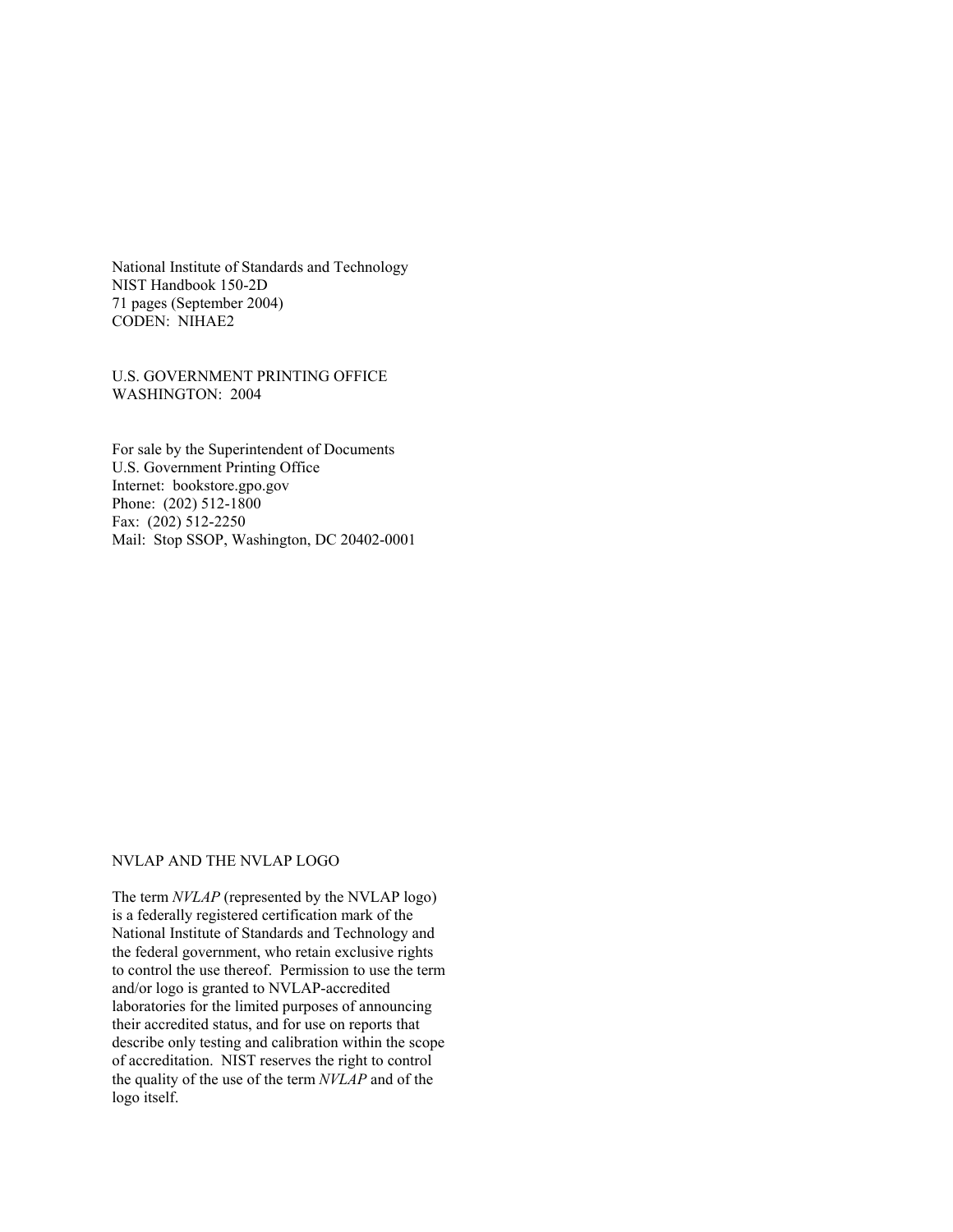# **Contents**

| $\mathbf{1}$   | 1.1  |                                                                           |  |  |  |  |  |  |
|----------------|------|---------------------------------------------------------------------------|--|--|--|--|--|--|
|                | 1.2  |                                                                           |  |  |  |  |  |  |
|                | 1.3  |                                                                           |  |  |  |  |  |  |
|                | 1.4  |                                                                           |  |  |  |  |  |  |
|                | 1.5  |                                                                           |  |  |  |  |  |  |
|                | 1.6  |                                                                           |  |  |  |  |  |  |
|                | 1.7  |                                                                           |  |  |  |  |  |  |
| $\overline{2}$ |      |                                                                           |  |  |  |  |  |  |
|                | 2.1  |                                                                           |  |  |  |  |  |  |
|                | 2.2  |                                                                           |  |  |  |  |  |  |
|                | 2.3  |                                                                           |  |  |  |  |  |  |
|                | 2.4  |                                                                           |  |  |  |  |  |  |
|                | 2.5  |                                                                           |  |  |  |  |  |  |
|                | 2.6  |                                                                           |  |  |  |  |  |  |
|                | 2.7  |                                                                           |  |  |  |  |  |  |
|                | 2.8  |                                                                           |  |  |  |  |  |  |
|                | 2.9  |                                                                           |  |  |  |  |  |  |
|                | 2.10 |                                                                           |  |  |  |  |  |  |
|                | 2.11 |                                                                           |  |  |  |  |  |  |
|                |      | 2.12 X-ray calibration of instruments for diagnostic radiology levels  47 |  |  |  |  |  |  |
|                |      |                                                                           |  |  |  |  |  |  |
|                |      |                                                                           |  |  |  |  |  |  |
|                |      |                                                                           |  |  |  |  |  |  |
|                |      |                                                                           |  |  |  |  |  |  |
|                | 2.17 |                                                                           |  |  |  |  |  |  |
|                |      |                                                                           |  |  |  |  |  |  |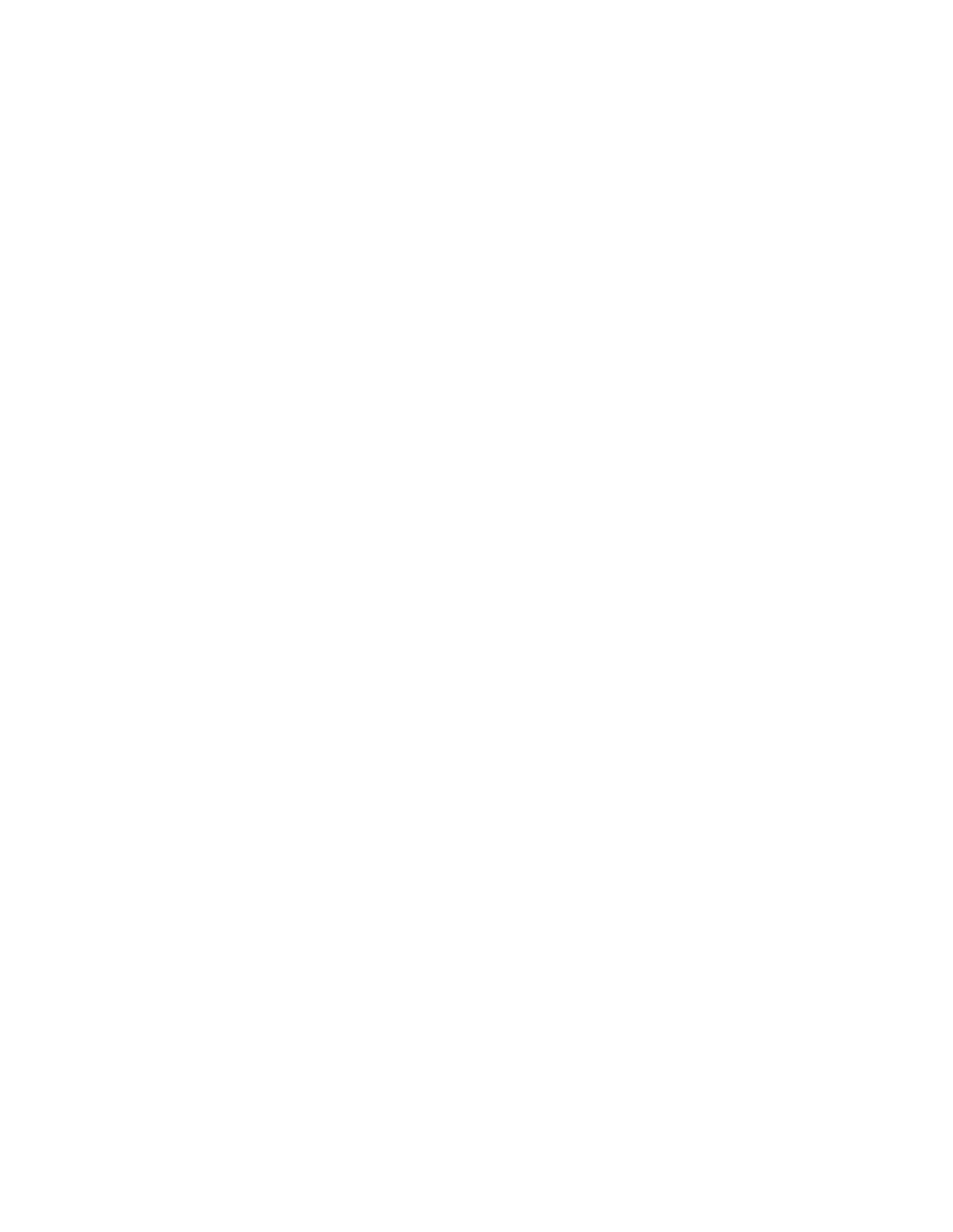# **Preface**

The Calibration Laboratories Accreditation Program was developed by the National Voluntary Laboratory Accreditation Program (NVLAP) at the National Institute of Standards and Technology (NIST) as a result of interest from private industry and at the request of the National Conference of Standards Laboratories (now the NCSL International). The goal of the program is to provide a means by which calibration laboratories can be assessed for competency. This voluntary program is not designed to serve as a means of imposing specific calibration procedures or minimum uncertainties on applicant laboratories; instead, the program allows for all scientifically valid calibration schemes and requires that laboratories derive and document their measurement uncertainties.

To accomplish this goal, NVLAP employs technical experts on a contract basis, to serve as assessors in each of the following eight fields of physical metrology calibration:

- electromagnetic dc/low frequency,
- electromagnetic rf/microwave frequency,
- time and frequency,
- ionizing radiation,
- optical radiation,
- dimensional,
- mechanical, and
- thermodynamics.

NIST Handbooks 150-2A through 150-2H are technical guides for the accreditation of calibration laboratories, with each handbook corresponding to one of the eight fields of physical metrology calibration. They are intended for information and use by:

- NVLAP technical experts in assessing laboratories,
- staff of accredited laboratories,
- those laboratories seeking accreditation,
- other laboratory accreditation systems,
- users of laboratory services, and
- others needing information on the requirements and guidelines for accreditation under the NVLAP Calibration Laboratories Accreditation Program.

NOTE The Calibration Laboratories Accreditation Program has been expanded to cover chemical calibration for the providers of proficiency testing and certifiers of spectrophotometric NTRMs. (See NIST Handbooks 150-19 and 150-21.) Other NVLAP handbooks in the chemical calibration area are expected in the future.

The assessor uses NIST Handbook 150, *NVLAP Procedures and General Requirements*, and the appropriate guides (NIST Handbooks 150-2A through 150-2H) to validate that a laboratory is capable of performing calibrations within the laboratory's stated uncertainties. These technical guides and other relevant technical information support assessors in their assessments of laboratories. Along with inspecting the facilities, documentation, equipment, and personnel, the assessor can witness a calibration, have an item recalibrated, and/or examine the results of measurement assurance programs and round-robins to collect objective evidence.

NIST Handbooks 150-2A through 150-2H supplement NIST Handbook 150, which contains Title 15 of the U.S. Code of Federal Regulations (CFR) Part 285 plus all general NVLAP procedures, criteria, and policies. The criteria in NIST Handbook 150 originally encompassed the requirements of ISO/IEC Guide 25:1990 and the relevant requirements of ISO 9002 (ANSI/ASQC Q92-1987). These handbook criteria have been updated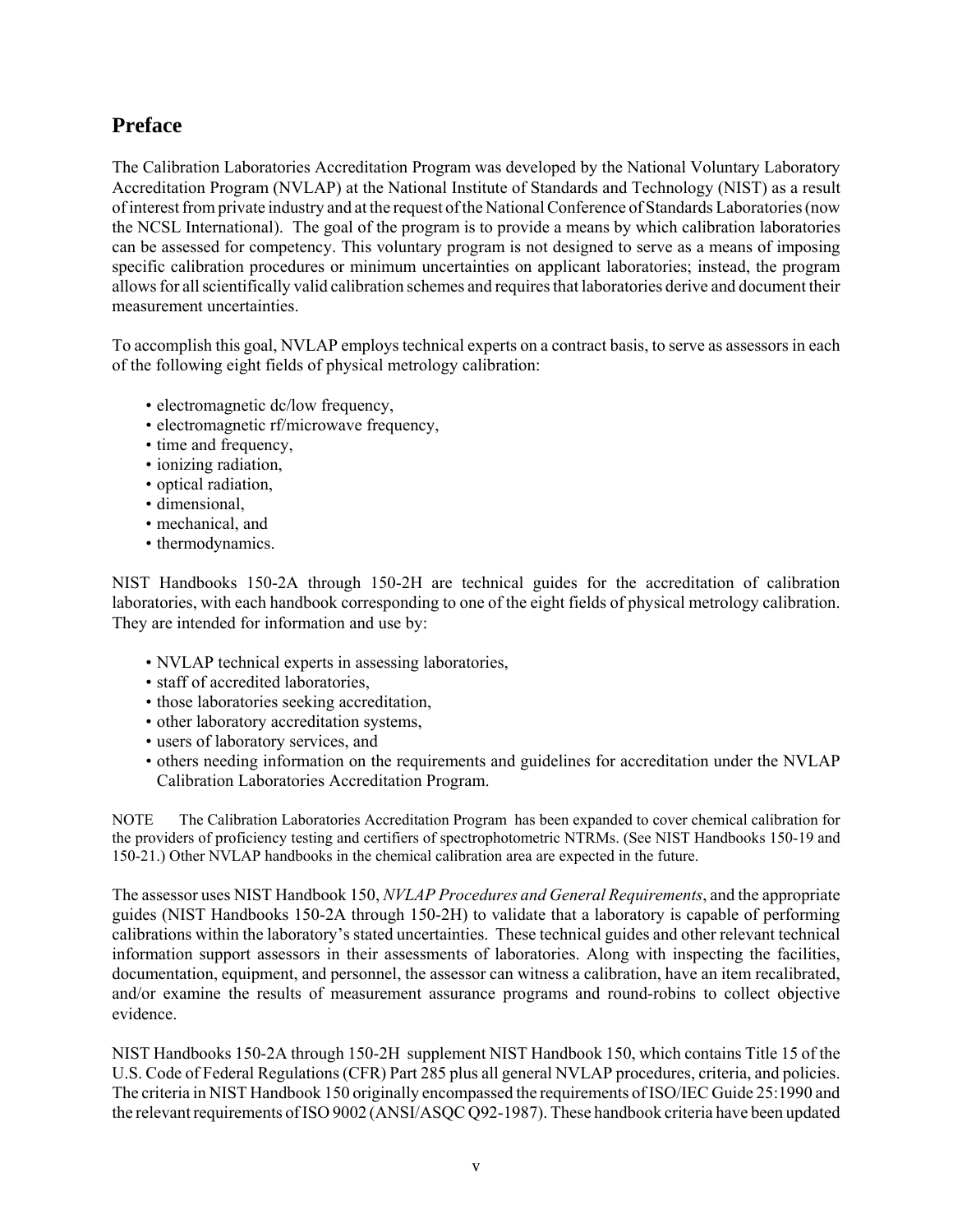to incorporate the requirements of ISO/IEC 17025:1999. The entire series of Handbooks 150-2A through 150- 2H comprises information specific to the Calibration Laboratories Program and neither adds to nor detracts from requirements contained in NIST Handbook 150.

Any questions or comments on this handbook should be submitted to the National Voluntary Laboratory Accreditation Program, National Institute of Standards and Technology, 100 Bureau Drive, Stop 2140, Gaithersburg, MD 20899-2140; phone (301) 975-4016; fax (301) 926-2884; e-mail NVLAP@nist.gov.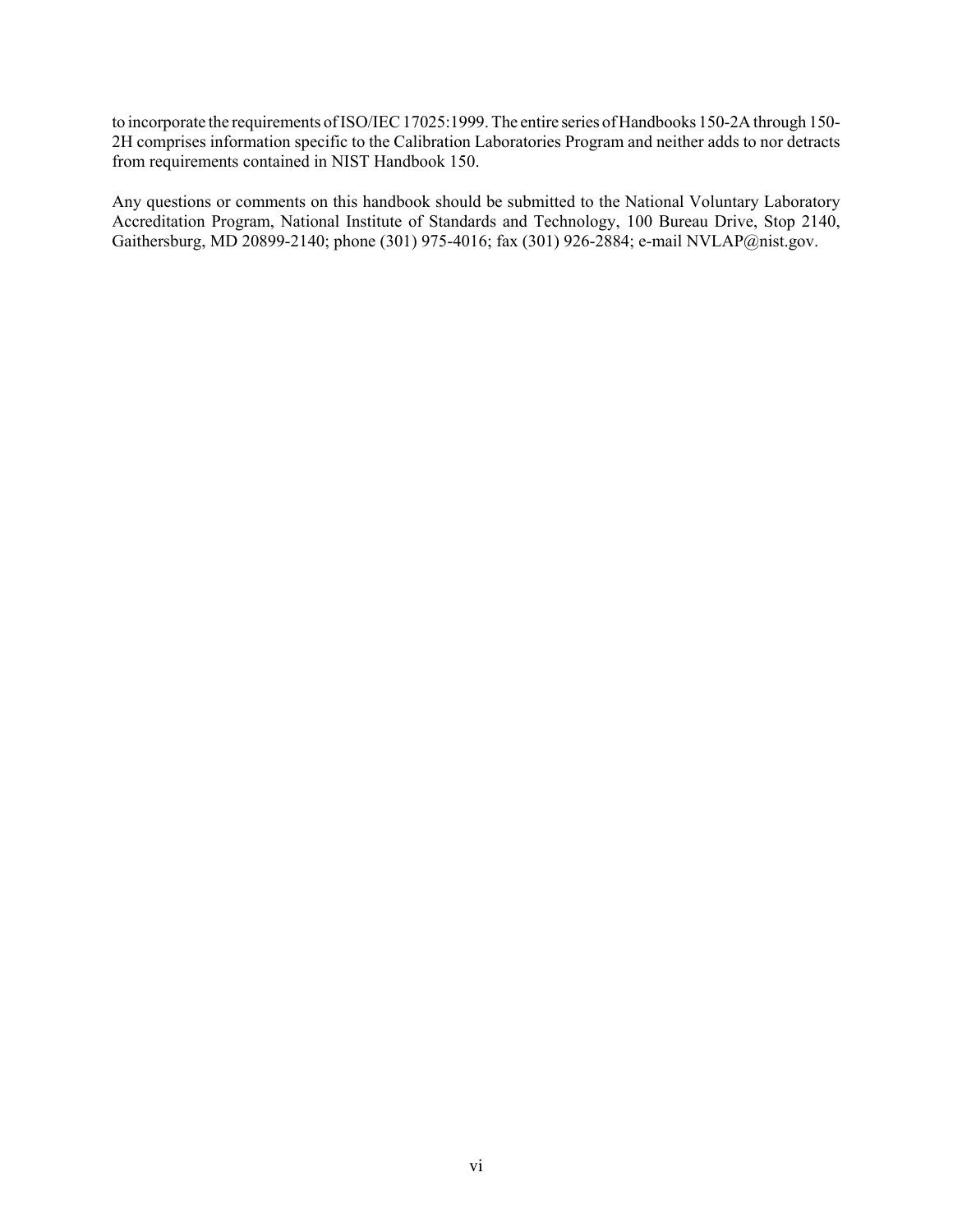# **Acknowledgments**

NIST Handbook 150-2 was first available as a draft covering all eight fields of physical metrology calibration in one volume. It has been separated into eight handbooks to allow easier updating and electronic downloading from the NVLAP web site. The preparation of these documents has been a joint effort, with input from representatives of other government agencies, laboratories, and the private sector. Acknowledgment of their efforts is in order; however, the listing of individual names is impractical. The submissions by individuals and companies offering suggestions for improvement to this document were also very welcome, as were the contributions of those who attended the public workshops.

We thank all the NIST measurement divisions for their work in writing or contributing to the individual handbooks. Listed below are those from the NIST measurement divisions who deserve special thanks for input to the first draft of NIST Handbook 150-2D, *Technical Guide for Ionizing Radiation Measurements*:

- Mr. Jimmy C. Humphreys (High Dose Radiation Dosimetry),
- Dr. J. M. R. Hutchinson (Radionuclide Sources), and
- Dr. Robert B. Schwartz (Neutron Dosimeter and Survey Instruments).

Also, we acknowledge and thank the entire list of contributors to NIST SP 812, *Criteria for the Operation of Federally-Owned Secondary Calibration Laboratories (Ionizing Radiation)*, October 1991.

On the second draft, we thank:

- Ms. C. Michelle O'Brien and Mr. Stephen M. Seltzer (Alpha-Particle, Beta-Particle, Gamma-Ray, and X-Ray Measurements),
- Dr. David Gilliam and Dr. Alan Thompson (Neutron Measurements),
- Dr. Marc F. Desrosiers (High-Dose Radiation Dosimetry), and
- Dr. Michael P. Unterweger (Radionuclides).

Additional thanks go to those who actively participated in the Technical Guide Workshop held November 1993 and to those who served as points of contact within fields of calibration. They include: Ms. Georgia L. Harris, Mr. Norman B. Belecki, Dr. Theodore D. Doiron, Mr. Robert M. Judish, Mr. Thomas C. Larason, Ms. Sally S. Bruce, and Dr. Donald B. Sullivan. A special thanks is owed to Mr. James L. Cigler for work in developing the content and format of this guide, and to Ms. Vanda White for her editorial expertise in making this a readable document.

Above all, we wish to thank Mr. Jon M. Crickenberger, the editor of the first three drafts of this document, for literally hundreds of hours of his work in creating this guide. It was he who tasked the contributors to produce the technical content, assembled the results of their efforts into a consistent format, and provided the general commentary. Without Jon's dedicated effort to this monumental task, this guide would never have been published.

NVLAP has edited the individual handbooks and made changes resulting from comments by individuals to earlier draft versions. This editing has been to a different extent for each parameter. Every effort was made to include all pertinent information relevant to an ISO/IEC 17025-derived technical guide.

> C. Douglas Faison and Carroll S. Brickenkamp, Editors National Voluntary Laboratory Accreditation Program National Institute of Standards and Technology 100 Bureau Drive, Stop 2140 Gaithersburg, MD 20899-2140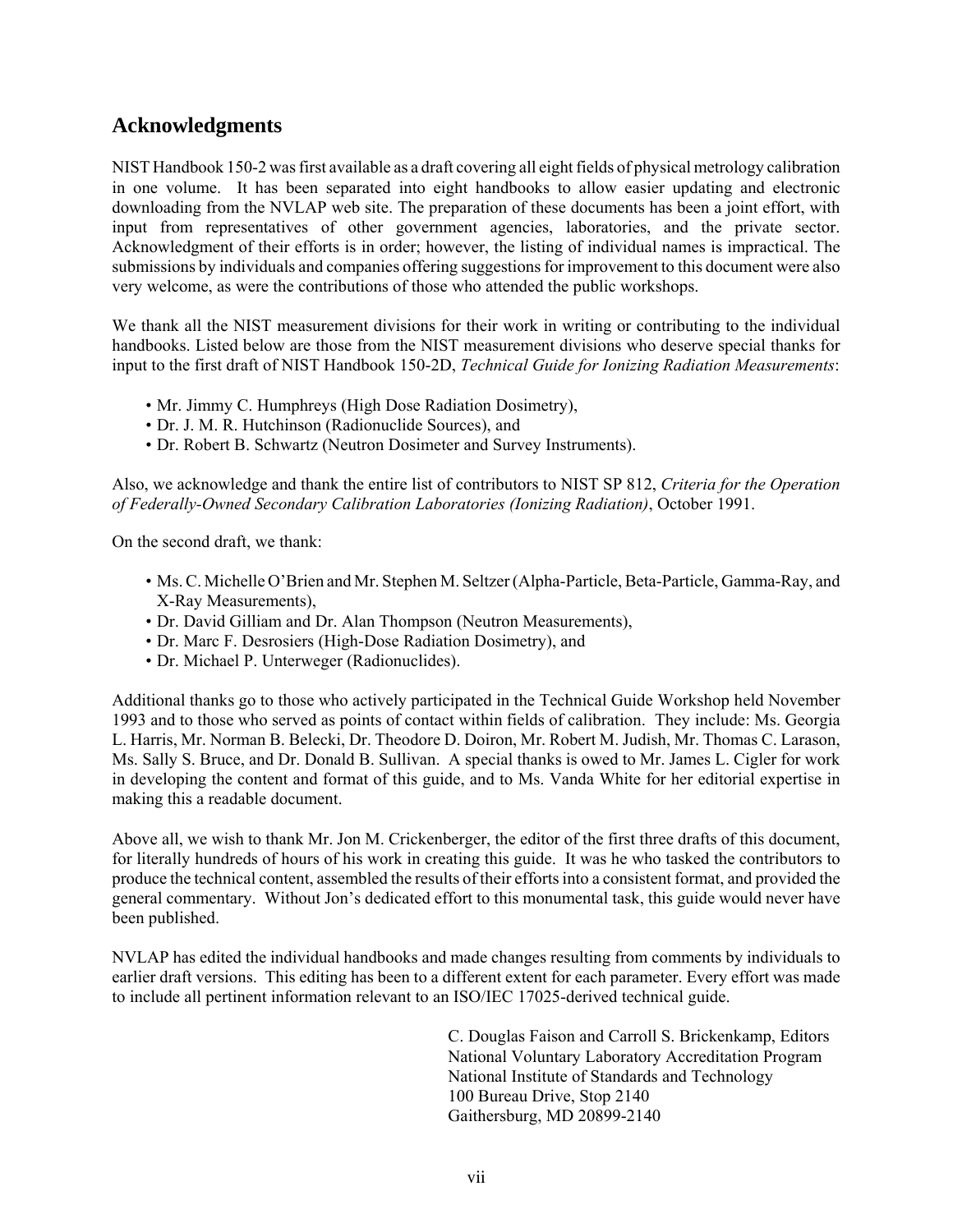# **Summary**

This guide presents the general technical requirements (i.e., on-site assessment and proficiency testing) of the laboratory accreditation program for calibration laboratories along with specific technical criteria and guidance applicable to ionizing radiation measurements. These technical guidelines are presented to indicate how the NVLAP criteria may be applied.

Any calibration laboratory (including commercial, manufacturer, university, or federal, state, or local government laboratory) engaged in calibration in ionizing radiation measurements listed in this handbook may apply for NVLAP accreditation. Accreditation will be granted to a laboratory that complies with the criteria for accreditation as defined in NIST Handbook 150. Accreditation does not guarantee laboratory performance – it is a finding of laboratory competence.

*Fields of calibration covered:* Specific calibration parameters and related stimulus and measurement devices in areas of ionizing radiation measurement.

#### *Scope of accreditation:*

- Calibration parameter(s), range, and uncertainty level
- Types of measuring and test equipment
- Quality assurance system for measuring and test equipment

*Period of accreditation:* One year, renewable annually.

*On-site assessment:* Visit by an assessor(s) to determine compliance with the NVLAP criteria before initial accreditation, in the first renewal year, and every two years thereafter. Preassessment and monitoring visits are conducted as required. All calibration parameters or general areas of calibration within the specific scope of accreditation requested will be assessed.

*Assessors:* Selected from technical experts with experience in the appropriate areas of calibration and quality systems assessment.

*Proficiency testing (measurement assurance):* Each laboratory is required to demonstrate its capability to successfully perform calibrations as part of on-site assessment or by documented successful completion of an approved Measurement Assurance Program (MAP) or round-robin intercomparison. Proficiency testing may be required for initial accreditation, or when other evidence of measurement assurance is not evident, and may be conducted annually thereafter. Advance notice and instructions are given before proficiency testing is scheduled.

*Fees:* Payments are required as listed on the NVLAP fee schedule, including the initial application fee, administrative/technical support fee, on-site assessment fee, and proficiency testing fee.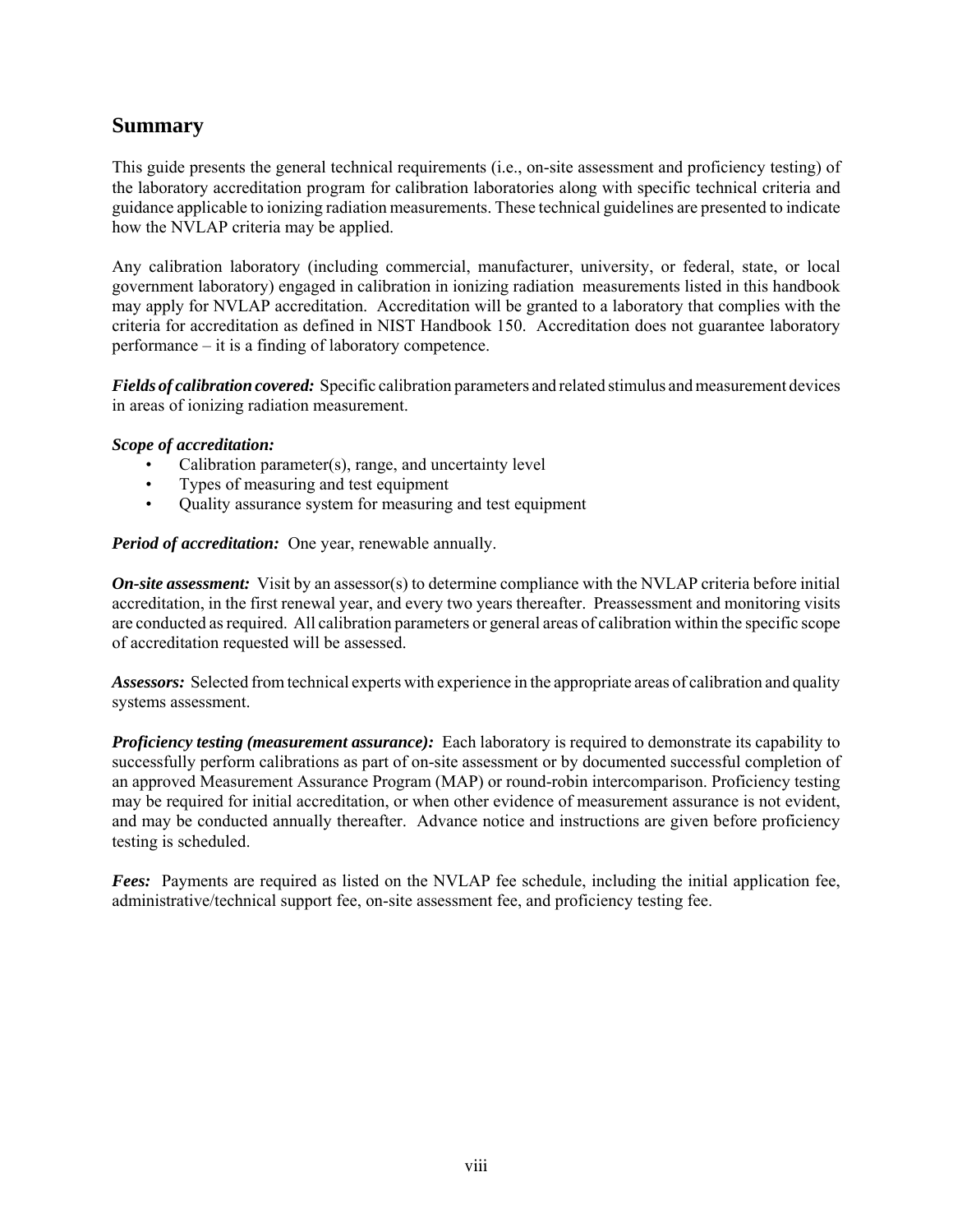# **1 General information**

## **1.1 Purpose**

The purpose of this handbook is to amplify the general requirements for accreditation by NVLAP of calibration laboratories in the area of ionizing radiation measurements covered by the Calibration Laboratories Program. It complements and supplements the NVLAP programmatic procedures and general requirements found in NIST Handbook 150, *NVLAP Procedures and General Requirements*. The interpretive comments and additional guidelines contained in this handbook make the general NVLAP criteria specifically applicable to the Calibration Laboratories Program.

This handbook does not contain the general requirements for accreditation, which are listed in NIST Handbook 150, but rather provides guidelines for good calibration laboratory practices, which may be useful in achieving accreditation.

## **1.2 Organization of handbook**

The handbook is organized in two sections. The first section provides additional explanations to the general procedures and requirements contained in NIST Handbook 150. The second section provides details and guidance specifically for ionizing radiation calibration laboratories.

## **1.3 Description of Calibration Laboratories Accreditation Program**

On May 18, 1992, as a result of the petition and public notice process, the Director of the National Institute of Standards and Technology published in the *Federal Register* a notice of intent to develop the Calibration Laboratories Accreditation Program under the procedures of the National Voluntary Laboratory Accreditation Program . On June 2, 1994, the procedures and general requirements under which NVLAP operates, Title 15, Part 285 of the U.S. Code of Federal Regulations (CFR), were revised to:

- a) expand the procedures beyond testing laboratories to include accreditation of calibration laboratories,
- b) update the procedures to ensure compatibility with generally accepted conformity assurance and conformity assessment concepts,
- c) incorporate international changes, especially with relevant International Organization for Standardization/International Electrotechnical Commission (ISO/IEC) documents (e.g., ISO/IEC Guides 25 (now ISO/IEC 17025:1999), 38, 43, and 58, and the ISO 9000 series), and
- d) facilitate and promote acceptance of the calibration and test results between countries to avoid barriers to trade.

Calibration laboratory accreditation is offered in eight fields of physical metrology calibration covering a wide variety of parameters and includes accreditation in multifunction measuring and test equipment calibrations. Specific requirements and criteria have been established for determining laboratory qualifications for accreditation following prescribed NVLAP procedures. The criteria address the laboratory's management organization, quality system, personnel, methods and method validation, equipment, control of environmental effects, measurement traceability, sampling methods, handling of test and calibration items, methods to assure the quality of its measurement results, reports, service to its clients, review of requests and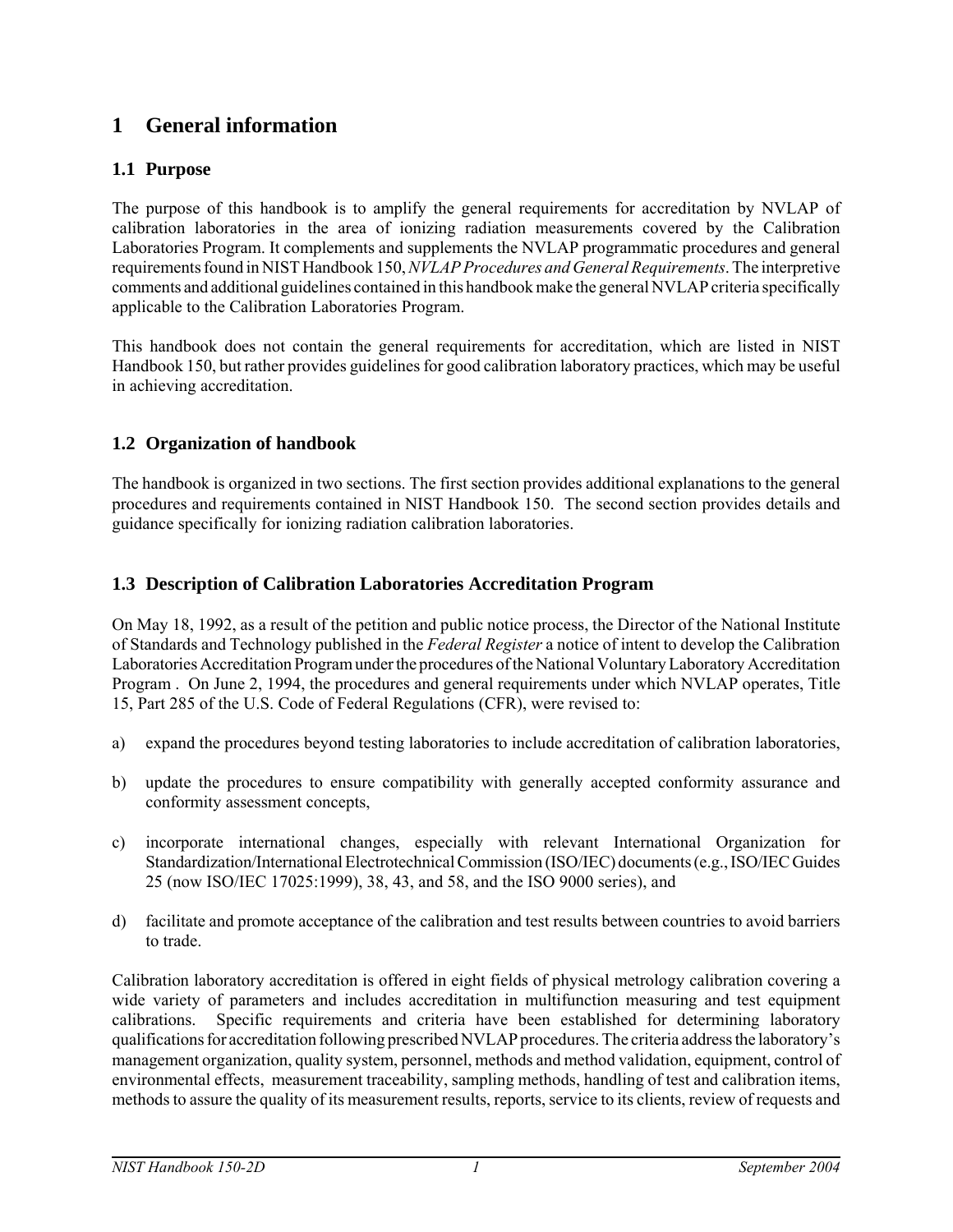contracts, subcontracting, purchasing, control of nonconforming work, handling of complaints, document and record control, corrective and preventive actions, internal audits, and management reviews.

On September 18, 1992, a public workshop was held at NIST Gaithersburg and attended by a mix of private sector and government personnel. The workshop reviewed a draft handbook, which included general requirements, as well as very specific technical requirements for direct current voltage calibrations at all levels. As a result of the workshop, the draft handbook was revised to take the form of a Calibration Laboratories Program Handbook, which included the general requirements for laboratories (using ISO/IEC Guide 25 as a basis), and eight companion Technical Guides covering the specific requirements for each field of calibration offered for accreditation.

On May 18, 1993, a public workshop on the revised draft program handbook was held at NIST Boulder and attended by more than 60 industry and government personnel. Comments from this workshop, as well as responses to a survey/checklist mailing, were used to prepare the final draft of the handbook, now entitled *NVLAP Procedures and General Requirements* (NIST Handbook 150), published in March 1994. [NIST Handbook 150 was revised in 2001 to incorporate ISO/IEC 17025:1999.]

A public workshop for the Calibration Laboratories Technical Guides was held at NIST Gaithersburg, on November 22 through 24, 1993. More than 60 industry and government personnel attended and provided comments on the draft version of the Technical Guide for each of eight fields of calibration. As a result, the eight Technical Guides were incorporated into a draft Handbook 150-2, *Calibration Laboratories Technical Guide*, covering the fields being offered for accreditation. [In 2000, Handbook 150-2 (draft) was divided into eight handbooks, one for each calibration area.]

The need for technical experts to serve as assessors was advertised, and the first group of assessors was selected and trained during a four-day session held from November 16 through 19, 1993, in Gaithersburg, using materials developed by NVLAP.

The Calibration Laboratories Accreditation Program officially began accepting applications when notification was given in the *Federal Register* dated May 11, 1994. Applications are accepted and processed following procedures found in NIST Handbook 150.

## **1.4 References**

## **1.4.1 General**

a) White, V. R., Alderman, D. F., and Faison, C. D., editors, NIST Handbook 150: *NVLAP Procedures and General Requirements*; available from:

National Voluntary Laboratory Accreditation Program National Institute of Standards and Technology 100 Bureau Drive, Stop 2140 Gaithersburg, MD 20899-2140 Phone: (301) 975-4016 Fax: (301) 926-2884 E-mail: nvlap@nist.gov NVLAP Web site: http://www.nist.gov/nvlap

b) Croarkin, M. C., Measurement Assurance Programs, Part II: Development and Implementation, *NBS Special Publication 676-II*, U.S. Government Printing Office, Washington, DC, 1985.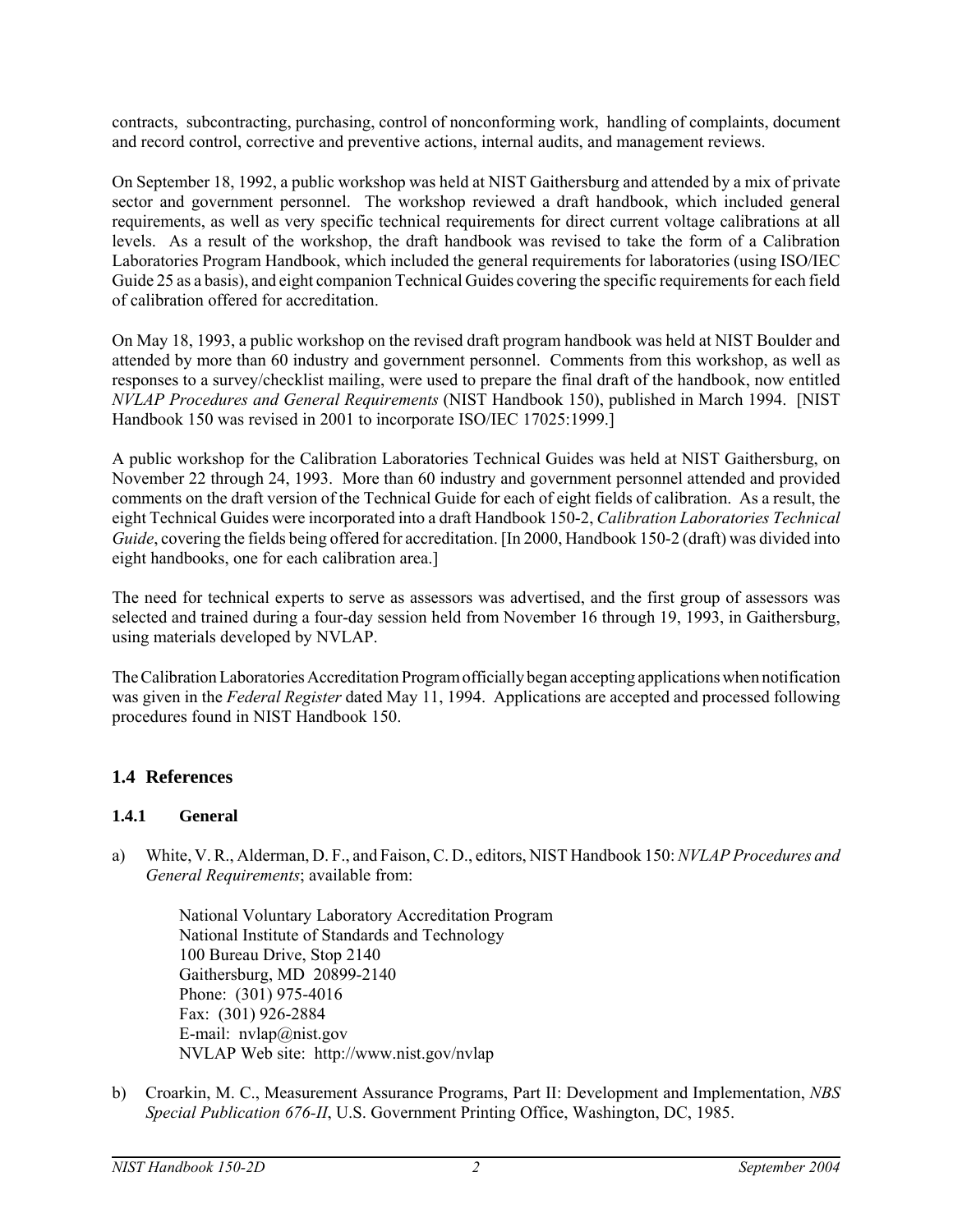- c) NCSL Recommended Practice RP-7: *Laboratory Design*, 1993.1
- d) ISO/IEC/BIPM *Guide to the Expression of Uncertainty in Measurement* (GUM), 1993.<sup>2</sup>
- e) ISO/IEC/BIPM *International Vocabulary of Basic and General Terms in Metrology* (VIM), 1993.<sup>2</sup>
- f) Taylor, Barry N., Kuyatt, Chris E., "Guidelines for Evaluating and Expressing the Uncertainty of NIST Measurement Results," *NIST Technical Note 1297*, U.S. Government Printing Office, Washington D.C., 1994. Available on-line at http://physics.nist.gov/Document/tn1297.pdf.
- g) ANSI/NCSL Z540-1-1994, *Calibration Laboratories and Measuring and Test Equipment—General Requirements.*<sup>1</sup>
- h) ANSI/NCSL Z540-2-1997, *U.S. Guide to the Expression of Uncertainty in Measurement.*<sup>1</sup>
- i) ISO/IEC Guide 43: 1997, *Proficiency testing by interlaboratory comparisons, Part 1 and Part 2*. 2
- j) Ehrlich, C. D., and Raspberry, S. D., "Metrological Timelines in Traceability," *J. Res. NIST*, **103**, (1), Jan-Feb, 1998.
- k) NCSL International Recommended Practice RP-15: *Guide for Interlaboratory Comparisons*, 1999.<sup>1</sup>
- l) ISO/IEC 17025: 1999: *General requirements for the competence of testing and calibration laboratories.*<sup>2</sup>
- m) Taylor, Barry N., ed., "The International System of Units (SI)," *NIST Special Publication 330*, 2001 Edition, U.S. Government Printing Office, Washington D.C., 2001. Available on-line at http://physics.nist.gov/Pubs/SP330/sp330.pdf.

#### **1.4.2 Alpha radiation**

- a) Hutchinson, J. M. R., Naas, C. R., Walker, D. H., and Mann, W. P., "Backscattering of Alpha Particles from Thick Metal Backings as a Function of Atomic Weight," *Int. J. Appl. Radiat. Isotopes*, **19**, p. 517, 1968.
- b) Mann, W. B., ed., *NCRP Report 58, A Handbook of Radioactivity Measurements Procedures, Section 3.7 – Alpha-Particle Counting*, Natl. Council Rad. Protect. And Meas., Washington, DC 1985.
- c) Hutchinson, J. M. R., "NBS Measurement Services: Alpha-Particle Calibrations," *NBS Special Publication 250-5*, 1987.

Global Engineering Documents (paper copies): Order phone (800) 854-7179 American National Standards Institute (ANSI) (electronic copies): ANSI eStandards Store ANSI web site: http://www.ansi.org

<sup>&</sup>lt;sup>1</sup>NCSL documents available from: NCSL International, 2995 Wilderness Place, Suite 107, Boulder, CO 80301-5404 Phone: (303) 440-3339; Fax: (303) 440-3384; E-mail: info@ncsli.org NCSLI web site: http://www.ncsli.org

<sup>&</sup>lt;sup>2</sup>ISO and ANSI documents are available from: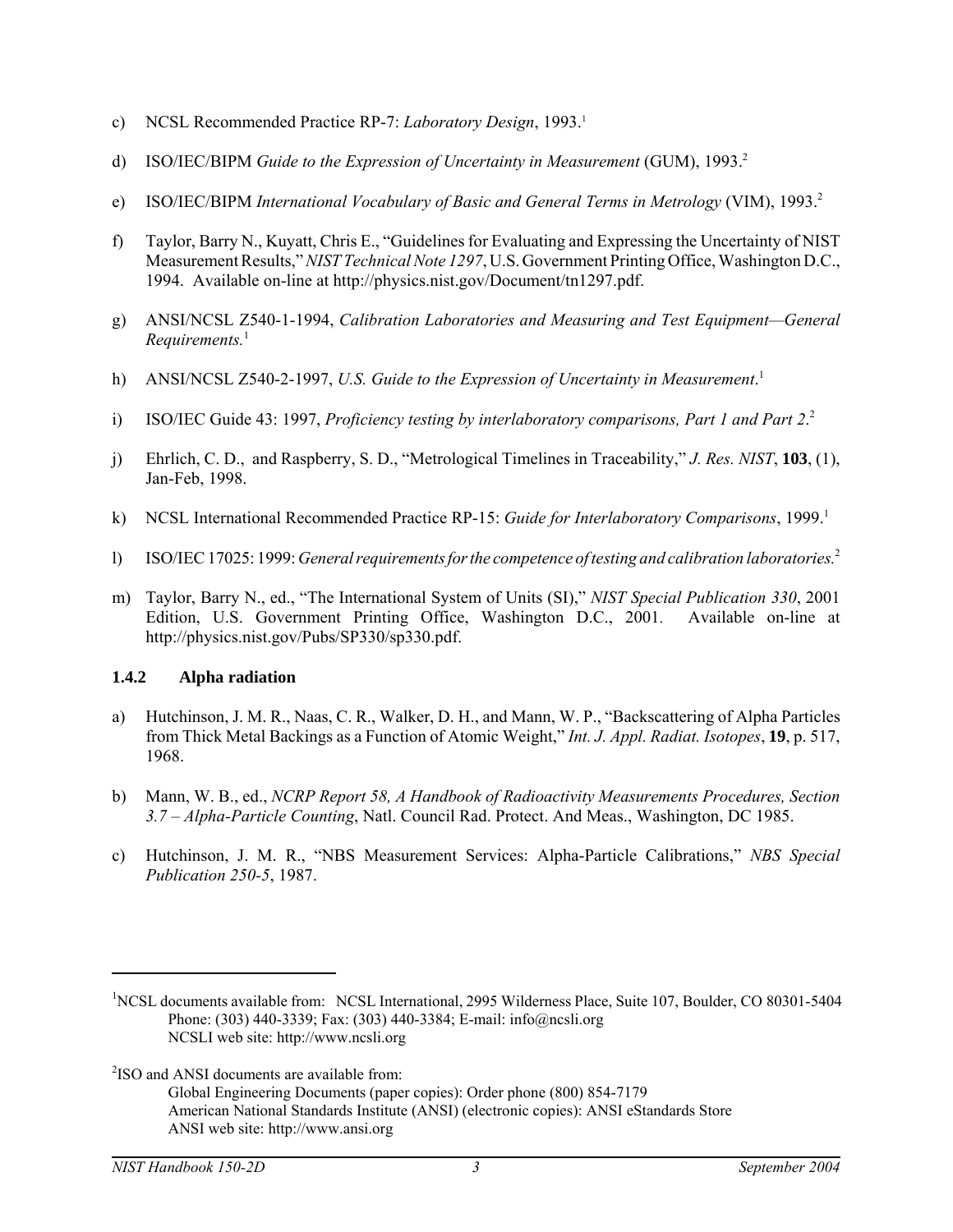d) Calhoun, J. M., "NBS Measurement Services: Radioactivity Calibrations with the '4π' Gamma Ionization Chamber and Other Radioactivity Calibration Capabilities," *NBS Special Publication 250-10*, 1987.

#### **1.4.3 Beta radiation**

- a) ISO 6980-1996, *Reference Beta Radiations for Calibrating Dosemeters and Doseratemeters and for Determining their Response as a Function of Beta Radiation Energy*, International Organization for Standardization, Geneva, 1996.
- b) Pruitt, J. S., "Calibration of Beta-Particle Ophthalmic Applications at the National Bureau of Standards," *J. Res. Natl. Bur. Stand.*, **91**, p. 165, 1986.
- c) DOE/EH-0027, *Department of Energy Standard for the Performance Testing of Personnel Dosimetry Systems*, U.S. Department of Energy, Washington, DC, 1986.
- d) Pruitt, J. S., "NBS Measurement Services: Calibration of Beta-Particle Emitting Ophthalmic Applications," *NBS Special Publication 250-9*, 1987.
- e) Pruitt, J. S., Soares, C. G., and Ehrlich, M., "NBS Measurement Services: Calibration of Beta-Particle Radiation Instrumentation and Sources," *NBS Special Publication 250-21*, 1988.
- f) Soares, C. G., "Calibration of Ophthalmic applications at NIST A revised approach," *Med. Phys*., **18**, p. 787, 1991.
- g) ANSI N13.11-2001, *Criteria for Testing Personnel Dosimetry Performance*, American National Standards Institute, New York, NY, 2001.

#### **1.4.4 Gamma radiation**

- a) DOE/EH-0027, *Department of Energy Standard for the Performance Testing of Personnel Dosimetry Systems*, U.S. Department of Energy, Washington, DC, 1986.
- b) ISO 4037-1, *X and gamma reference radiation for calibrating dosemeters and doserate meters and for determining their response as a function of photon energy – Part 1: Radiation characteristics and production methods*, International Organization for Standardization, Geneva, 1996.
- c) Lamperti, P. J., O'Brien, C. M., "Calibration of X-Ray and Gamma-Ray Measuring Instruments," *NIST Special Publication 250-58*, U.S. Government Printing Office, 2001.
- d) ANSI N13.11-2001, *Criteria for Testing Personnel Dosimetry Performance*, American National Standards Institute, New York, NY, 2001.

#### **1.4.5 X radiation**

- a) AAPM (ADCL) Performance Specifications and Acceptance Testing for X-Ray Generators and Automatic Exposure Control Devices, 1985.
- b) DOE/EH-0027, *Department of Energy Standard for the Performance Testing of Personnel Dosimetry Systems*, U.S. Department of Energy, Washington, DC, 1986.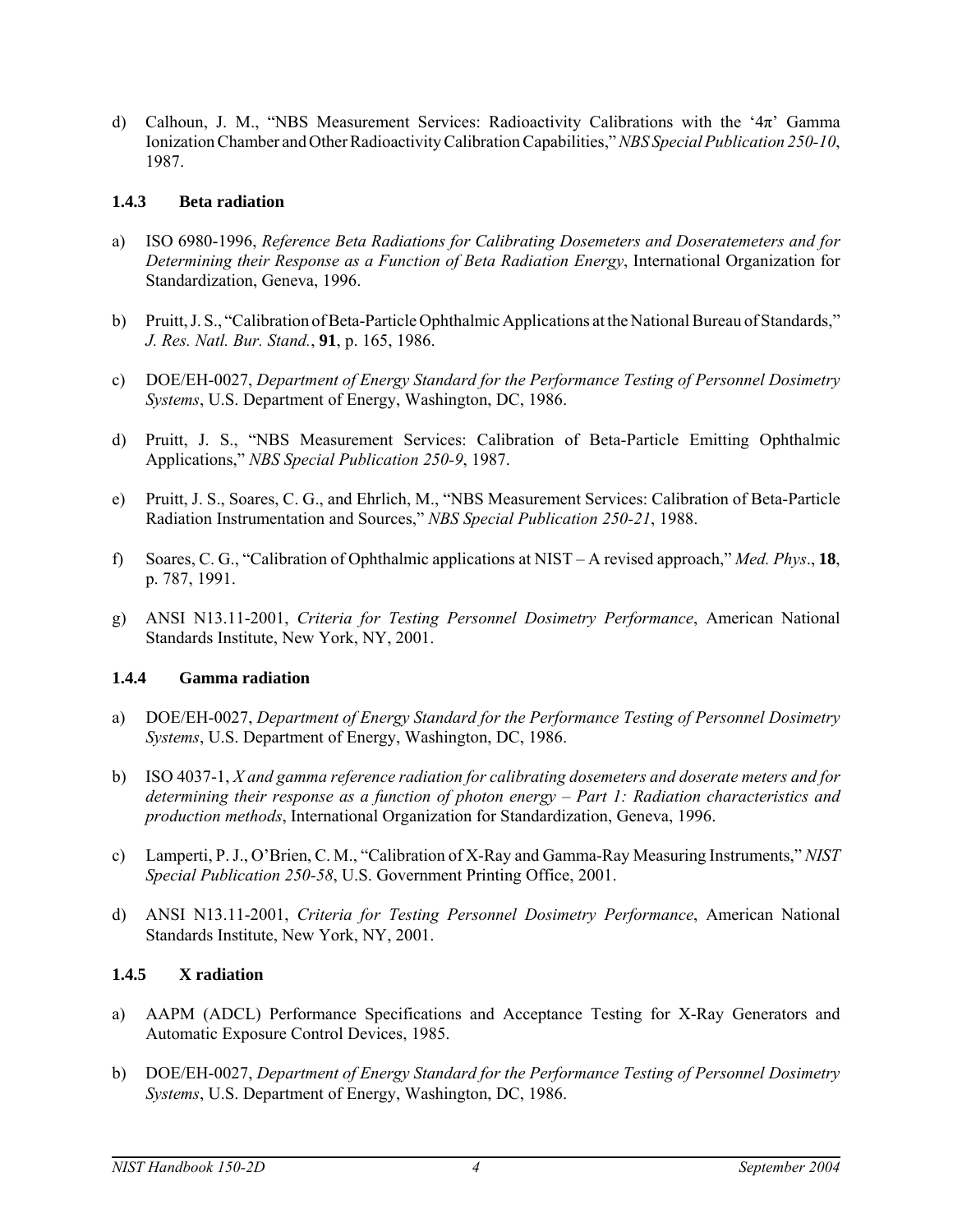- c) *AAPM (ADCL) Equipment Requirements and Quality Control for Mammography*, Diagnostic X-Ray Imaging Committee Task Group #7, 1990.
- d) ISO 4037-1, *X and gamma reference radiation for calibrating dosemeters and doserate meters and for determining their response as a function of photon energy – Part 1: Radiation characteristics and production methods*, International Organization for Standardization, Geneva, 1996.
- e) Lamperti, P. J., O'Brien, C. M., "Calibration of X-Ray and Gamma-Ray Measuring Instruments," *National Institute of Standards and Technology Special Publication 250-58*, U.S. Government Printing Office, 2001.
- f) ANSI N13.11-2001, *Criteria for Testing Personnel Dosimetry Performance*, American National Standards Institute, New York, NY, 2001.

#### **1.4.6 Neutron radiation**

- a) Lorenz, A., "A Survey of Neutron Sources and Their Applications," *UCRL-51298*, TID-4500, UC-34, Lawrence Livermore Laboratory, 1972.
- b) Schwartz, R. B. and Eisenhauer, C. M., "The Design and Construction of a D<sub>2</sub>O-Moderated <sup>252</sup>Cf Source for Calibrating Neutron Personnel Dosimeters Used at Nuclear Power Reactors," *NUREG/CR-1204*, U.S. Nuclear Regulatory Commission, Washington, DC, 1980.
- c) Schwartz, R. B. and Eisenhauer, C. M., "Procedures for Calibrating Neutron Personnel Dosimeters," *National Bureau of Standards Special Publication 633*, U. S. Government Printing Office, Washington, 1982.
- d) Prevo, C. T., "Comparison of Calculated Neutron Spectrum and Dose Equivalent from NBS and LLNL 15-cm D2O Spheres," Hazards Control Department Annual Technology Review, *UCRL-50007-83*, UC-41, Lawrence Livermore National Laboratory, **68**, 1983.
- e) Eisenhauer, C. M., Hunt, J., and Schwartz, R. B., "Calibration Techniques for Neutron Personnel Dosimetry," *Radiat. Prot. Dosim*. **10**, (43), 1985.
- f) DOE/EH-0027, *Department of Energy Standard for the Performance Testing of Personnel Dosimetry Systems*, U.S. Department of Energy, Washington, DC, 1986.
- g) Schwartz, R. B., "NBS Measurement Services: Neutron Personnel Dosimetry," *National Bureau of Standards Special Publication 250-12*, U. S. Government Printing Office, Washington, 1987.
- h) Eisenhauer, C. M., Schwartz, R. B., and McCall, R. C., "Effect of Air Scatter on Calibration of Instruments for Detecting Neutrons," *Radiation Protection Dosimetry,* **19,** p. 77, 1987.
- i) Burger, G. and Schwartz, R. B., "Guidelines on Calibration of Neutron Measuring Devices," *Technical Reports Series No. 285*, IAEA, Vienna, 1988.
- j) ISO 8529-1989, *Neutron Reference Radiations for Calibrating Neutron-Measuring Devices Used for Radiation Protection Purposes and for Determining Their Response as a Function of Neutron Energy*, International Organization for Standardization, Geneva, 1989.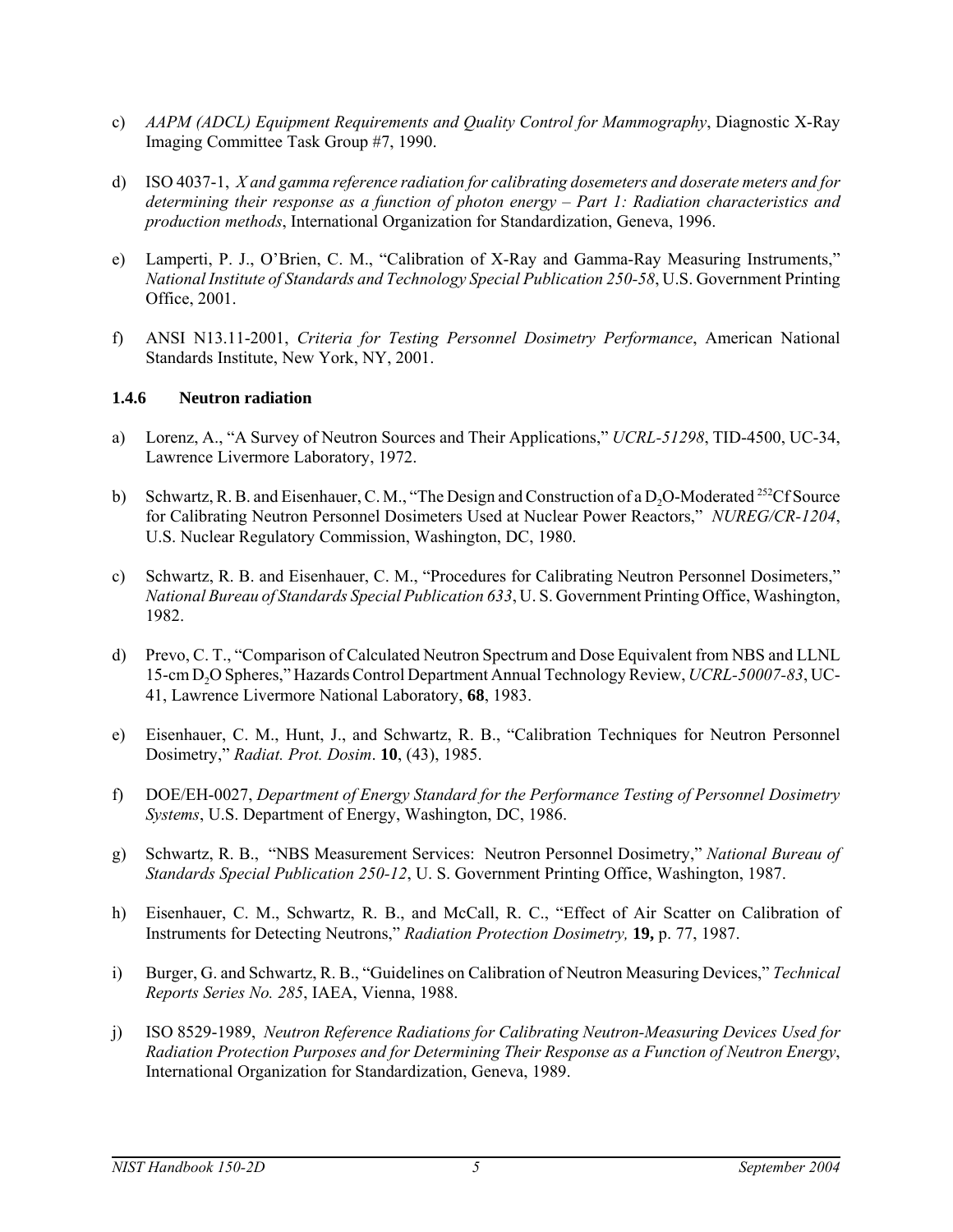- k) Eisenhauer, C. M. "Review of Scattering Corrections for Calibration of Neutron Instruments," *Radiation Protection Dosimetry*, **28**, p. 253, 1989.
- l) Kluge, H., Weise, K., and Hunt, J. B. "Calibration of Neutron Sensitive Spherical Devices with Bare and D2O-Moderated 252Cf Sources in Rooms of Different Sizes," *Radiation Protection Dosimetry,* **32**, p. 233. 1990.
- m) ISO/CD 10647: 1992, *Procedures for Calibrating and Determining the Energy Response of Neutron Measuring Devices used for Radiation Protection*, International Organization for Standardization, Geneva, 1992.
- n) ANSI N13.11-2001, *Criteria for Testing Personnel Dosimetry Performance*, American National Standards Institute, New York, NY, 2001.

#### **1.4.7 High-dose radiation**

- a) McLaughlin, W. L., "Standardization of high-dose measurement of electron and gamma-ray absorbed doses and dose rates," *High-Dose Dosimetry*, Proceedings of International Symposium, Vienna, 1984, IAEA STI/PUB/671, pp. 357-371, International Atomic Energy Agency, Vienna, 1985.
- b) DOE/EH-0027, *Department of Energy Standard for the Performance Testing of Personnel Dosimetry Systems*, U.S. Department of Energy, Washington, DC, 1986.
- c) ASTM E 1250, *Standard Test Method for Application of Ionization Chambers to Assess the Low Energy Gamma Component of Cobalt-60 Irradiators Used in Radiation-Hardness Testing of Silicon Electronic Devices*, 1988.
- d) Humphreys, J. C., Hocken, D., and McLaughlin, W. L., "Dosimetry for High Dose Applications," *NBS Special Publication 250-11*, National Bureau of Standards, Gaithersburg, MD, 1988.
- e) McLaughlin, W. L., "Reference dosimetry and measurement quality assurance," *Radiation Physics and Chemistry*, **40**, pp. 945-951, 1989.
- f) McLaughlin, W. L., Boyd, A. W., Chadwick, K. H., McDonald, J. C., and Miller, A., *Dosimetry for Radiation Processing*, Taylor and Francis, London, 1989.
- g) ASTM E 177-90A, *Standard Practice for Use of the Terms Precision and Accuracy in ASTM Test Methods,* 1990.
- h) Inn, K. G. W., Coursey, B. M., Eisenhower, E. H., Walker, M. D., Humphreys, J. C., Heaton, H. T., Duvall, K. C., "The role of the Office of Radiation Measurement in quality assurance," *The Science of the Total Environment*, 130/131 pp. 497-507, Elsevier Science Publishers B.V., Amsterdam, 1993.
- i) ASTM E 1707, *Estimating Uncertainties in Dosimetry for Radiation Processing*, 1995.
- j) IEC 60731 1997-07 *Medical electrical equipment Dosimeters with ionization chambers as used in radiotherapy*. International Electrotechnic Commission, Geneva, 1997.
- k) Walker, M. L., Bensen, D. L., Desrosiers, M. F., Humphreys, J. C., McLaughlin, W. L., Puhl, J. M., Seltzer, S. M. "Radiation Processing Dosimetry Calibration Services and Measurement Assurance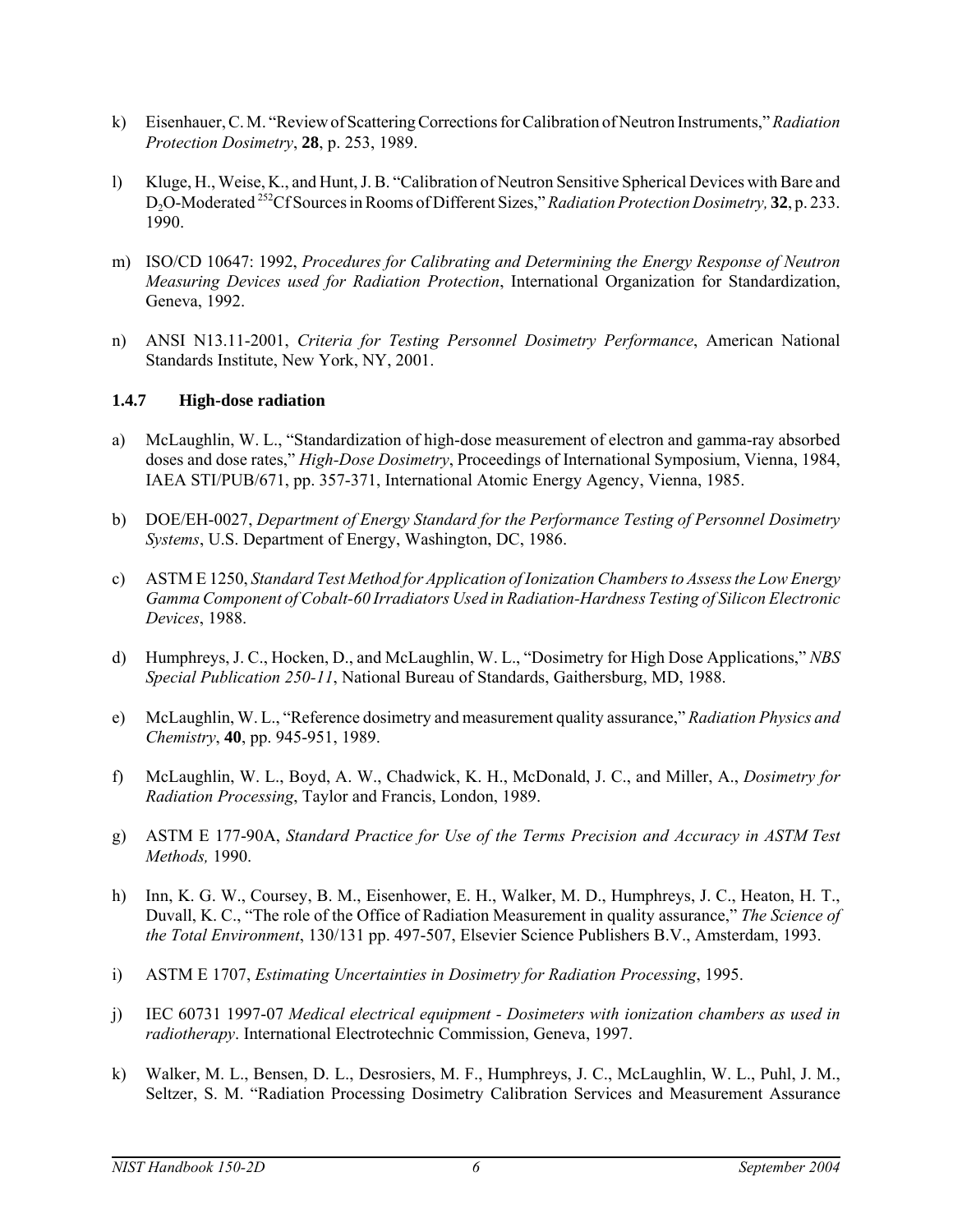Program," *NIST Special Publication 250-44*, National Institute of Standards and Technology, Gaithersburg, MD, 1998.

- l) ASTM E 170, *Standard Terminology Relating to Radiation Measurements and Dosimetry*, 1999.
- m) ASTM E 1249, *Standard Practice for Minimizing Dosimetry Errors in Radiation Hardness Testing of Silicon Electronic Devices using Co-60 Sources*, 2000.
- n) ASTM E 1261, *Standard Guide for Selection and Calibration of Dosimetry Systems for Radiation Processing*, 2000.
- o) ANSI N13.11-2001, *Criteria for Testing Personnel Dosimetry Performance*, American National Standards Institute, New York, NY, 2001.
- p) ASTM E 456, *Standard Terminology Relating to Quality and Statistics*, 2002.

#### **1.4.8 Radionuclide sources**

- a) *Handbook for Analytical Quality Control in Radioanalytical Laboratories, EPA-600/7-77-088, August* 1977.
- b) Inhorn, Stanley L., ed., Quality Assurance Practices for Health Laboratories, Chapter 17 *Radiochemistry*, American Public Health Association, 1015 Eighteenth Street, N.W., Washington, D.C. 20036, 1978.
- c) USNRC Regulatory Guide 4.15, *Quality Assurance for Radiological Monitoring Programs*, February 1979.
- d) Hoppes, D. D., and Hutchinson, J. M. R., International Committee for Radionuclide Metrology: "Guidelines for Acceptance of Radioactivity Calibration Sources," *Applied Radiation Isotopes,* **42**, (9), pp. 893-897, 1991.
- e) ANSI/IEEE N42.23-1996: Measurement and Associated Instrumentation Quality Assurance for Radioassay Laboratories, 1996.
- f) ANSI/ASME NQA-1-2000, *Quality Assurance Program Requirements for Nuclear Facilities*, 2000.
- g) ANSI N42.22-2002: *Traceability of Radioactive Sources to the National Institute of Standards and Technology (NIST) and Associated Instrument Quality Control*, 2002.

## **1.5 Definitions**

Definitions found in NIST Handbook 150 apply, but may be interpreted differently or stated differently, when necessary to amplify or clarify the meaning of specific words or phrases as they apply to specific technical criteria.

**1.5.1 Absorbed dose:** The quantity of main interest to the clinician for both beta and gamma sources. It is the quotient of dE by dm, that is, the differential energy absorbed in the differential mass in the medium. The unit of absorbed dose is the **gray (Gy)**, which is 1 joule per kilogram.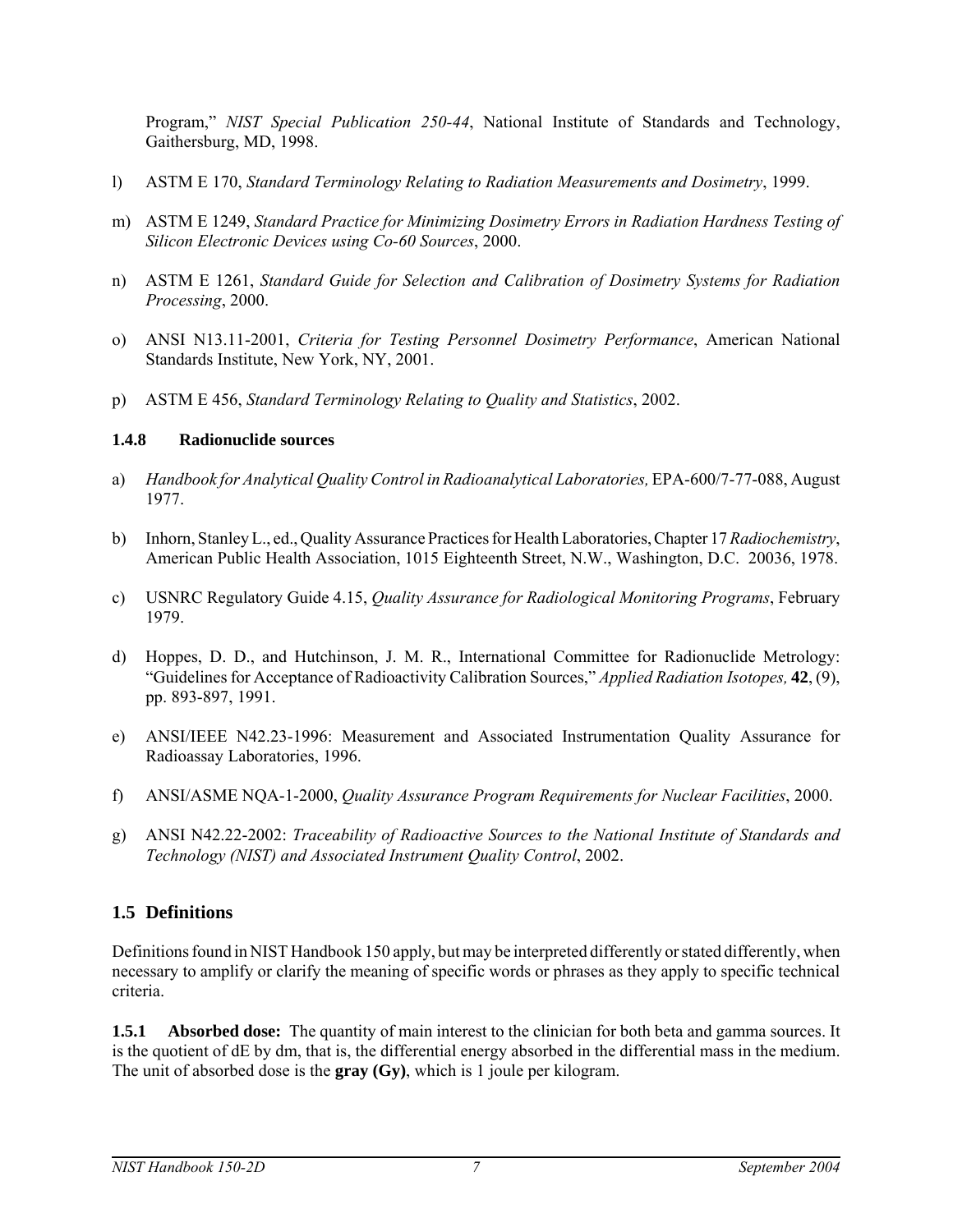**1.5.2 Accuracy goals:** The maximum acceptable deviation from the accepted reference value of a measured quantity, where the accepted reference value is defined by the appropriate national standard.

**1.5.3** Air kerma: The quotient of  $dE_r$  by dm, where  $dE_r$  is the sum of the initial kinetic energies of all electrons liberated by photons in a volume element of air and dm is the mass of air in that volume element. **Kerma** is the acronym for Kinetic Energy Released per unit Mass. The SI unit of air kerma is the **gray (Gy)**.

**1.5.4 Air kerma strength:** The quantity used to specify the strength of a gamma-ray emitting radionuclide. It is a measure of the energy released in a volume of air at some distance from a radioactive source. For photon emitting sources used in brachytherapy it has units of Gy  $s<sup>-1</sup>m<sup>2</sup>$ .

**1.5.5 Attenuator:** Absorbing material intentionally placed in the path of a radiation field or beam to reduce the intensity reaching the detector.

**1.5.6 Beam quality:** Used to refer to a specific x-ray beam with a characteristic half-value layer and produced by a constant potential kilovoltage. For example, the beam quality is often given in terms of the thickness of aluminum or copper required to reduce the air kerma rate to 50 % (half-value layer HVL) and to 25 % of its original value.

**1.5.7 Calibration:** The process whereby the response of a dosimeter or measuring instrument is characterized through comparison with an appropriate standard that is traceable to, and consistent with, a national standard.

**1.5.8 Calibration coefficient:** Term used when the calibration or correction has a dimension (such as Gy). See also **calibration factor**.

**1.5.9** Calibration factor: Term used when the calibration or correction has no dimensions (such as (true rads)/(calculated rads)). See also **calibration coefficient**.

**1.5.10 Check standard:** A standard that is used routinely to calibrate or check material measures, measuring instruments or reference materials. A check standard is usually calibrated against a reference standard. A check standard is also known as a **working standard**.

**1.5.11 Collimator:** A device used to limit the size, shape, and direction of a radiation beam.

**1.5.12 Depth dose:** The relationship between the absorbed dose and depth in tissue. For example, one can define a reference depth in terms of the absorbed dose at 1 cm tissue depth for photons or 2 mm tissue depth for beta particles.

**1.5.13 Dosimetry system:** A system used for determining absorbed dose, consisting of dosimeters,\* measurement instruments and their associated reference standards, and operating procedures.

\* The types of dosimeters include reference standard dosimeters, transfer standard dosimeters, and routine dosimeters. See ASTM E 1261 for guidance on the selection and calibration of the various dosimetry systems for irradiating materials. See ANSI N13.11-2001 for personnel dosimetry systems.

**1.5.14 Effective energy, E<sub>eff</sub> (of radiation comprised of x rays with a range of energies):** Energy of the monoenergetic x-rays which have the same **half-value layer** (see 1.5.19 below) as the spectrum in question.

**1.5.15 Exposure:** The quotient of d*Q* by d*m*, where d*Q* is the sum of the electrical charges on all the ions of one sign produced in air when all the electrons are completely stopped in air. The SI unit of exposures is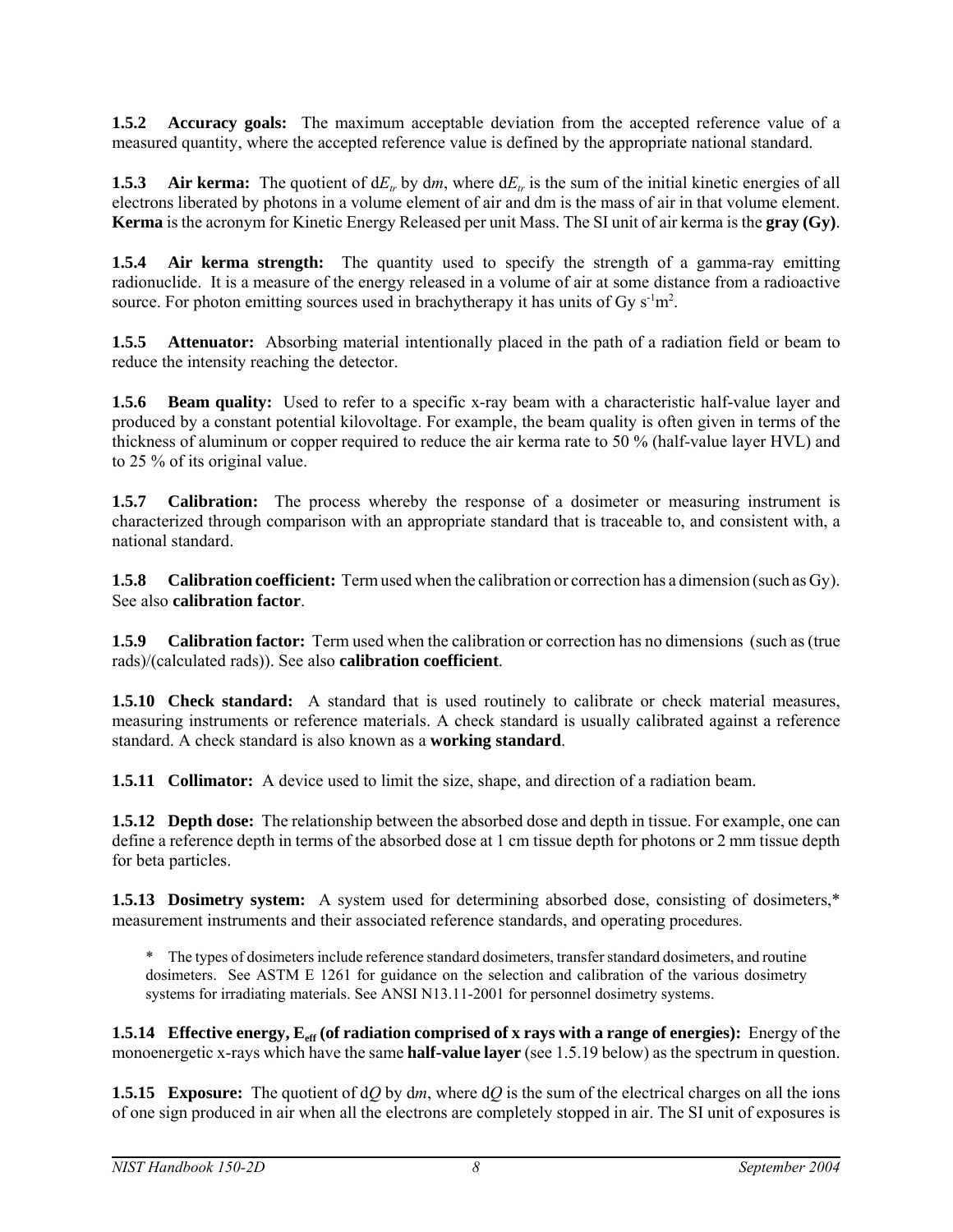the coulomb per kilogram (C/kg); the special unit of exposure, the roentgen (R), is equal to exactly 2.58E-4  $C/kg$ .

**1.5.16 Extrapolation chamber:** An ionization chamber in which the separation of electrodes is variable, thereby enabling a series of measurements with decreasing separation so that the measured ion current per unit volume can be extrapolated to the case of infinitesimal volume. An extrapolation chamber is a primary standard chamber used at the NIST to establish the surface absorbed dose rate for beta particle emitting sources.

**1.5.17 Free-air facility:** A calibration facility in which the radiation emitted by the source reaches the instrument under calibration with minimal scatter from nearby structures.

**1.5.18 Free-field quantity:** A radiation quantity, such as neutron dose equivalent, that has been corrected to remove contributions from scattered radiation (e.g., air scattering and room return).

**1.5.19 Half-value layer (air kerma) (HVL):** The thickness of a specified substance which, when introduced into the path of a given beam of radiation, attenuates the beam of radiation to an extent such that the air-kerma rate is reduced to half of its original value.

In this definition, the contribution of all scattered radiation, other than that which might be present initially in the beam concerned, is deemed to be excluded in determining the HVL.

**1.5.20 Homogeneity coefficient (***h***):** The ratio of the first half-value layer to the second half-value layer (air kerma).

**1.5.21 In-air ionization chamber:** A chamber that is open to the atmosphere, therefore requiring humidity, pressure, and temperature corrections. It is widely used for high activity sources, such as high-dose-rate iridium-192 sources.

**1.5.22 Ionization chamber:** Gas-filled enclosure in which ion pairs created by incident radiation are collected on electrodes.

**1.5.23 Leakage radiation:** Radiation other than the useful beam emitted from an x-ray tube housing or a source container.

**1.5.24 Mean energy (mean photon energy),**  $\vec{E}$ **:** Ratio defined by the formula:

$$
E \max \int \phi_E E dE
$$

$$
E = \frac{0}{\int \phi_E E dE}
$$

$$
\int \phi_E dE
$$

where  $\varphi_F$  is the derivative of the fluence  $\varphi$  of the primary photons of energy E with respect to E, and defined as

$$
\phi_E = \frac{d\phi(E)}{dE}
$$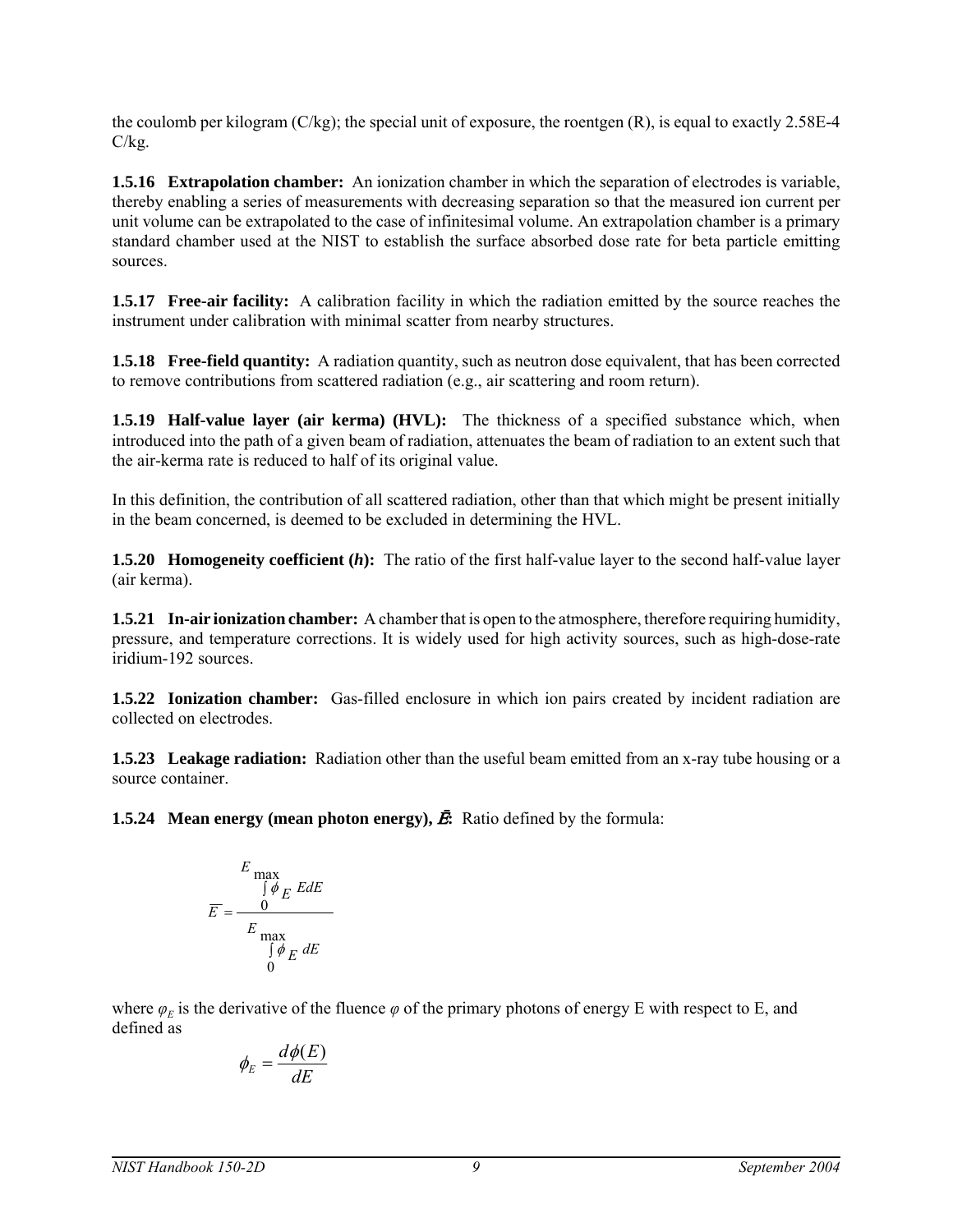**1.5.25 Monitor:** Instrument used to monitor the stability of the air-kerma rate during irradiation or to compare values of air kerma after successive irradiations**.**

**1.5.26 Phantom:** The material used for the absorbing medium in the experimental dose measurement. Several different phantom materials are used, including **water phantoms** and those fabricated from plastics (e.g., A-150 plastic, tissure-equivalent plastic, and solid water).

**1.5.27 Point source:** A radiation source whose maximum dimension is small compared with the source-todetector distance used for irradiation of a dosimeter or instrument.

**1.5.28 Proficiency testing:** Determination of laboratory performance by means of comparing and evaluating calibrations or tests on the same or similar items or materials by two or more laboratories in accordance with predetermined conditions. For the NVLAP Calibration Laboratories Accreditation Program, this entails using a transport standard as a measurement artifact, sending it to applicant laboratories to be measured, and then comparing the applicant's results to those of a reference laboratory on the same artifact.

**1.5.29 Primary radiation (or beam):** Radiation or beam emitted by the x-ray tube.

**1.5.30 Primary standard dosimeter:** Dosimeter of the highest metrological quality, established and maintained as an absorbed dose standard by a national or international standards organization.

**1.5.31 Quarter-value layer (QVL):** The thickness of the specified material added as a beam attenuator that reduces the air kerma rate to one quarter of the unattenuated beam air kerma rate value.

**1.5.32 Radiation processing:** The intentional irradiation of products or materials to preserve, modify, or improve their characteristics.

**1.5.33 Radiation quality:** The quality of a filtered x radiation is characterized by the following parameters:

- mean energy,  $\bar{E}$ , of a beam, expressed in kiloelectronvolts (keV),
- resolution,  $R<sub>E</sub>$ , expressed in percent  $(\%),$
- half-value layer (air kerma), HVL, expressed in mm of Al or Cu, and
- homogeneity coefficient, h.

**1.5.34 Radioactivity:** The phenomenon of emissions of neutral or charged particles or electromagnetic radiations from unstable atomic nuclei (radionuclides). Radioactivity is an amount of a radionuclide in a particular energy state at a given time. Mathematically, it is defined as the quotient of d*N* by d*t*, where dN is the number of spontaneous nuclear transformations from that energy state in the time interval d*t*.

The unit of activity in SI units is the **becquerel (Bq)**, which is equal to the unit reciprocal second  $(s<sup>-1</sup>)$ . In many fields, the older unit, the **curie (Ci)**, is still in use, where  $1 \text{ Ci} = 3.7 \times 10^{10} \text{ Bq}$  (exactly).

The activity of an amount of radionuclide is given by the product of the decay constant,  $\lambda$ , and the number of nuclei present at time *t*, thus  $A = \lambda N$ .

The half life,  $T_{1/2}$ , is the time necessary for one half of the nuclei to decay. The activity at any time *t* can be computed using the initial activity  $A_0$  and the decay time *t* according to  $A = A_0 \exp(-(\ln 2) t/T_{1/2})$ .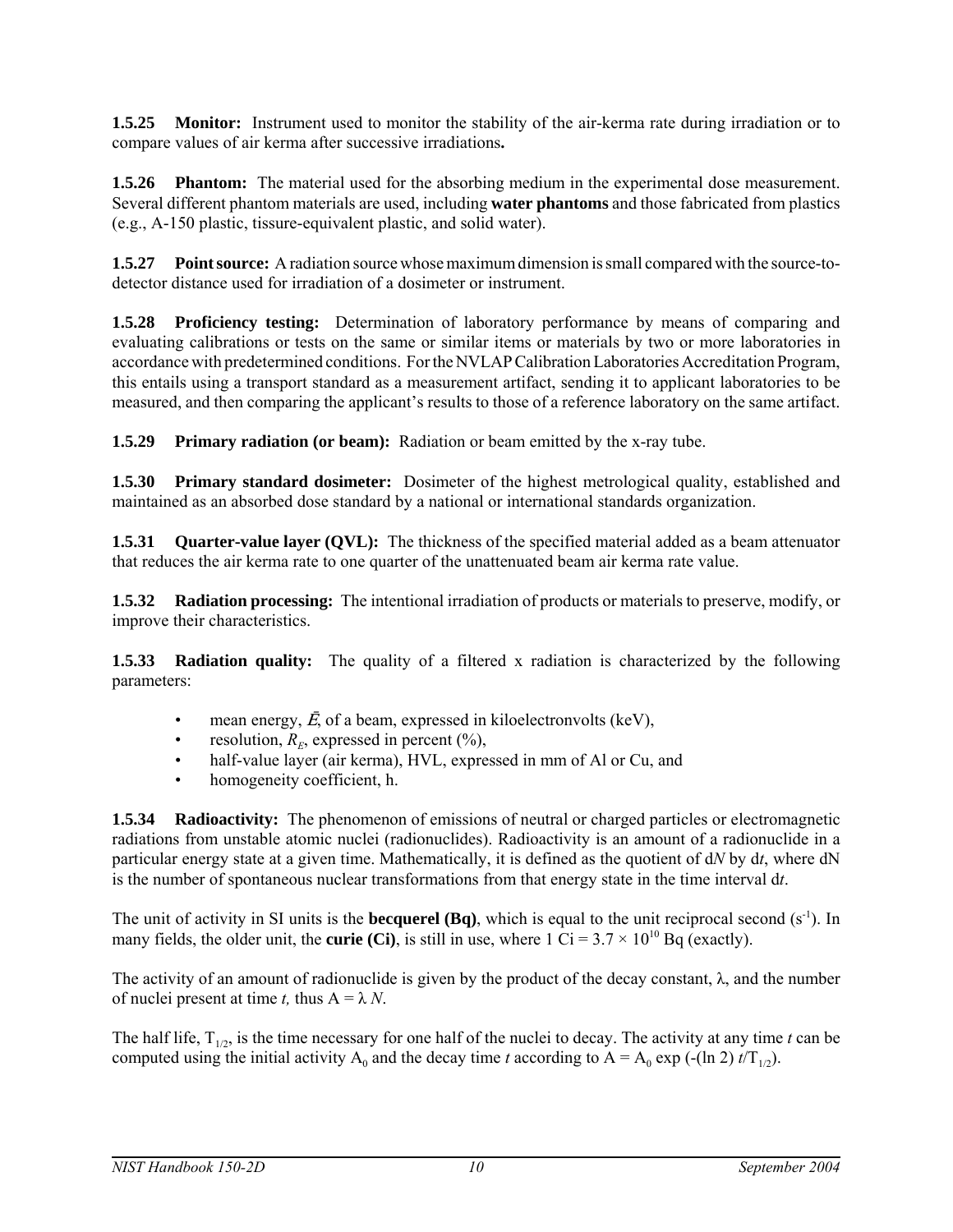**1.5.35 Reference standard dosimeter:** A dosimeter, of high metrological quality, used as a standard to provide measurements traceable to, and consistent with, measurements made using primary standard dosimeters.

**1.5.36 Residual maximum beta energy, E<sub>res</sub>:** The maximum energy of the beta spectrum from all beta decay branches of a radionuclide at the calibration distance.

**1.5.37 Residual maximum beta range, R<sub>res</sub>:** The range in an absorbing material of a beta spectrum of residual maximum energy,  $E_{res}$ .

**1.5.38 Resolution (spectral resolution,**  $R_E$ **) (full width at half maximum):** Ratio, expressed as a percentage, defined by the formula:

$$
R_E = \frac{\Delta E}{E} \times 100
$$

where increment  $\Delta E$  is the spectrum width corresponding to half the maximum ordinate of the spectrum.

In the case where fluorescence radiation is present in the spectrum, the spectrum width measured is based upon the continuum only.

**1.5.39 Ripple:** The periodic variation in the potential difference between the cathode and anode of an x-ray tube, resulting from rectification of an alternating current. As the ripple is decreased by the use of filtering circuits, a constant potential is more nearly approached. See also **value of peak-to-peak voltage**.

**1.5.40 Room-scattered radiation:** Radiation that is scattered from the walls, floor, ceiling, or other structural part of the radiation room.

**1.5.41 Routine dosimeter:** Dosimeter calibrated against a primary-, reference-, or transfer-standard dosimeter and used for routine absorbed dose measurement.

**1.5.42 Scattered radiation:** Radiation that, as the result of interaction with matter, has had its direction changed and, for some interactions, its energy changed.

**1.5.43 Second half-value layer:** The difference between the quarter value layer and the half-value layer.

**1.5.44 Secondary (fluorescence) radiation:** Radiation or beam emitted by a medium that is excited by the primary radiation and subsequently de-excites.

**1.5.45 Slab source:** A radiation source whose maximum dimension is large compared with the source-todetector distance used for irradiation of a dosimeter or instrument.

**1.5.46 Survey instrument:** A hand-held instrument used to measure ionizing radiation for purposes of radiation protection. It does not include instruments designed as area, portal, or personnel monitors, as monitors of radioactive gases or airborne particulates, or as dose or beam calibrators for medical diagnostic or therapeutic applications.

**1.5.47 Thermoluminescent dosimeter (TLD):** Devices based on materials which store a fraction of the energy deposited by an external source. The stored energy may be released by heating the TLD with a thermal source or a laser.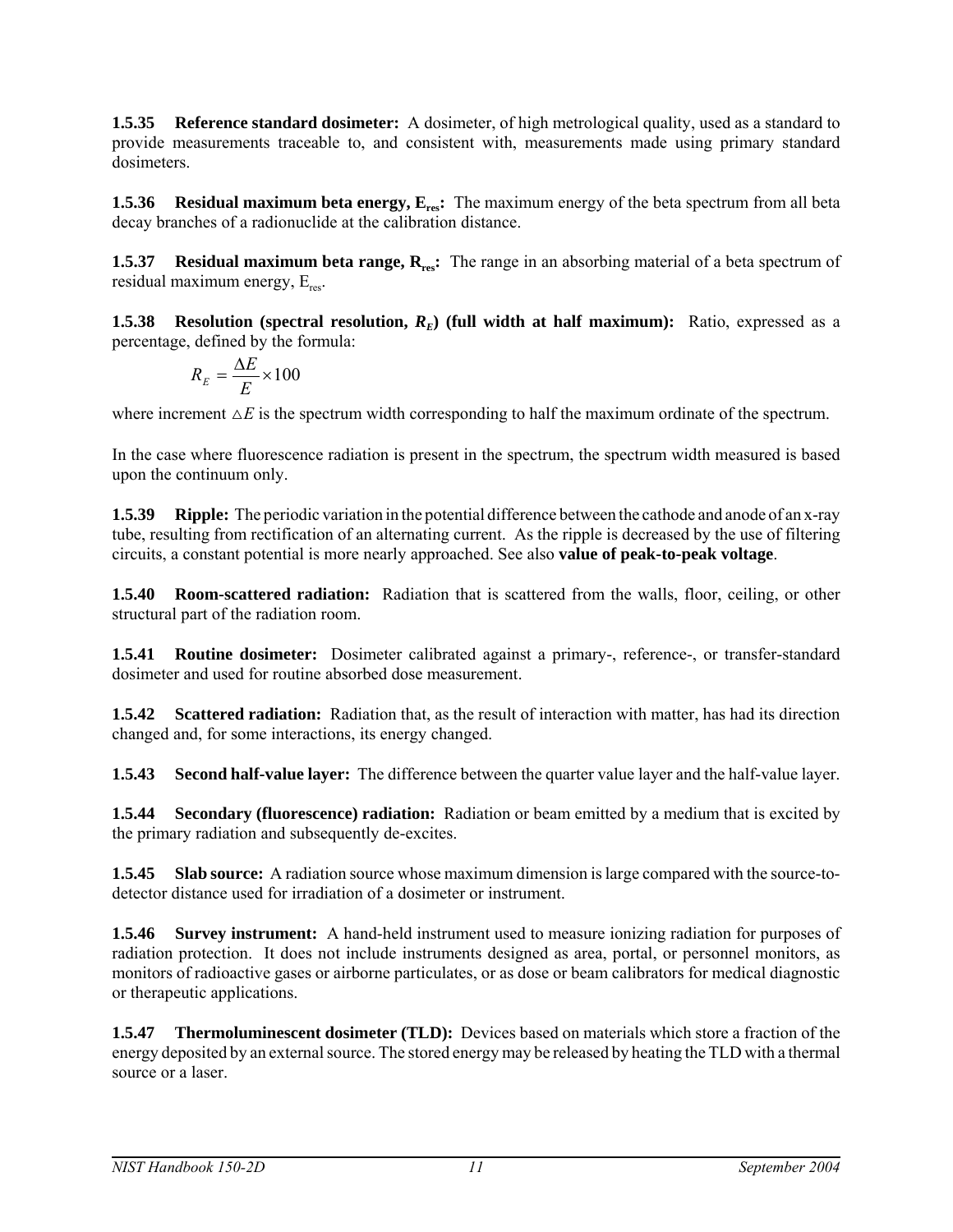**1.5.48 Thin source:** A radiation source consisting of radioactive material uniformly distributed in a thin layer over the surface of a flat metallic backing plate so as to cause minimal degradation of the energy spectrum.

**1.5.49** Traceability: Property of the result of a measurement or the value of a standard whereby it can be related to stated references, usually national or international standards, through an unbroken chain of comparisons all having stated uncertainties. [VIM:1993,  $6.10$  – reference 1.4.1 e)]

A single measurement intercomparison is sufficient to establish uncertainty relationships only over a limited time interval (see Ehrlich and Raspberry, 1998); internal measurement assurance (see Croarkin, 1985), using control (check) standards, is required to fully demonstrate that uncertainties remain within stated levels over time. For the purposes of demonstrating traceability for NVLAP accreditation, a laboratory must demonstrate not only that there is an unbroken chain of comparisons to national standards, but also that this chain is supported by appropriate uncertainties, measurement assurance processes, continuous standard maintenance, proper calibration procedures, and proper handling of standards. In this way, traceability is related to these other areas of calibration.

**1.5.50 Transfer standard dosimeter:** A dosimeter, often a reference standard dosimeter, suitable for transport between different locations for use as an intermediary to compare absorbed dose measurements.

**1.5.51 Transmission chamber:** A thin-walled ionization chamber designed to monitor a radiation beam that is transmitted through the chamber with minimal attenuation or scatter.

**1.5.52 Value of peak-to-peak voltage:** Ratio, expressed as a percentage, defined for a given current by the formula:

$$
\frac{U_{\text{max}} - U_{\text{min}}}{U_{\text{max}}} \times 100
$$

where  $U_{\text{max}}$  is the maximum value and  $U_{\text{min}}$  the minimum value between which the voltage oscillates. See also **ripple**.

**1.5.53 Well ionization chamber:** A sealed, pressurized ionization chamber (also called a dose calibrator) intended for use in assaying brachytherapy sources. Its response must be determined for each source type and will in general depend on the particular source jig and catheter used for the measurement.

**1.5.54 Working standard:** A standard that is used routinely to calibrate or check material measures, measuring instruments, or reference materials. A working standard is usually calibrated against a reference standard. This is also known as a **check standard**.

**1.5.55 X-ray tube:** Vacuum tube designed to produce x-rays by bombardment of the anode by a beam of electrons accelerated through a potential difference.

**1.5.56 X-ray tube shielding:** Fixed or mobile panel intended to reduce the contribution of scatter xradiation to the primary or fluorescence (secondary) beam.

**1.5.57** X-ray unit: Assembly comprising a high-voltage supply, an x-ray tube with its protective hosing and high-voltage electrical connections, and an x-ray controller.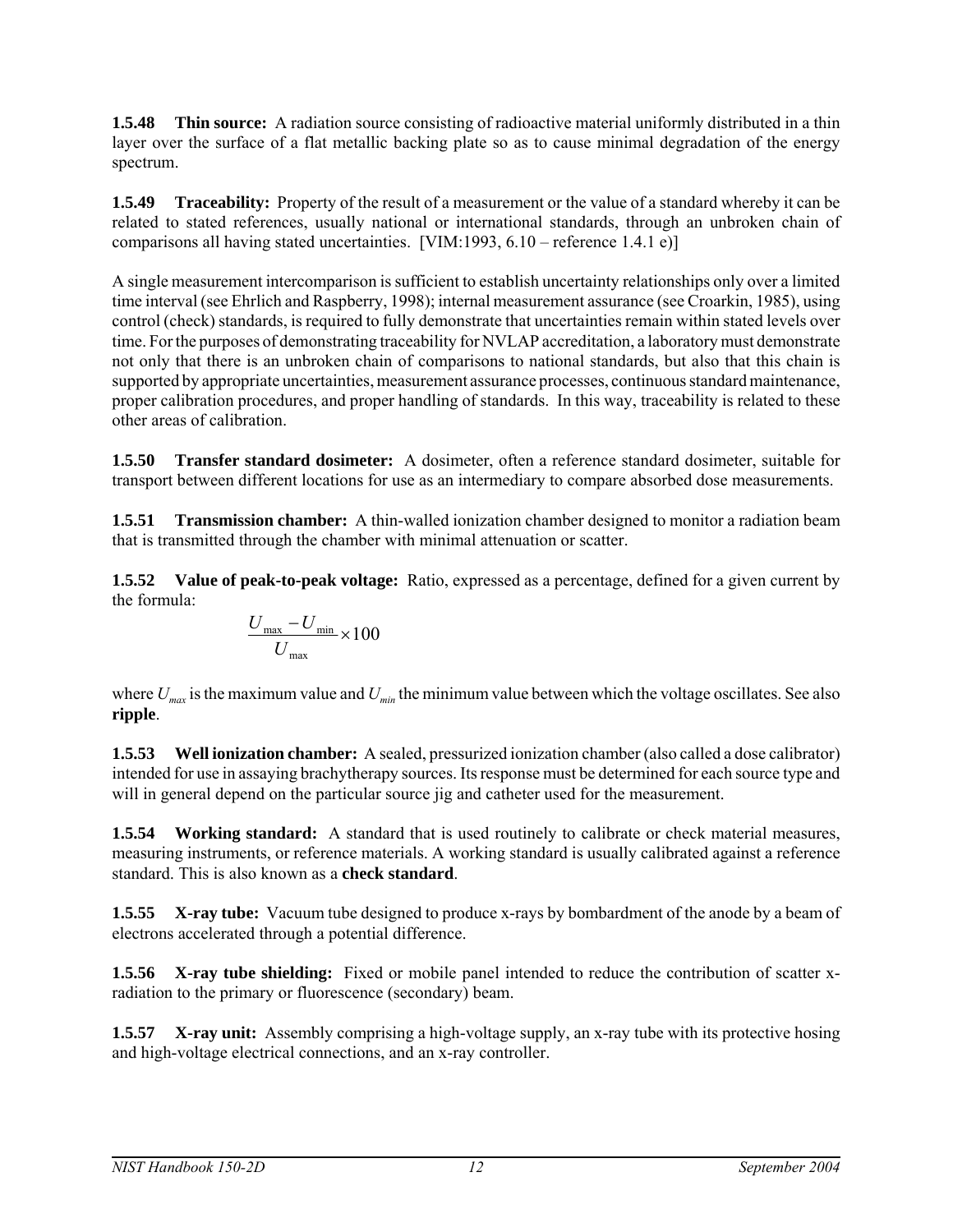## **1.6 NVLAP documentation**

#### **1.6.1 Accreditation documents**

Laboratories granted NVLAP accreditation are provided with two documents: Scope of Accreditation and Certificate of Accreditation. The Scope of Accreditation lists the "Best Uncertainty" that an accredited laboratory can provide for a given range or nominal value within a given parameter of measurement. This "Best Uncertainty" is a statement of the smallest uncertainty that a laboratory has been assessed as capable of providing for that particular range or nominal value. The actual reported value of uncertainty for any particular measurement service that the accredited laboratory provides under its scope may vary depending on such contributors as the statistics of the test and uncertainties associated with the device under test.

#### **1.6.2 Fields of calibration and parameters selection list**

The Calibration Laboratories program encompasses eight fields of physical metrology calibration, with multiple parameters under each field. Each field is covered by a separate handbook (NIST Handbooks 150 -2A through 150-2H). (Fields of accreditation under Chemical Calibration are covered by separate handbooks.) Depending on the extent of its calibration capabilities, a laboratory may seek accreditation to all or only selected fields and parameters within the scope of the program. The fields of calibration and their related parameters are given on the Fields of Calibration and Parameters Selection List, which is provided to an applicant laboratory as part of the NVLAP application package for the program. Additional fields of calibration and/or parameters may be added to the Calibration Laboratories program upon requests of applicant laboratories and/or if decided by NVLAP to be in the best interest of the Calibration Laboratories Program.

The laboratory is requested to indicate on the Fields of Calibration/Parameters Selection List the parameter(s) for which accreditation is desired, along with appropriate ranges and uncertainties. There is also provision for an applicant laboratory to request accreditation for parameters not currently listed on the Selection List, or for accreditation of the quality system employed for assuring Measurement and Test Equipment (M  $\&$  TE) used in support of product certification. Request for accreditation of quality assurance systems for M & TE will be treated as a separate field of calibration for the purpose of setting appropriate fees. Once a laboratory meets all the requirements for accreditation for the Fields of Calibration/Parameters Selection List, this information will become the basis for the Scope of Accreditation document.

## **1.6.3 Checklists**

Checklists enable assessors to document the assessment of the laboratory against the NVLAP requirements found in NIST Handbook 150. The NVLAP Calibration Laboratories Accreditation Program incorporates the NVLAP General Operations Checklist. The questions are applicable to evaluating a laboratory's ability to operate a calibration program, and address factors such as the laboratory's organization, management, and quality system in addition to its calibration competency.

The NVLAP General Operations Checklist is numbered to correspond to the requirements in NIST Handbook 150. Comment sheets are used by the assessor to explain deficiencies noted on the checklist. Additionally, the assessor may use the sheets to make comments on aspects of the laboratory's performance other than deficiencies.

## **1.7 Assessing and evaluating a laboratory**

#### **1.7.1 On-site assessment**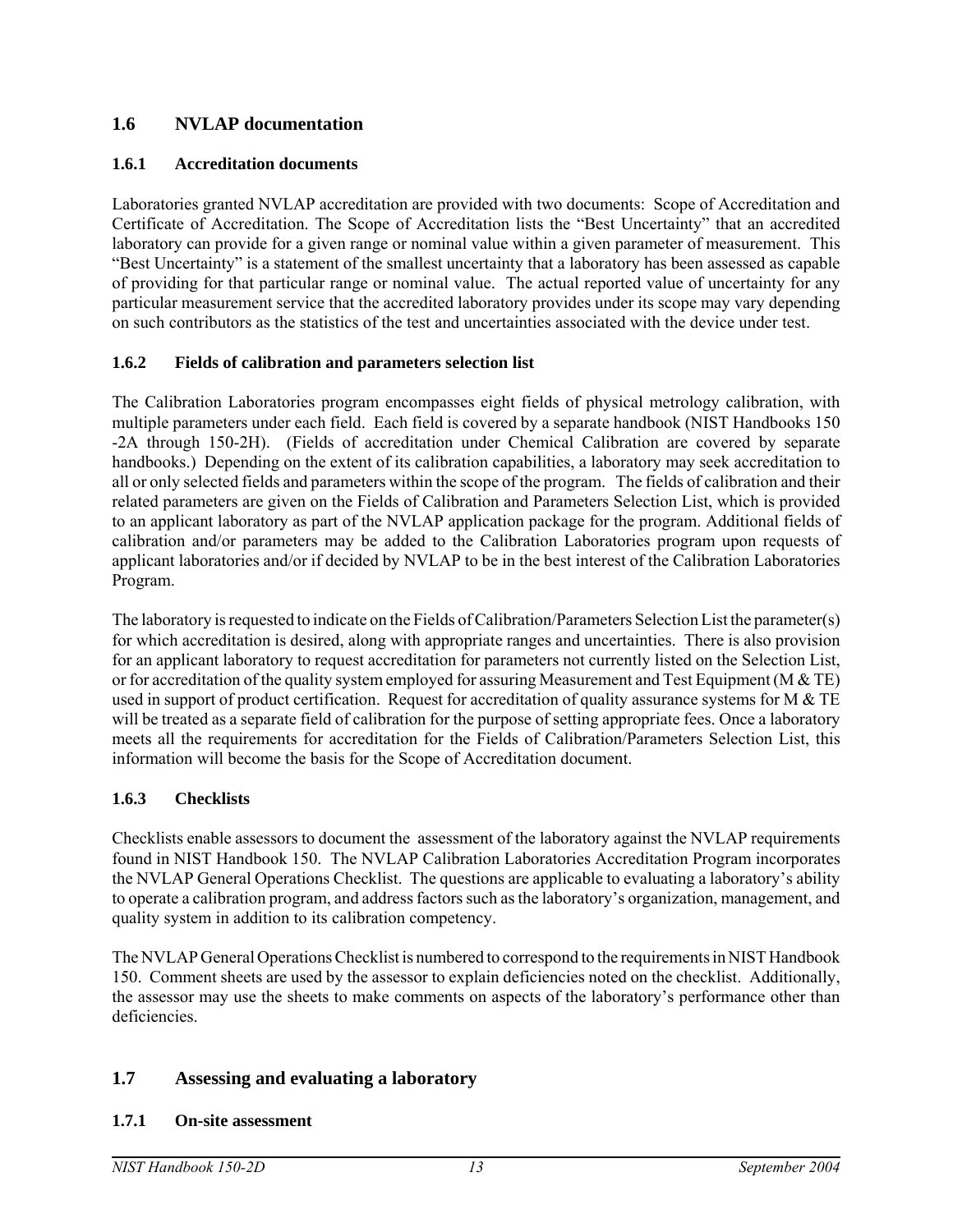**1.7.1.1** The NVLAP lead assessor will schedule with the laboratory the date for on-site evaluation, and will request the quality manual and documented quality and calibration procedures in advance of the visit to reduce time spent at the laboratory; such materials will be returned by the assessor. NVLAP and the assessor will protect the confidentiality of the materials and information provided. The laboratory should be prepared to conduct routine calibrations, have equipment in good working order, and be ready for examination according to the guidance contained in this handbook, the requirements identified in NIST Handbook 150, and the laboratory's quality manual. The assessor will need time and work space to complete assessment documentation while at the laboratory, and will discuss these needs at the opening meeting of the on-site assessment.

**1.7.1.2** NVLAP technical assessors are provided with the NVLAP General Operations Checklist to help ensure the completeness, objectivity, and uniformity of the on-site assessment.

**1.7.1.3** When accreditation has been requested for a considerable number of fields of calibration and parameters, the assessment may range from observing calibrations in progress, requiring repeat measurements on completed calibrations, to listening to laboratory staff describe the calibration process. The depth into which the assessor performs the assessment depends on the number of fields of calibration and associated parameters for which accreditation is requested and the time required to perform a given calibration.

**1.7.1.4** The assessor, or the assessment team, does the following during a typical on-site assessment:

- a) Conducts an entry briefing with the laboratory manager to explain the purpose of the on-site visit and to discuss the schedule for the day(s). At the discretion of the laboratory manager, other staff may attend the briefing.
- b) Reviews quality system manual, equipment and maintenance records, record-keeping procedures, laboratory calibration reports, and personnel competency records. At least one laboratory staff member must be available to answer questions; however, the assessor may wish to review the documents alone. The assessor(s) does not usually ask to take any laboratory documents with him/her, and previously supplied documents will be returned.
- c) Physically examines equipment and facilities, observes the demonstration of selected procedures by appropriate personnel assigned to perform calibrations, and interviews the personnel. The demonstrations must include preparation for calibration of devices, and the setup and use of measuring and test equipment, standards and systems.
- d) Holds an exit briefing with the laboratory manager and staff to discuss the assessment findings. Deficiencies are discussed and resolutions may be mutually agreed upon. Items that must be addressed before accreditation can be granted are emphasized, and outstanding deficiencies require response to NVLAP within 30 days. Items that have been corrected during the on-site and any recommendations are specially noted.
- e) Completes an On-site Assessment Report, as part of the exit briefing, summarizing the findings. The assessor(s) attaches copies of the completed checklists to this report during the exit briefing. The report is signed by the lead assessor and the laboratory's Authorized Representative to acknowledge the discussion. This signature does not necessarily indicate agreement; challenge(s) may be made through NVLAP. A copy is given to the representative for retention. All observations made by the NVLAP assessor are held in the strictest confidence allowed by applicable laws and regulations.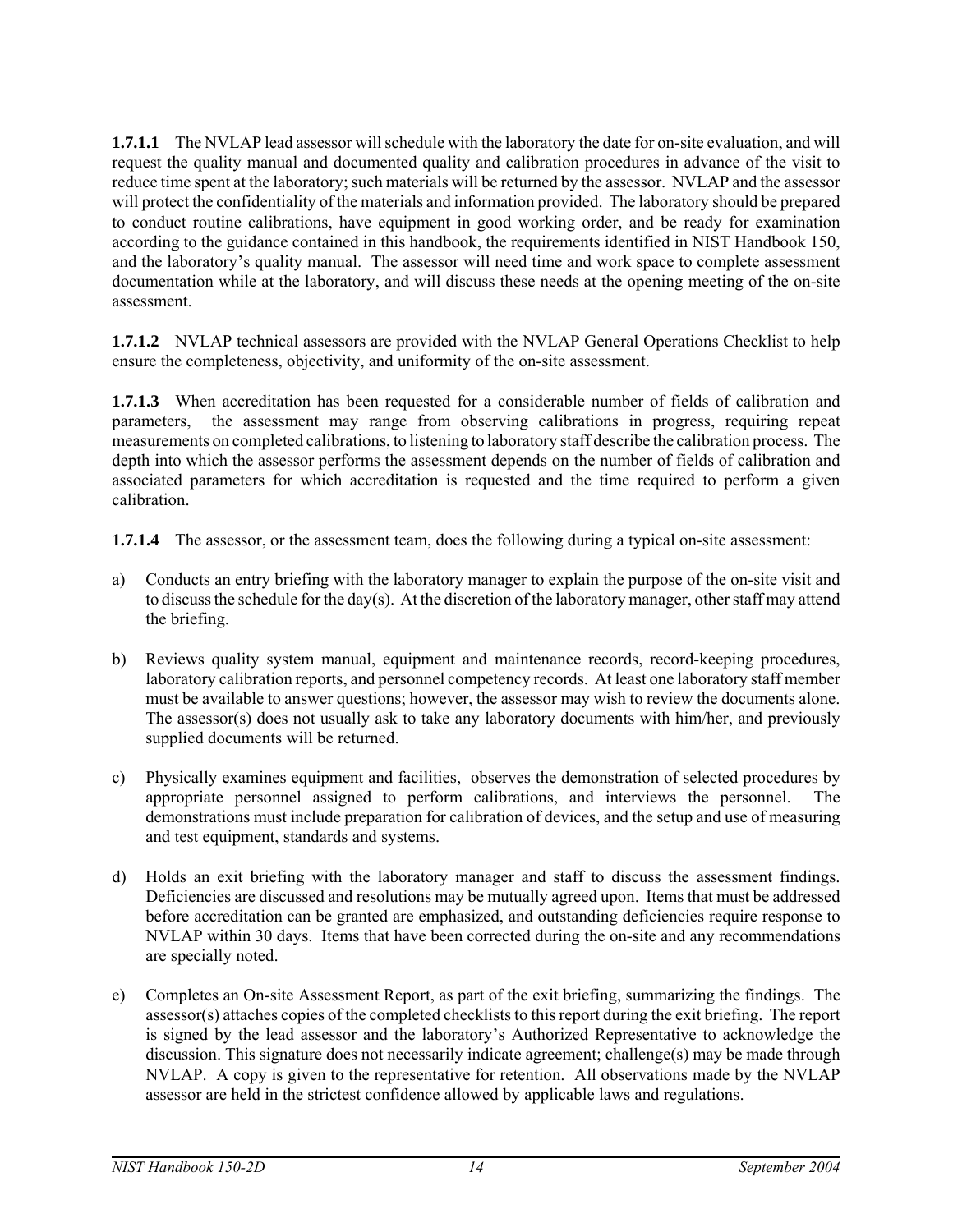## **1.7.2 Proficiency testing**

## **1.7.2.1 Background**

Once the quality system review and on-site assessment steps have been satisfactorily completed, it is necessary to gather another set of data points to aid in deciding whether or not the applicant laboratory is competent to perform calibrations within the fields of interest to the uncertainties claimed. In the eight fields of calibration covered by Handbooks 150-2A through 150-2H, there are approximately 85 parameters of interest. Under most parameters there are several subsets, referred to as ranges. For example, in the mass field, parameters can range from 1 mg ( $10^{-6}$  kg) to 1 x  $10^{6}$  kg level in value. In view of the many possible ranges, proficiency testing could be conducted in hundreds of areas. NVLAP reserves the right to test by sampling in any area; hence, applicant laboratories must be prepared, with reasonable notice, to demonstrate proficiency in any of a number of parameters.

## **1.7.2.2 Proficiency testing vs. measurement assurance**

There is an important difference between proficiency testing and measurement assurance. The objective of proficiency testing is to determine through a measurement process that the laboratory's measurement results compare favorably with the measurement results of the audit laboratory (NIST or one designated by NVLAP), taking into account the relative uncertainties assigned by both the applicant and audit laboratories. The objective of proficiency testing is not to determine and certify the total uncertainty of the applicant laboratory, as is done in a Measurement Assurance Program (MAP) with NIST, but to verify (through the assessment process) that the uncertainty claimed by the applicant laboratory is reasonable, and then use the claimed uncertainty to test that the measurement result obtained through the proficiency test is acceptable.

It is neither the intention nor the mission of NVLAP to conduct MAPs or to otherwise provide traceability for laboratories. Laboratories obtain these services from the NIST measurement divisions. NVLAP assesses the implementation, application, and documentation of MAPs by laboratories. NVLAP accreditation encourages the use of MAPs by the calibration laboratory community, and MAP results produce objective evidence that NVLAP assessors look for as part of the assessment process.

## **1.7.2.3 Requirements**

NVLAP's proficiency testing program uses a sampling approach. All applicant laboratories are required to complete an annual proficiency test in one parameter under each field of calibration for which it has applied to be accredited. For the purposes of the NVLAP Calibration Laboratories Accreditation Program, the results of the proficiency test are considered as objective evidence, along with the on-site visit, of a laboratory's ability to perform competent calibrations. Proficiency testing is conducted annually using different parameters in each field; however, those laboratories accredited in only one parameter within a field are retested in the same parameter.

## **1.7.2.4 Uncertainty determination**

The applicant laboratory is required to perform a measurement or series of measurements on an artifact using the same calibration method, apparatus, and personnel that it uses to calibrate its customers' equipment. The laboratory must be able to identify and quantify all sources of uncertainty that affect the measurement. The laboratory should attach an overall uncertainty to the measurement by combining all uncertainty contributions, in their type A and type B components, in the root-sum-squared method as described in NIST Technical Note 1297 (Taylor, 1994). The confidence limit used should be  $k = 2$ , which is equivalent to a 95 % confidence probability.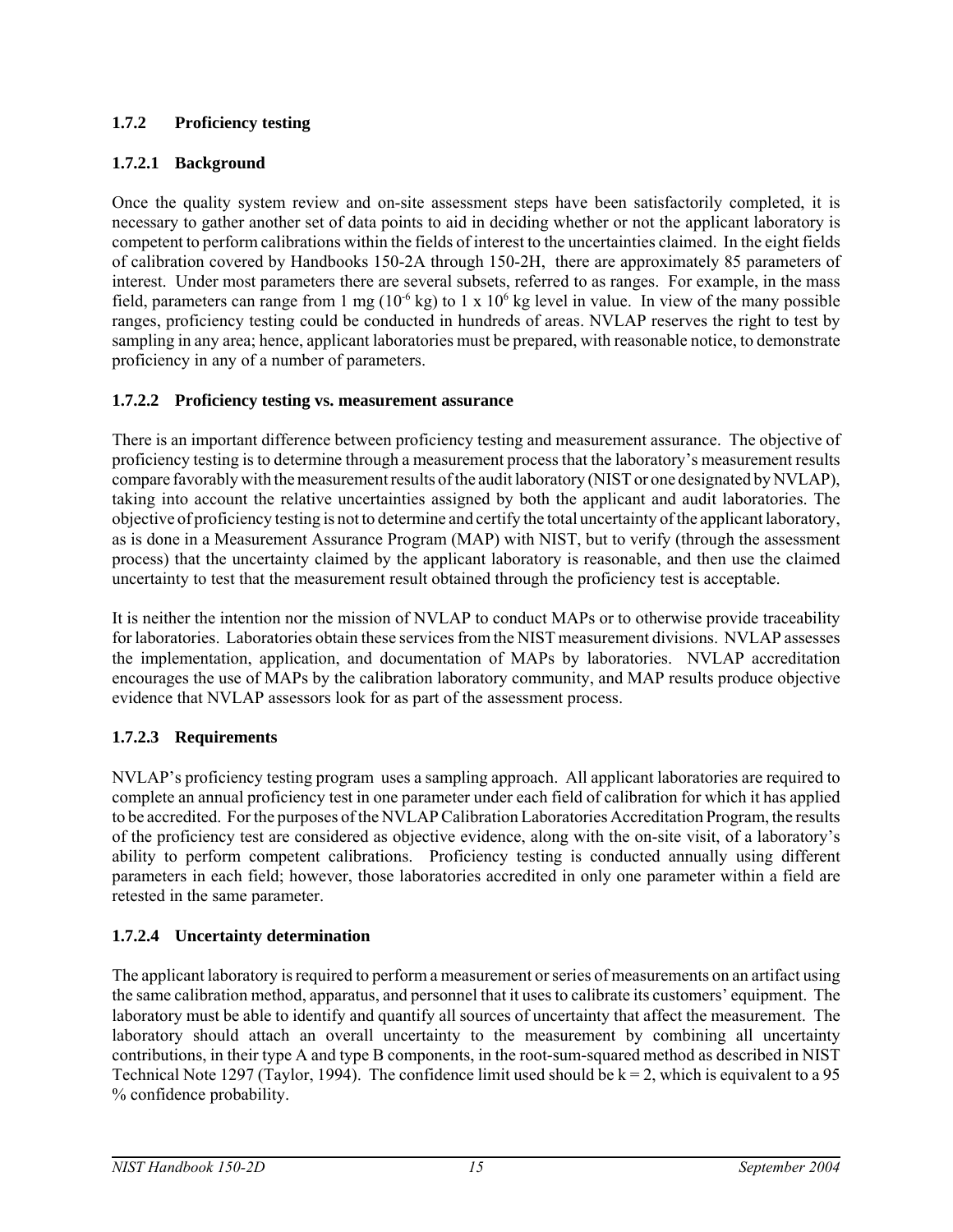## **1.7.2.5 Pass/fail criteria**

The performance of the proficiency test is judged by calculating the error of the measurement, normalized with respect to the uncertainty of the measurement, using the following equation:

 $E_{\text{normal}} = | \left( \text{Value}_{\text{lab}} - \text{Value}_{\text{ref}} \right) / \left( \left( \text{Uncertainty}_{\text{ref}} \right)^2 + \text{Uncertainty}_{\text{lab}}^2 \right)^{1/2} |$ 

where

 $E_{normal}$  = normalized error of the applicant laboratory Value $_{lab}$  = the value as measured by the applicant laboratory Value<sub>ref</sub> = the value as measured by the reference laboratory Uncertainty<sub>ref</sub> = the uncertainty of the reference laboratory Uncertainty<sub>lab</sub> = the uncertainty of the applicant laboratory

To pass the proficiency test, the applicant laboratory must have a value for  $E_{normal}$  less than 1 (i.e.,  $E_{normal}$  < 1). The results may be plotted graphically  $(E_{\text{normal}}$  vs. laboratory). The anonymity of each applicant laboratory will always be preserved.

## **1.7.2.6 Scheduling and handling**

Proficiency testing is scheduled by NVLAP-designated reference laboratories. These sites are NIST laboratories or NVLAP-accredited laboratories that have been found to have the ability to perform the required proficiency tests to an uncertainty level appropriate for the laboratories they evaluate. The proficiency test is scheduled independently and not coincident with the on-site visit. Applicant laboratories are notified in advance of the approximate arrival time of the measurement artifact. Instructions for performing the test, reporting the results, communicating with the reference laboratory, and shipping are included along with the artifact as part of the proficiency test package. Applicant laboratories are instructed to perform all required measurements within a reasonable time and are told where to ship the artifacts once the testing has been completed.

## **1.7.2.7 Notification of results**

NVLAP notifies each laboratory of its own results in a proficiency test. If a laboratory has received its on-site assessment prior to the completion of the proficiency test, the status of that laboratory's accreditation is contingent upon successful completion of proficiency testing. The laboratory's accreditation status may be changed to reflect a partial accreditation, or may be completely suspended pending demonstration of the laboratory's ability to successfully complete the proficiency test at a later date.

## **1.7.3 Traceability**

# **1.7.3.1 Establishing traceability**

Laboratories must establish an unbroken chain of comparisons leading to the appropriate international or national standard, such that the uncertainties of the comparisons support the level of uncertainty that the laboratory gives to its customers. Generally speaking, the uncertainties of the comparisons increase as they move from a higher (international or national level) to a lower level standard. This uncertainty chain is the evidence of traceability and must be documented accordingly. Traceability does not simply mean having standards calibrated at the national laboratory, but must consider how a measurement, with its corresponding uncertainty, is transferred from the national level to the calibration laboratory's customers.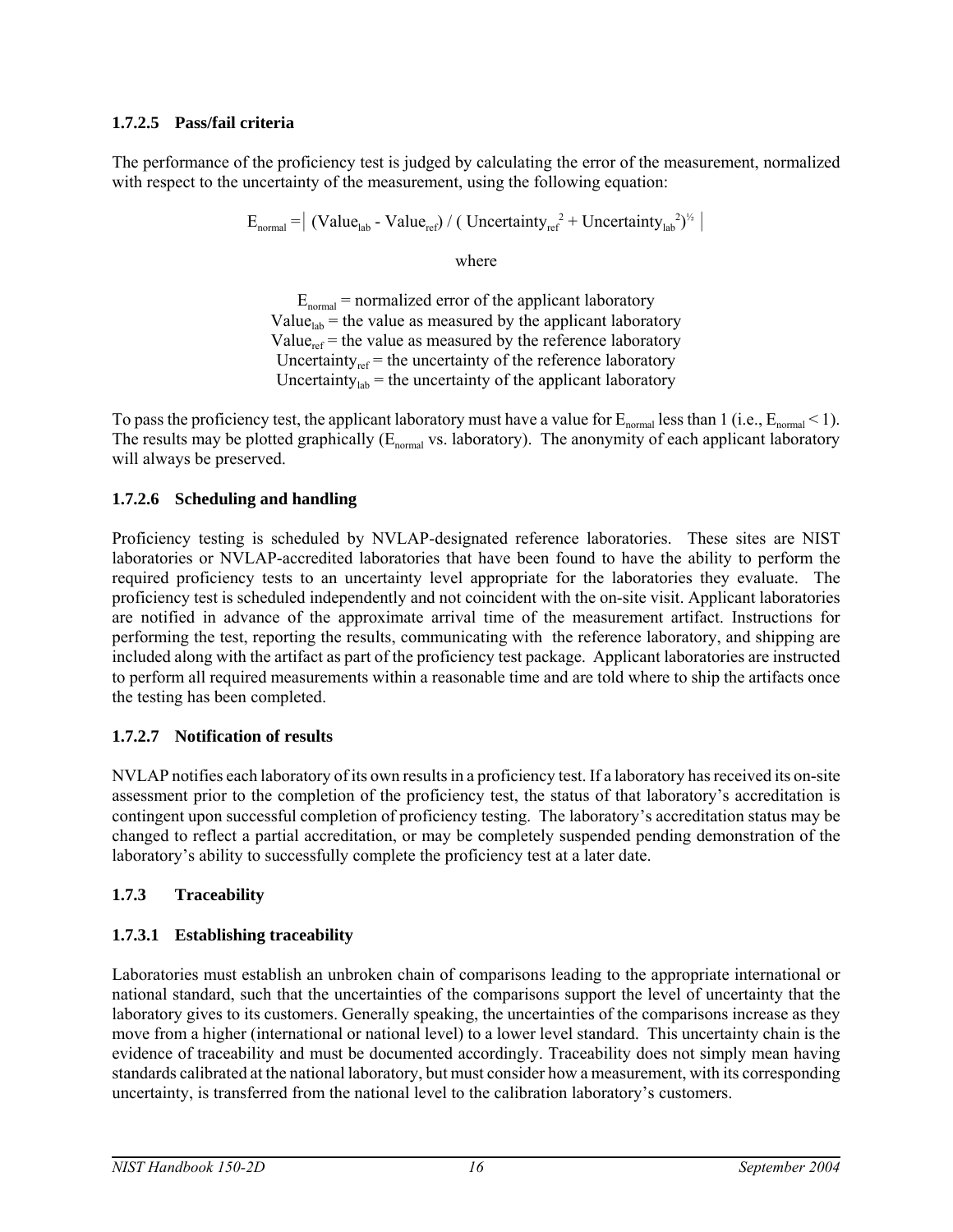#### **1.7.3.2 Considerations in determining traceability**

Without some type of measurement assurance process, one cannot be reasonably certain that the measurement results have been transferred properly to the laboratory's customers' standards. The measurement process itself must be verified to be in control over time. Therefore, traceability is not a static concept that, once established, may be ignored; it is dynamic. Process control exercised in each calibration provides the assurance that a valid transfer of the international or national standard has taken place. This assurance may be accomplished through the use of tools such as check standards and control charts. Also, the laboratory's primary standards must be maintained in such a way as to verify their integrity. Examples of this may be having more than one primary standard to use for intercomparisons, monitoring the primary standard with a check or working standard (looking for changes), and verifying a primary standard on a well-characterized measurement/calibration system. Using scientifically sound measurement procedures to transfer the primary standard value to the working level and the customer's item is essential to establishing traceability. If the procedure itself yields the wrong result, there is no way the laboratory can perform a calibration traceable to the international or national standard. Mishandling the laboratory's standards affects the measurement process, and therefore the ability to transfer the standard's value to the customer. Examples of handling problems are dirty or improperly cleaned standards, maintaining standards in an improper environment, not maintaining custody and security, and improper handling of standards during the measurement process.

The above discussion illustrates how traceability is dependent on many aspects of the measurement process and therefore must be considered in all phases of calibration. It is not just coincidental that the factors addressed above are main topics of concern in ISO/IEC 17025:1999.

#### **1.7.4 Uncertainty**

NVLAP recognizes the methodology for determining uncertainty as described in the *Guide to the Expression of Uncertainty in Measurement*, published by ISO [GUM, reference 1.4.1 d)]. To be NVLAP-accredited, a laboratory must document the derivation of the uncertainties that it reports to its customers. These uncertainties will appear on the scope issued to each accredited laboratory to an accuracy appropriate to the standards, procedures, and measuring devices used.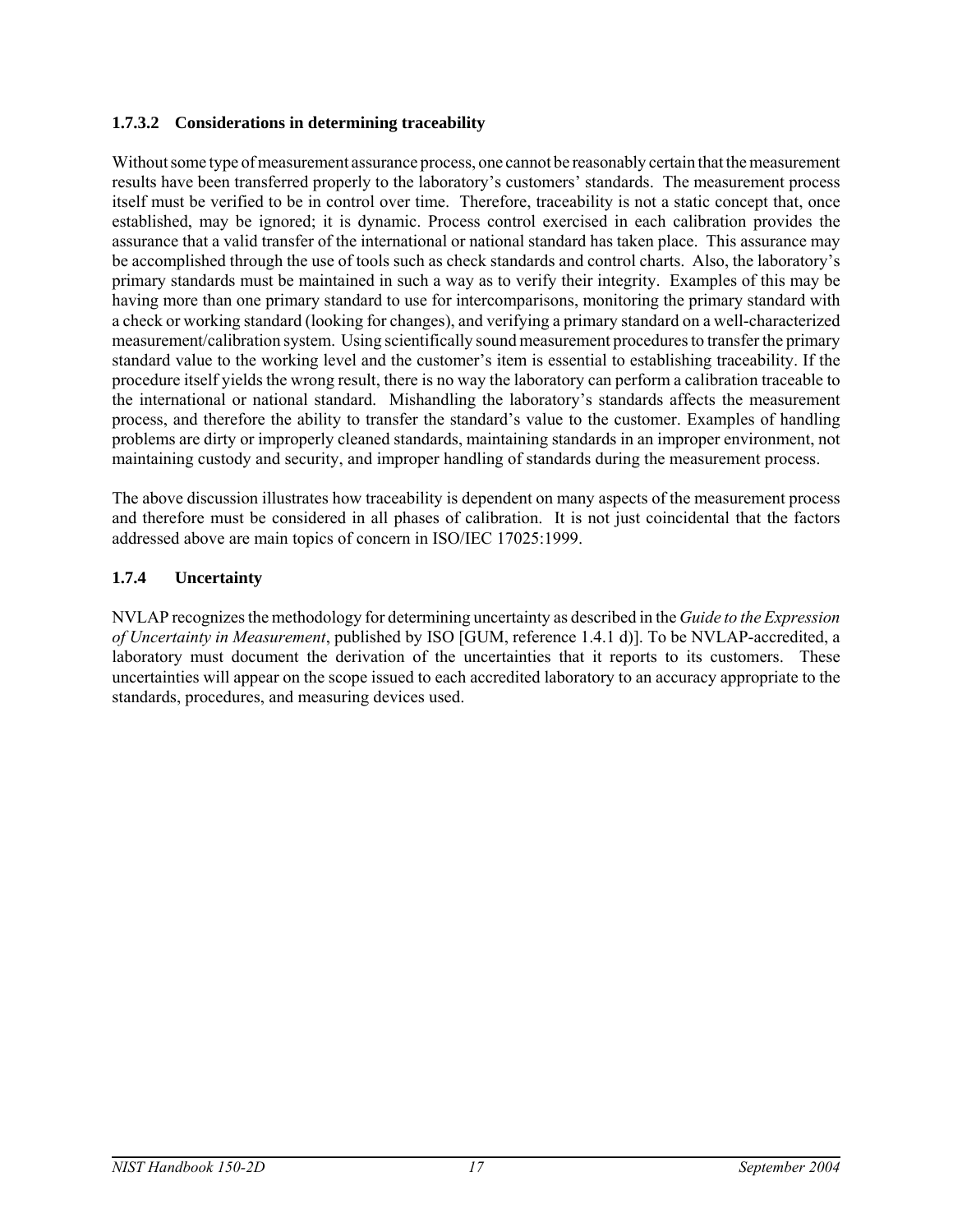# **2 Criteria for accreditation**

# **2.1 Introduction**

**2.1.1** Applicant laboratories are assessed using the requirements in NIST Handbook 150, *NVLAP Procedures and General Requirements*. This guide, NIST Handbook 150-2D, was developed from a NIST measurement laboratory perspective and provides examples and guidelines, not requirements, to assessors and interested calibration laboratories, on good laboratory practices and recommended standards. Therefore, the guide language reflects this philosophy through the use of "shoulds" instead of "shalls" (along with other less prescriptive language) when describing criteria. The guidelines presented here are not absolute since specific requirements depend on the measurement uncertainty for which an applicant laboratory wishes to be accredited. This is a business decision for each laboratory and beyond the scope of NVLAP. Simply stated, to be accredited, an applicant laboratory must have a quality system and be able to prove (and document) that it is capable of doing what it says it does (i.e., correctly calibrate to a stated uncertainty) within the framework of NIST Handbook 150. Accreditation will be granted, and therefore may be referenced in calibration reports, etc., only for those specific parameters, ranges and uncertainties using calibration methods and procedures for which a laboratory has been evaluated. Calibrations performed by a laboratory using methods and procedures not considered appropriate for the level of measurements being made, and those that have not been evaluated by the accreditation process, are outside the scope of accreditation and may not be referenced as "accredited" calibrations on calibration reports and other documents.

**2.1.2** The rest of the handbook is divided into two parts. The first part, section 2.2, provides a general interpretation of NIST Handbook 150 criteria for ionizing radiation calibrations. The second part, sections 2.3 through 2.18, discusses specific calibrations parameters and lists important technical guidelines to satisfy the requirements of NIST Handbook 150.

**2.1.3** Sections 2.3 through 2.18 were patterned after NIST Special Publication 812: *Criteria for the Operation of Federally-Owned Secondary Calibration Laboratories*, 1991, with appropriate updating in 2003 to recognize the technical evolution in these fields and to acknowledge the requirements now addressed by ISO/IEC 17025 that had not been made explicit in earlier requirements.

**2.1.4** This document contains the criteria for accreditation of laboratories that calibrate ionizing radiation instrumentation. Adherence to these criteria will indicate that the laboratory is capable of high standards of performance in the calibration of instrumentation for use in various radiation environments.

## **2.2 General criteria for ionizing radiation calibrations**

## **2.2.1 Units**

**2.2.1.1** Both SI Units and special units in use temporarily, as recognized in NIST Special Publication 330 (Taylor, 2001), are acceptable. Included in those two categories are the following units used in this handbook.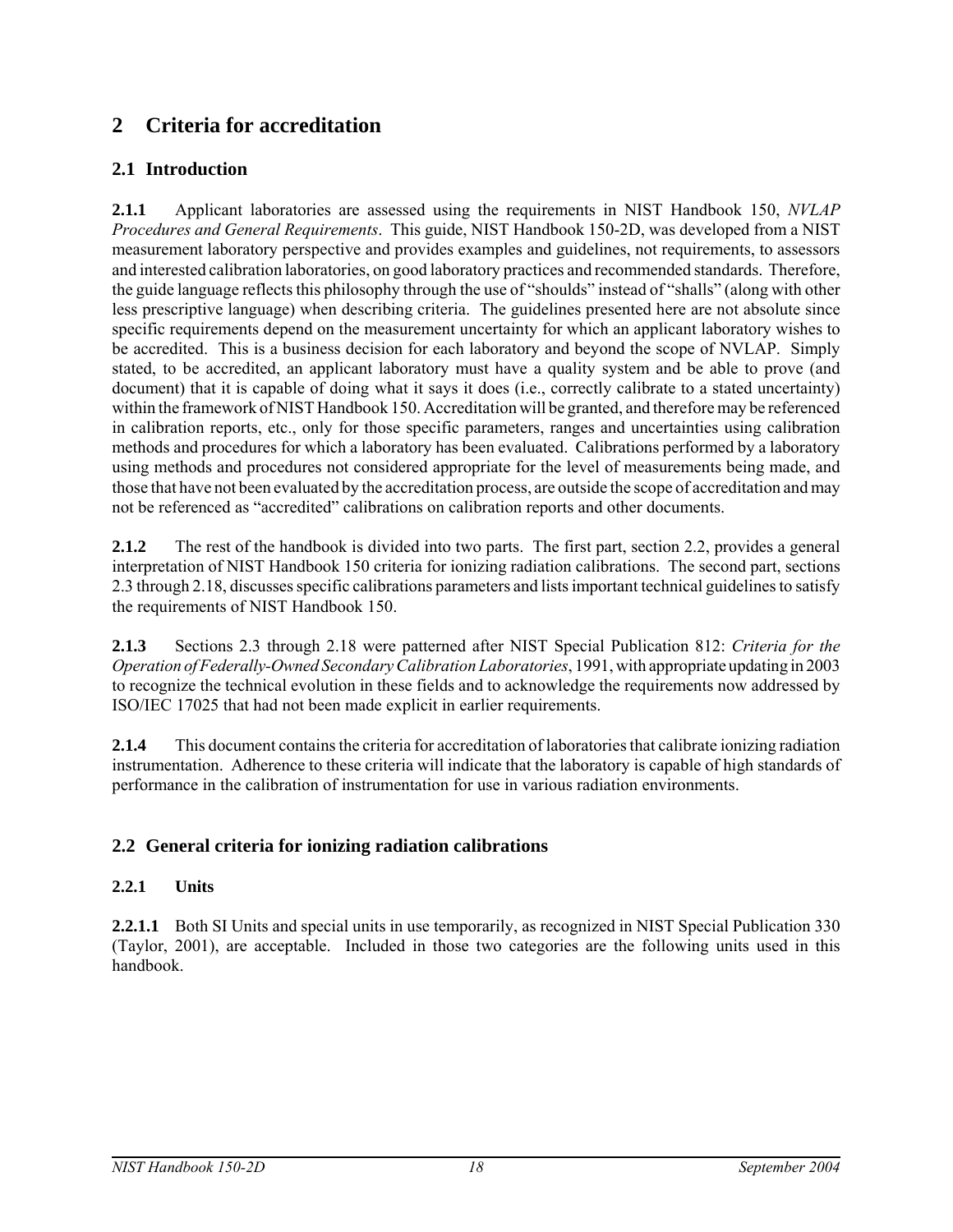|                                             |                           | Special                           |     | Special Conversion                                    |
|---------------------------------------------|---------------------------|-----------------------------------|-----|-------------------------------------------------------|
| Quantity                                    | SI units                  | Unit Name                         |     | Symbol from SI units                                  |
| energy                                      | joule $(J)$               | electronyolt                      | eV  | $1.602 \times 10^{-19}$ J = 1 eV                      |
| air kerma <sup>3</sup> and<br>absorbed dose | gray(Gy)                  | rad (radiation absorbed dose)     | rad | 1 J/kg = 1 Gy = $m^2 s^{-2}$<br>$10^{-2}$ Gy = 1 rad  |
| dose equivalent                             | sievert (Sv)              | rem (Roentgen equivalent man) rem |     | $10^{-2}$ Sv = m <sup>2</sup> s <sup>-2</sup> = 1 rem |
| exposure <sup>3</sup>                       | coulomb/kilogram $(C/kg)$ | roentgen                          | R   | $2.58 \times 10^{-4}$ C/kg = 1 R                      |
| activity                                    | becquerel (Bq)            | curie                             | Ci  | $3.7 \times 10^{10}$ Bq = s <sup>-1</sup> = 1 Ci      |

#### **2.2.1.2** This document will show the special units in parentheses wherever feasible. **The SI units indicated above will be shown for the quantities of absorbed dose and dose equivalent.**

**2.2.1.3** The quantity of exposure is being phased out; therefore, the SI unit coulomb/kilogram will not be shown in this document. It has no special name and it is inconvenient (especially for exposure rate). The quantity of exposure has been replaced with the quantity of air kerma, which has the SI unit joule/kilogram  $(J/kg)$  with the special name gray  $(Gy)$ : 1  $Gy = 1$  J/kg.

**2.2.1.4** Although the factor used for conversion from exposure in R to air kerma in Gy depends slightly on photon energy, that variation is insignificant for the purposes of this document and a single value will be used:

- a) air kerma (Gy) =  $0.00878 \times$  exposure (R)
- b) When a rounded value of the SI value of air kerma is given, the exposure in R will be rounded also (e.g., 90  $\mu$ Gy/h  $\approx$  10 mR/h).

#### **2.2.2 Scope**

The criteria contained in the General Criteria section of this document should be satisfied by all laboratories seeking accreditation. In addition, each laboratory should satisfy the specific criteria contained in other parts of this document for each category (radiation type and energy) for which accreditation is desired.

#### **2.2.3 Personnel**

**2.2.3.1** The technical director of the laboratory should have a minimum of a bachelor's degree in physics, engineering, health physics, or radiological physics, and should have a graduate degree in one of these or a closely related scientific field.

**2.2.3.2** The individual in charge of day-to-day operation of the laboratory should have at least three years of practical experience in radiation measurement, including the calibration of radiation instrumentation.

**2.2.3.3** All handling, unpacking, and packing of dosimeters, instruments, and reference standards should be done by trained staff who are familiar with the equipment.

<sup>&</sup>lt;sup>3</sup>See 2.2.1.3 and 2.2.1.4.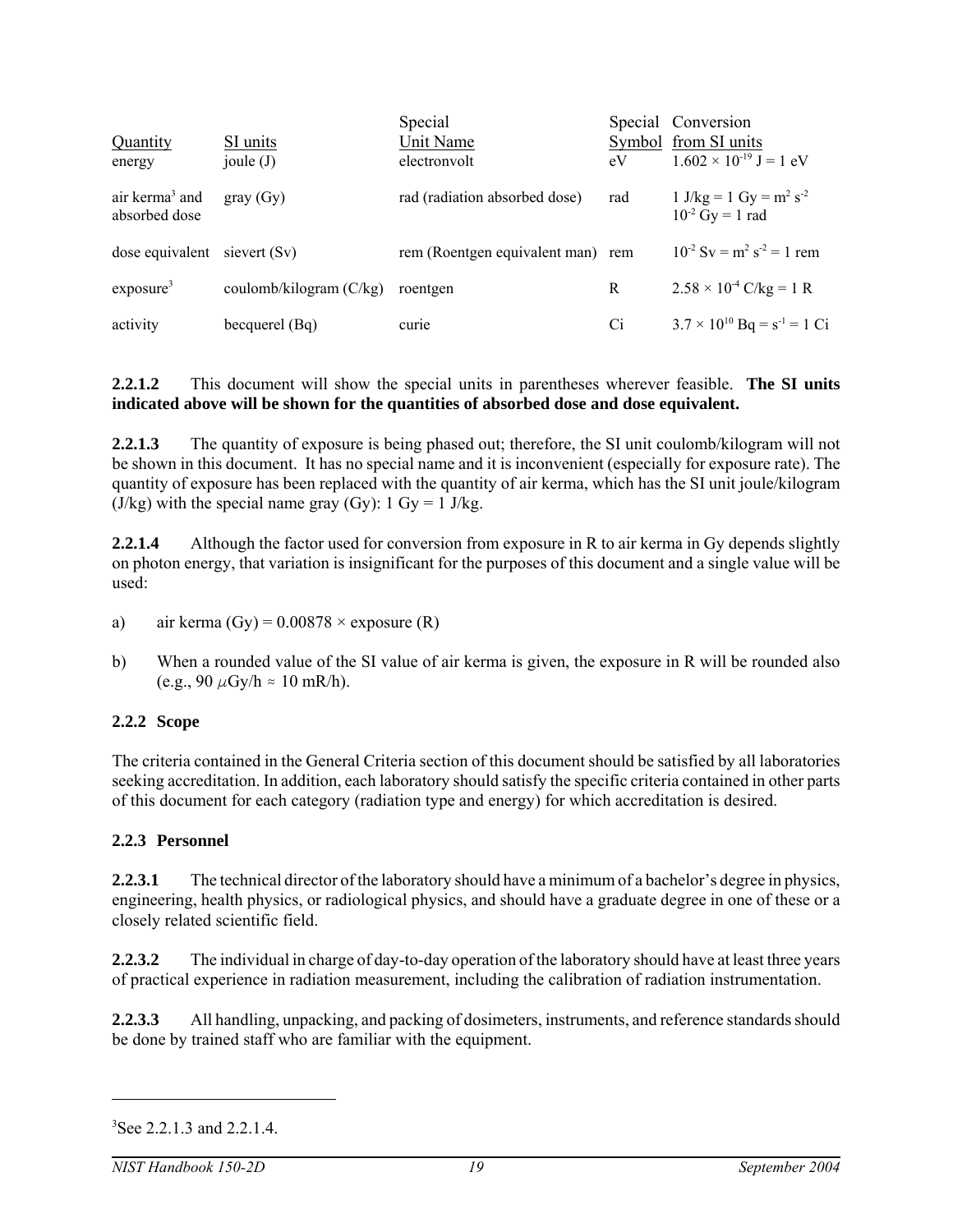## **2.2.4 Assuring the quality of test and calibration results**

**2.2.4.1** The laboratory should be capable of providing calibration services with uncertainties as indicated in the appropriate parts of this document. Each uncertainty should be stated in terms of % deviation from the national standard.

**2.2.4.2** Any new or amended calibration procedure that could have a significant effect on the accuracy of a calibration should be evaluated by the accrediting body before it is adopted for routine use. A copy of the latest revision of the laboratory's protocol should be available for audit at all times.

## **2.2.5 Accommodation and environmental conditions**

**2.2.5.1** The effect of external conditions on the internal environment of the laboratory should be considered in selection of the laboratory site. The laboratory should be located away from, or otherwise isolated from,

- sources of mechanical vibration and shock.
- sources of electrical and electromagnetic interference, and
- other potential sources of interference with the proper calibration of instrumentation.

If such potential sources exist, the laboratory should have documentation that demonstrates no adverse effects on calibration accuracy.

**2.2.5.2** Environmental monitoring equipment should be provided for indicating the temperature, atmospheric pressure, and humidity within the laboratory at all times.

**2.2.5.3** In general, strict temperature control is not essential for the calibration work covered by these criteria. It is, however, desirable that the laboratory be kept at a reasonably uniform temperature so that calibration accuracy is not adversely affected and to ensure that an adequate level of temperature stability is reached before the start of calibration measurements. The laboratory temperature should be maintained nominally within the range of 293.15 K to 297.15 K (20 to 24) °C. When using a vented ionization chamber, the temperature should not vary more than  $\pm 2$  K in any one hour during which a calibration is conducted.

**2.2.5.4** The relative humidity should be within the range of 15 % to 65 % for routine laboratory operation.

**2.2.5.5** The laboratory should approximate free-air conditions for all radiation beams used for calibrations.

**2.2.5.6** The radiation room (or rooms) should be of sufficient size and design that room-scattered radiation at the position where instrumentation is normally placed for calibration does not introduce an error inconsistent with overall accuracy goals. If necessary, proper scatter corrections should be applied.

**2.2.5.7** The level of background radiation should be kept as low as practicable and not subject to variations that could significantly affect the accuracy of calibration work. Radiation sources should not be stored in the same room in which they are used for calibration.

**2.2.5.8** In uncollimated free-air calibration facilities, the radiation room should be used exclusively for calibrations to avoid variable scatter conditions. The contribution to absorbed dose by scattered radiation should be known.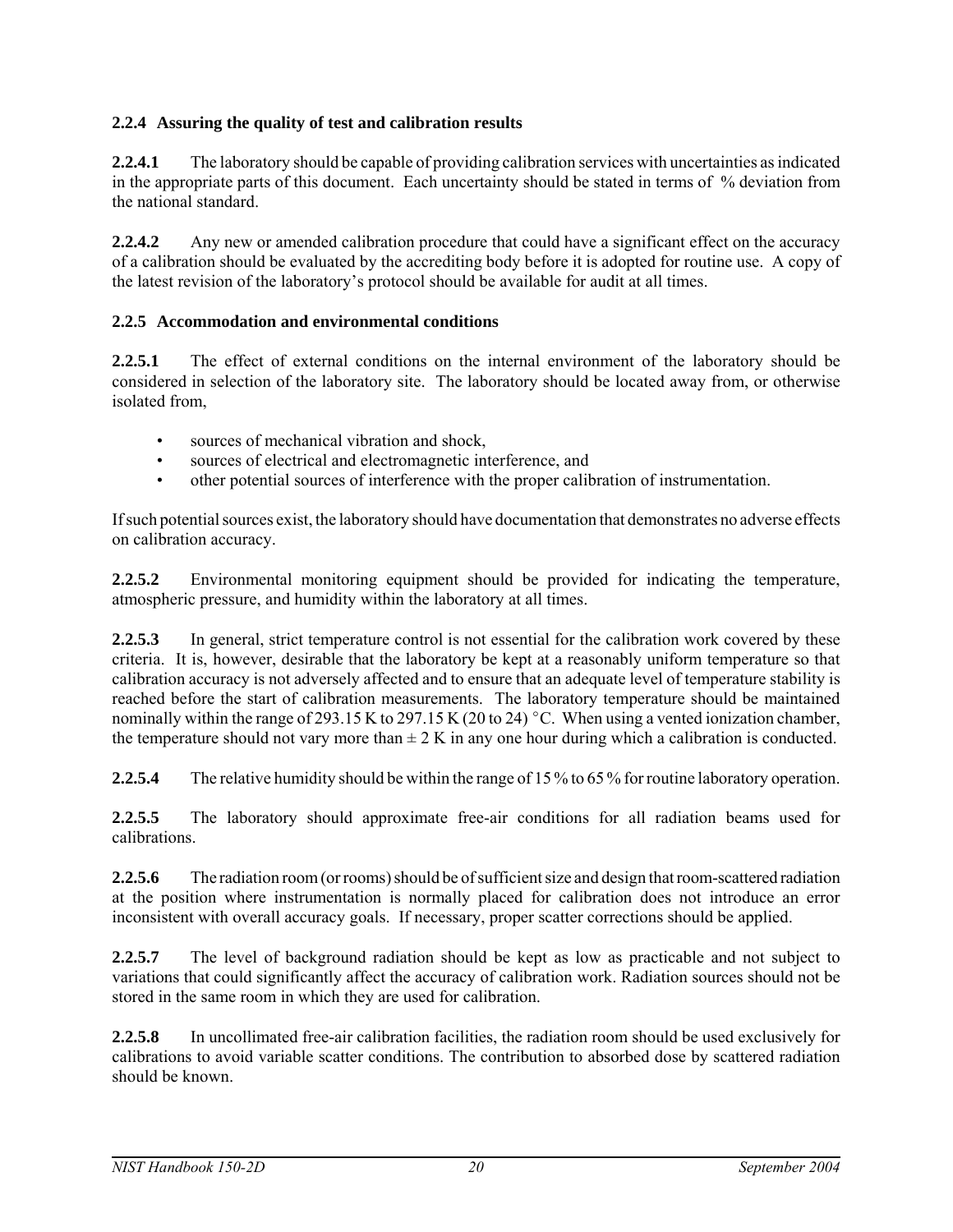**2.2.5.9** The electrical power should be appropriate to the equipment used, suitably stable, and free of switching surges and significant line noise. When necessary, local auxiliary voltage stabilizers and filters should be provided.

**2.2.5.10** The laboratory should be provided with an adequate grounding system. Where there is a likelihood of interference arising from equipment connected to a single grounding system, separate grounding systems should be provided and adequate precautions taken against any possible interconnection between systems.

**2.2.5.11** If compressed air is used, a pressure regulator and means for removing moisture, dust, and oil from the compressed air also should be provided.

## **2.2.6 Equipment**

**2.2.6.1** The laboratory should have secondary radiation measurement standards that cover the range of calibrations performed. The secondary standards should be used only for calibration of instruments and not for any other purpose. A working standard should be used in lieu of a secondary standard for routine reference.

**2.2.6.2** The laboratory should have a barometer capable of 1 % accuracy and a thermometer capable of  $\pm$  1 K accuracy. Each should have been calibrated by comparison with a tertiary or higher-level standard. A hygrometer capable of monitoring over the range of relative humidity within which the laboratory operates should be available.

**2.2.6.3** The laboratory should have an instrument and radiation source positioning system. The support should be rigid and enable the reproduction of a desired source/detector geometry. It should produce minimum scattered radiation.

## **2.2.7 Test and calibration methods and method validation**

The laboratory's written protocol should include the following:

- a) A statement of policy regarding acceptance of instrumentation for calibration. Examples are policy regarding instruments that are contaminated, in need of repair, or of a particular type not accepted. Restrictions on type of customer or liability for instrument damage should also be stated.
- b) A fully documented procedure for each type of instrumentation calibrated providing the appropriate operational steps to permit a knowledgeable person to reproduce a particular calibration technique with a precision consistent with the accuracy goals of the laboratory. Each calibration procedure should give the following information, as a minimum:
	- 1) a concise but complete account of the procedure,
	- 2) the scope and limitations of the procedure,
	- 3) any environmental constraints that should be met in calibrating the instrumentation, in addition to those stated in 2.2.5,
	- 4) the sequence of the calibration procedure, drawing attention to special precautions,
	- 5) the equipment and standards to be used in this calibration procedure,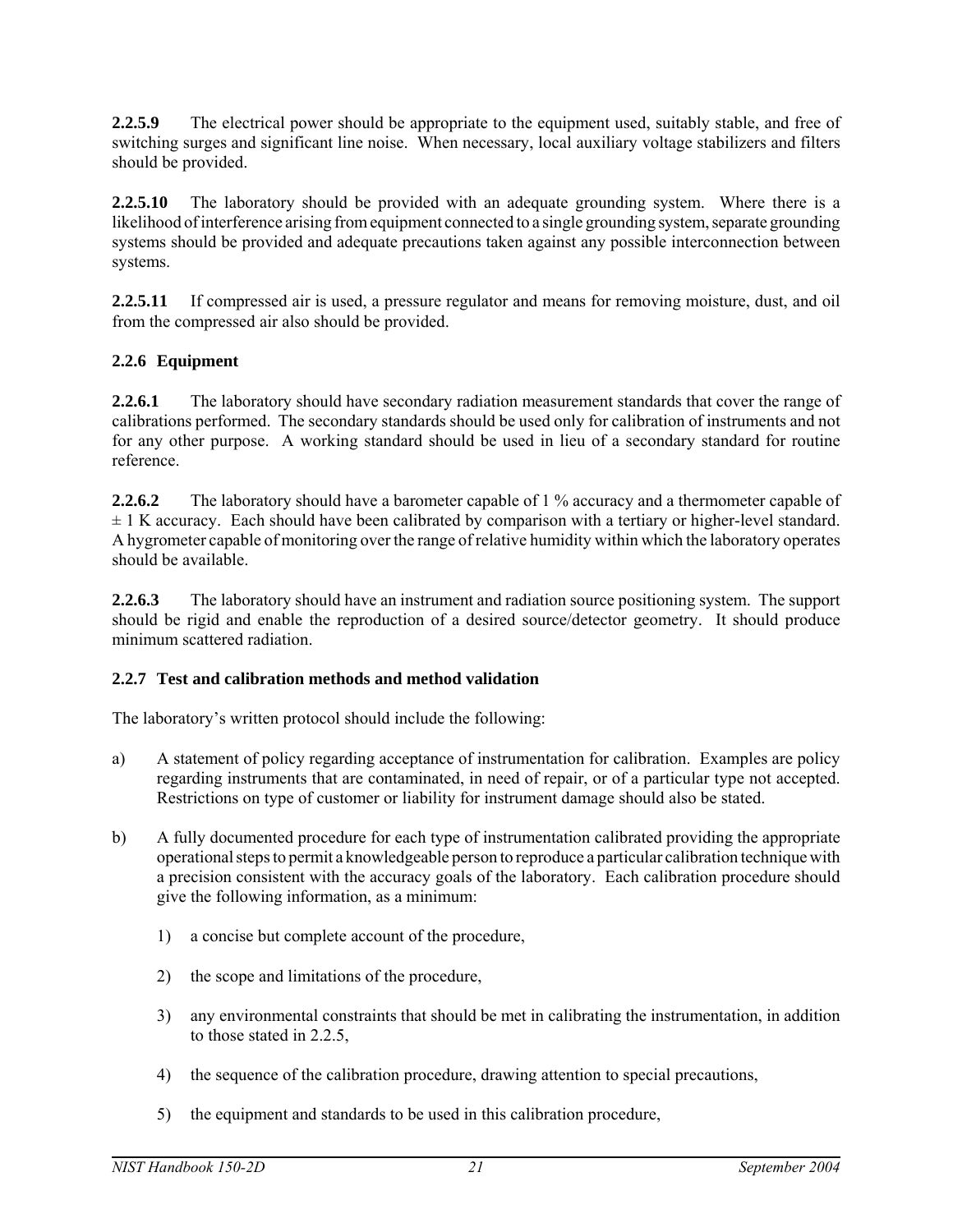- 6) an example of a completed data sheet (or computer record) for the calibrated instrumentation,
- 7) the method of data handling and reduction,
- 8) an assessment of the uncertainty associated with each calibration procedure,
- 9) an example of a completed calibration report, including a statement of the accuracy to which the reference value of the radiation field is known,
- 10) the procedure or reference for auditing calibration data and approving reports,
- 11) the procedure to ensure the security of calibration records.

#### **2.2.8 Records**

**2.2.8.1** In addition to specific and implied requirements in ISO/IEC 17025, the laboratory's record system should include a bound day-book, or other equivalent record, in which is recorded a description, sufficient for identification, of every item of instrumentation for which a calibration service was provided and the date that the calibration was performed.

**2.2.8.2** Records for all individual items of instrumentation calibrated should be maintained for a period of at least five years. Records regarding calibration of standards used should be maintained for a period of at least 50 years.

## **2.2.9 Reporting the results**

**2.2.9.1** A calibration report should be issued for each item of instrumentation calibrated under the scope of accreditation, including an appropriate statement clearly specifying the conditions (e.g., type of radiation, the dose rate(s), temperature, the electron energy for electron beams, pulse width, dose rate within the pulse, repetition rate. orientation of the detector, etc.) under which the calibration was performed. It should also state limitations to the calibration, i.e., maximum range calibrated if less than the indicated range of an instrument, scales not calibrated, application of calibration factors, etc.

**2.2.9.2** Certificates or reports should state that application of the calibration results to an individual measurement is the responsibility of the user, and that care must be exercised in interpolation of the calibration results.

**2.2.9.3** If the laboratory discovers a mistake in a calibration report that significantly affects the accuracy of the calibration, the person or institution that received the report should be notified within 24 h, if possible, and a written report of the mistake sent to that person or institution within 72 h. The mistake should be corrected as soon as possible by sending a corrected calibration report or recalibrating the instrumentation. The laboratory should determine the reason for the mistake and take corrective action to prevent its recurrence.

**2.2.9.4** If the laboratory discovers an apparent generic error in one of its procedures or in the design of an item of instrumentation that has or could lead to an erroneous calibration, it should notify not only its clients but also the accrediting body in writing within 10 days. Other accredited laboratories may then be notified of the problem, along with recommendations for remedial action.

## **2.3 Alpha-particle calibration of survey instruments**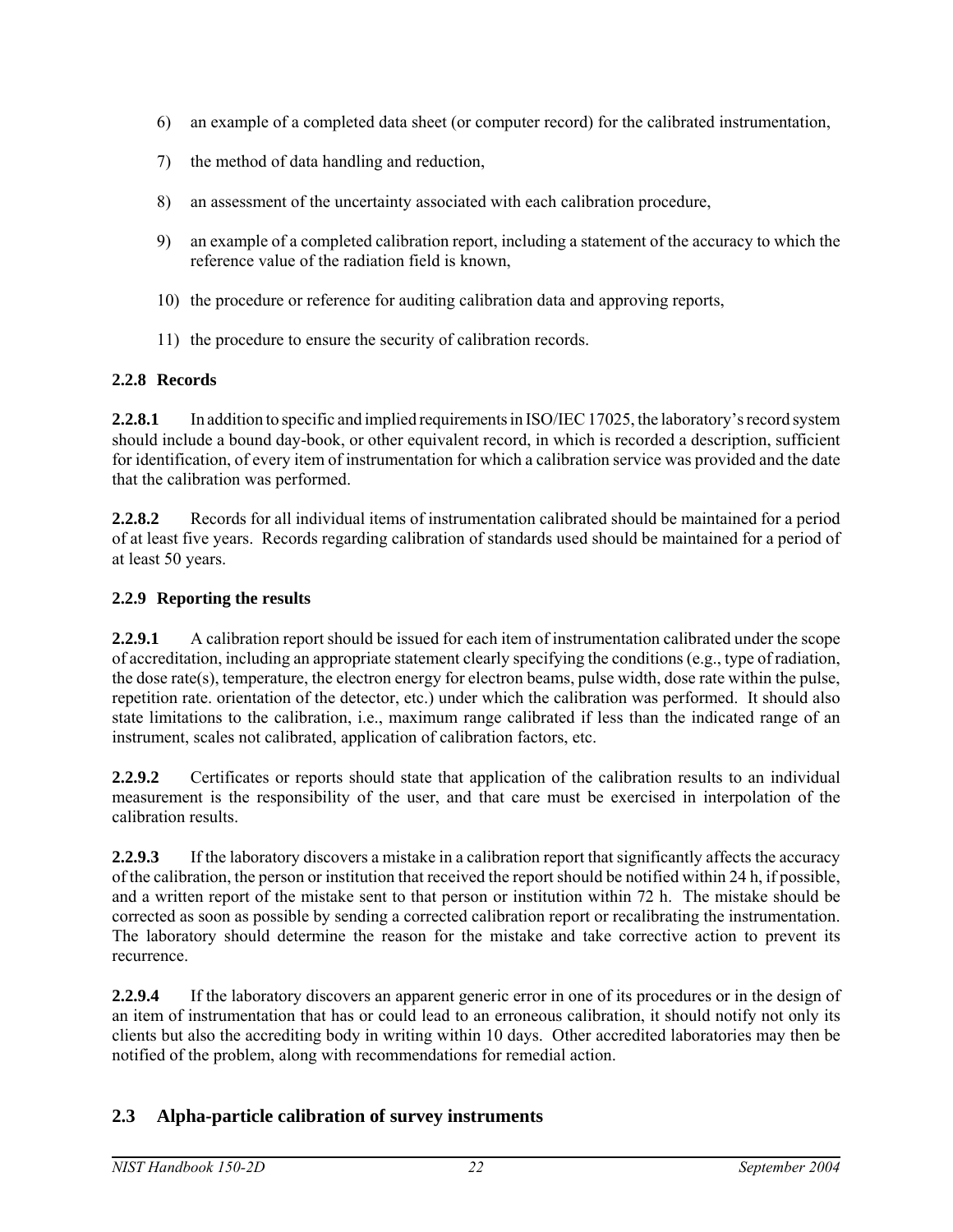## **2.3.1 Scope**

The criteria contained in this part apply to the calibration of survey instruments at radiation protection levels using alpha radiation sources. These criteria are supplementary to the general criteria contained in 2.2. Both the general criteria and these specific criteria should be followed if this alpha-particle calibration service is offered and its inclusion in the Scope of Accreditation is desired.

## **2.3.2 Equipment**

**2.3.2.1** Planar or pseudo planar alpha radiation sources should be used for the purpose of calibrating instruments used for the detection of alpha contamination. A pseudo planar source is one made up of a closely spaced array of small sources. The combined thickness of the source media and overburden should be less than one-tenth the range of the least energetic alpha particle in these media. The following thin sources of alpha radiation are acceptable, provided that their  $2\pi$  alpha emission rate (per unit area) is known and traceable to measurements from a source calibrated by the National Institute of Standards and Technology or to another national measurement institute that has participated in international key comparisons with NIST in the applicable measurement area:

- a) natural or depleted uranium,
- b) plutonium-238 or -239, and
- c) natural thorium or thorium-230.

**2.3.2.2** The radiation fields produced by the sources should cover a range of at least three decades of alpha emission rates suitable for protection-level calibration. A recommended range is 100 alpha particles per minute ( $2\pi$  emission rate) to  $10^6$  alpha particles per minute.

**2.3.2.3** In addition to radiation sources, the laboratory should have as a minimum the following equipment:

- a) a source and detector support and positioning system that should provide for reproducible and accurate positioning of a detector with respect to the radiation source;
- b) an independent measuring system used as a means of checking the sources for any degradation of their alpha emission rate.

## **2.3.3 Test and calibration methods and method validation**

## **2.3.3.1 Emission rate**

The source used for calibration should be characterized in terms of the alpha emission rate per unit area. The boundary of the source should be greater than that of the detector. The relative standard deviation of the emission rate averaged over every individual segment of the source should be less than  $\pm$  6 %. The maximum area of a segment should be 10 cm<sup>2</sup>, and a segment should not exceed 10 % of the total surface area of the source. The spacing of smaller sources to form a pseudo array should be such that the point-to-point distance between sources is less than the range of alpha radiation in air.

## **2.3.3.2 Uncertainty component contributed by reference value**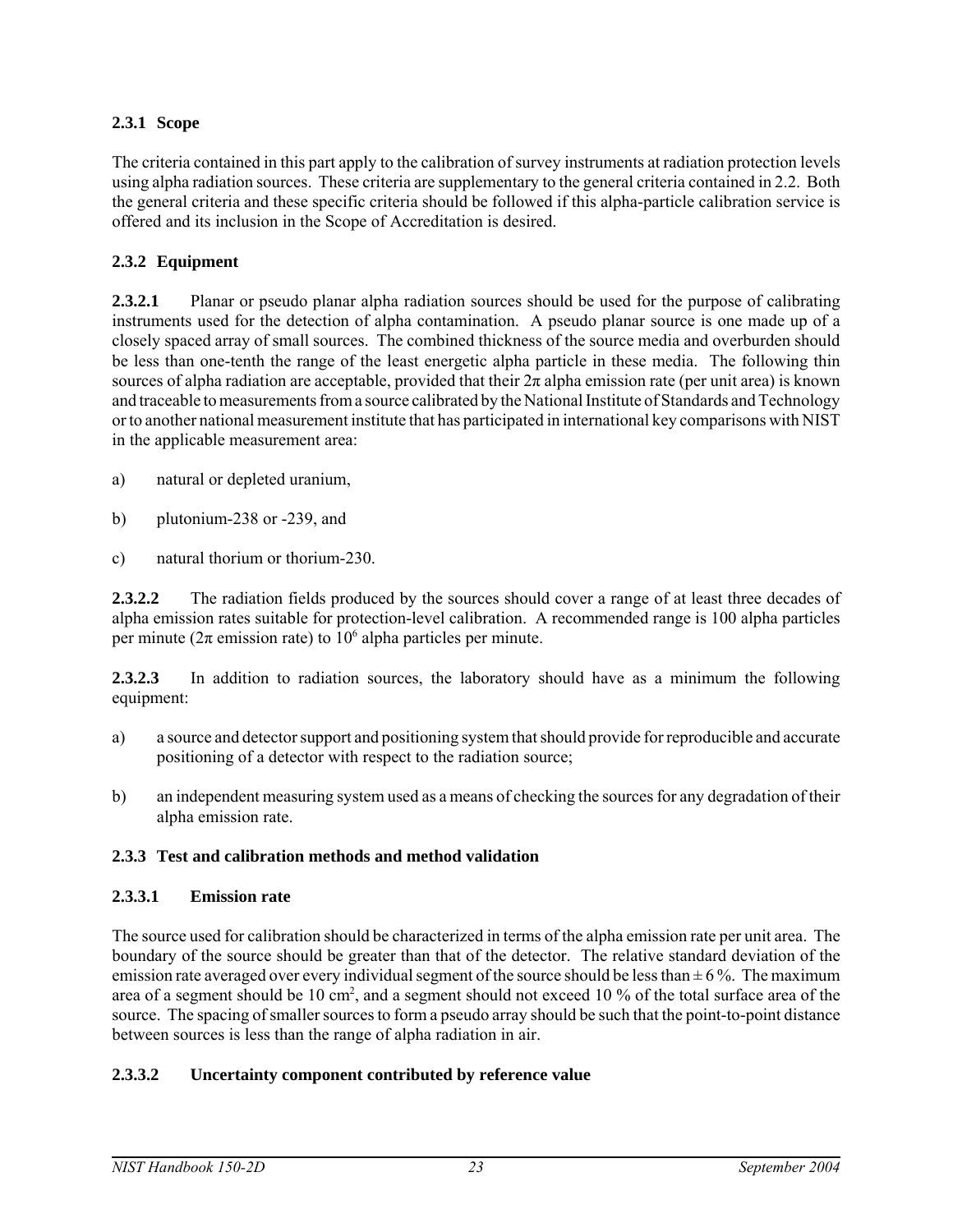The alpha emission rate specified by the laboratory as its reference value for each source of radiation should be within 10 % of the "true value" as defined by comparison with measurements from an appropriate standard traceable to measurements from a source calibrated by the National Institute of Standards and Technology or to another national measurement institute that has participated in international key comparisons with NIST in the applicable measurement area.

## **2.3.4 Handling of test and calibration items**

Because of the short range of alpha particles in air, calibration measurements using an alpha source should be made in such a way that the alpha radiation emitted from the source reaches the sensitive volume of the radiation detector. To assure that this is the case, there should be no shielding materials between the alpha source and the detector, other than that inherent to the detector or source itself. Additionally, the surface of the radiation detector should be no further than 3 mm from the surface of the alpha radiation source.

## **2.3.5 Reporting the results**

**2.3.5.1** An instrument calibration report should include, as a minimum, the alpha radiation source used for calibration, the emission rate or rates at which the instrument was calibrated, and the instrument response at each calibration point.

**2.3.5.2** At least one calibration point and a linearity check should be included for each range of the instrument, where applicable.

# **2.4 Beta-particle calibration of survey instruments**

## **2.4.1 Scope**

The criteria contained in this part apply to the calibration of health physics instruments at radiation protection levels using a beta particle source. These criteria are limited to the calibration of instruments used to measure dose rate from external beta sources and are supplementary to the general criteria contained in 2.2. Both the general criteria and these specific criteria should be followed if this beta-particle calibration service is offered and its inclusion in the Scope of Accreditation is desired.

## **2.4.2 Equipment**

**2.4.2.1** The selection of a source for beta particle calibration of an instrument will depend both on the nature of the radiation field in which the instrument is to be used and the anticipated energy of the beta radiation. It is recommended that both point sources and distributed sources be available for instrument calibration since they represent the extremes of measurement geometry. The radionuclides listed in Table 1 are recommended for use as reference sources for beta calibration; however, other sources may be used if they more accurately represent the beta energy spectrum in which the calibrated instrument is to be used.

**2.4.2.2** The laboratory should have at least the following radionuclide sources of beta particles:

 $204$ Tl, and  $90$ Sr/Y.

These sources should comply with ISO 6980.

## **Table 1. Characteristics of Beta-Particle Sources (ISO 6980: 1996)**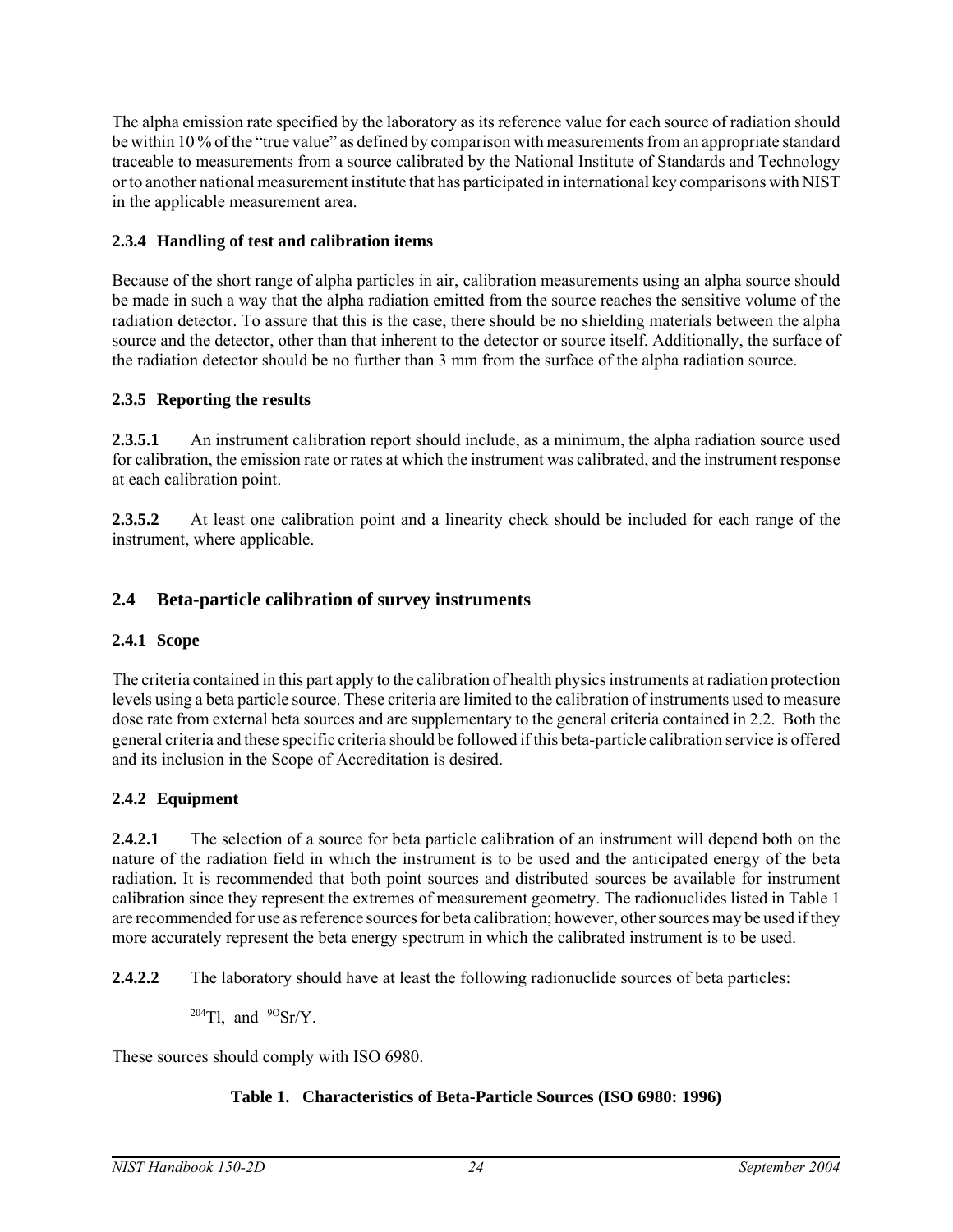| Radionuclide             | $E_{\text{max}}$ (MeV) | Half-Life (d) |
|--------------------------|------------------------|---------------|
| ${}^{12}C$               | 0.156                  | 2 093 000     |
| $146$ Pm                 | 0.225                  | 957           |
| $204$ Tl                 | 0.763                  | 1 3 8 1       |
| $90$ Sr/Y <sup>(a)</sup> | 2.274                  | 10483         |
| $106$ Ru/Rh              | 3.54                   | 372.6         |

(a) The source should be sealed with 100 mg/cm<sup>2</sup> (nominal) filtration to remove the  $90$ Sr beta component.

**2.4.2.3** In addition to one or more radiation sources and associated control devices, the laboratory should have as a minimum the following equipment:

- a) Thin-window fixed volume ionization chambers or extrapolation chambers. The extrapolation chamber or thin-window ionization chamber response should have been verified by the NIST or by comparison to calibrated beta radiation sources whose measurements are traceable to measurements from a source calibrated by the National Institute of Standards and Technology or to another national measurement institute that has participated in international key comparisons with NIST in the applicable measurement area. The chamber response should have an accuracy equivalent to that described in 2.4.3.7 over the anticipated range of irradiation conditions, i.e., beta energy and depth of dose measurement point.
- b) An electrometer to measure the charge produced in the ionization chambers.
- c) A voltage source suitable for chamber polarizing potential.
- d) An independent measuring system for verification of the performance of the secondary standard ionization chambers and electrometer.
- e) An instrument and ionization chamber support and positioning system. The system should provide for reproducible and accurate positioning of an instrument or chamber with respect to the radiation source. For beam type irradiation configurations, the positioning system should define the central axis of the gamma beam.
- f) Additional equipment should include a pulse generator, oscilloscope, current source, precision capacitors and precision resistors.

#### **2.4.3 Test and calibration methods and method validation**

#### **2.4.3.1 Dose rate**

The beta radiation fields used for calibration should be characterized in terms of absorbed dose rate (specifying tissue depth and tissue-equivalent material) at a given position or distance from the source. The dose rate should be known (traceable) at each distance used. Similarly, if calibrations are to be performed at other tissue depths (for example, simulating exposure of the lens of the eye, rather than exposure of the skin), then the dose rate at these depths should be known.

#### **2.4.3.2 Attenuation**

In order to assure that the energy of the beta radiation that reaches the detector is similar to that originating from the radionuclide, certain limits on the calibration conditions are recommended. If  $E_{res}$  refers to the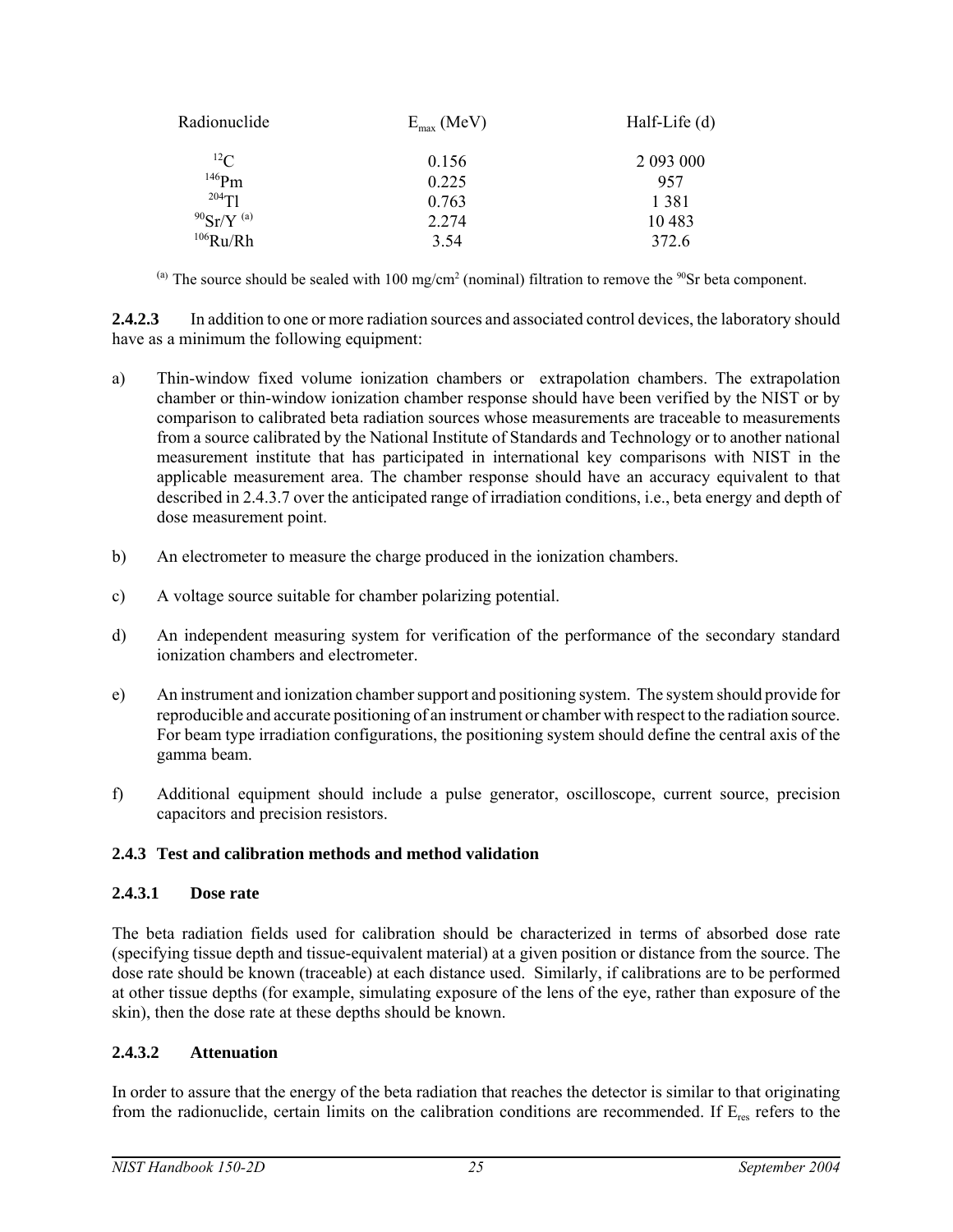residual maximum energy of a beta particle reaching the detector of an instrument and  $E_{\text{max}}$  is the energy at which the beta particle originates, then the conditions shown in Table 2 should be met.

#### **Table 2. Limiting Conditions for Beta Particles**

| $E_{\text{max}}$        | $E_{res}/E_{max}$ |
|-------------------------|-------------------|
| $<$ 100 keV             | > 0.6             |
| $100 - 800 \text{ keV}$ | > 0.7             |
| $>800$ keV              | >0.8              |

These conditions are recommended so that no undue attenuation from the source's self-absorption, containment, beam flattening filters, or air attenuation will significantly change the radionuclide's beta spectrum. The procedure for determining  $E_{res}$  is given in ISO 6980.

## **2.4.3.3 Contamination**

In addition to the radiation quality considerations addressed in the preceding paragraphs, contamination by other radionuclides may also significantly change the beta or gamma radiation field from a source. Small levels of beta contamination are difficult to detect but fortunately are usually accompanied by gamma contamination. The beta spectral purity is considered adequate if the following hold:

- a) the plot used to measure  $R_{res}$  (where  $R_{res}$  is the range in an absorbing material of a beta spectrum of residual maximum energy,  $E_{res}$ ) has a linear section, and
- b) the  $E_{res}$  value meets the criteria in Table 2.

The procedure for measurement of  $R_{res}$  is given in ISO 6980.

## **2.4.3.4 Measurement frequency**

Measurement to determine the adequacy of beta spectral purity should be made every 2 years, or more often if needed.

## **2.4.3.5 Photon contamination**

Photon contamination of the beta field due to sources of gamma, x-ray, and bremsstrahlung radiation should contribute less than 5 % of the total absorbed dose.

## **2.4.3.6 Uniformity of beta field**

The beta dose rate should be uniform over the area of the detector face. The dose rate across the beam profile at a depth of 7 mg/cm<sup>2</sup> should not vary more than 5 % from the mean dose rate for  $E_{res}$  greater than or equal to 300 keV, and not more than 10 % for  $E_{res}$  less than 300 keV. The uniformity of the beta field should be verified by measurement with a small area detector or film.

## **2.4.3.7 Uncertainty component contributed by reference value**

The dose rate specified by the laboratory as its reference value for each beta-particle beam should be within 10 % of the true value as defined by comparison with a national standard.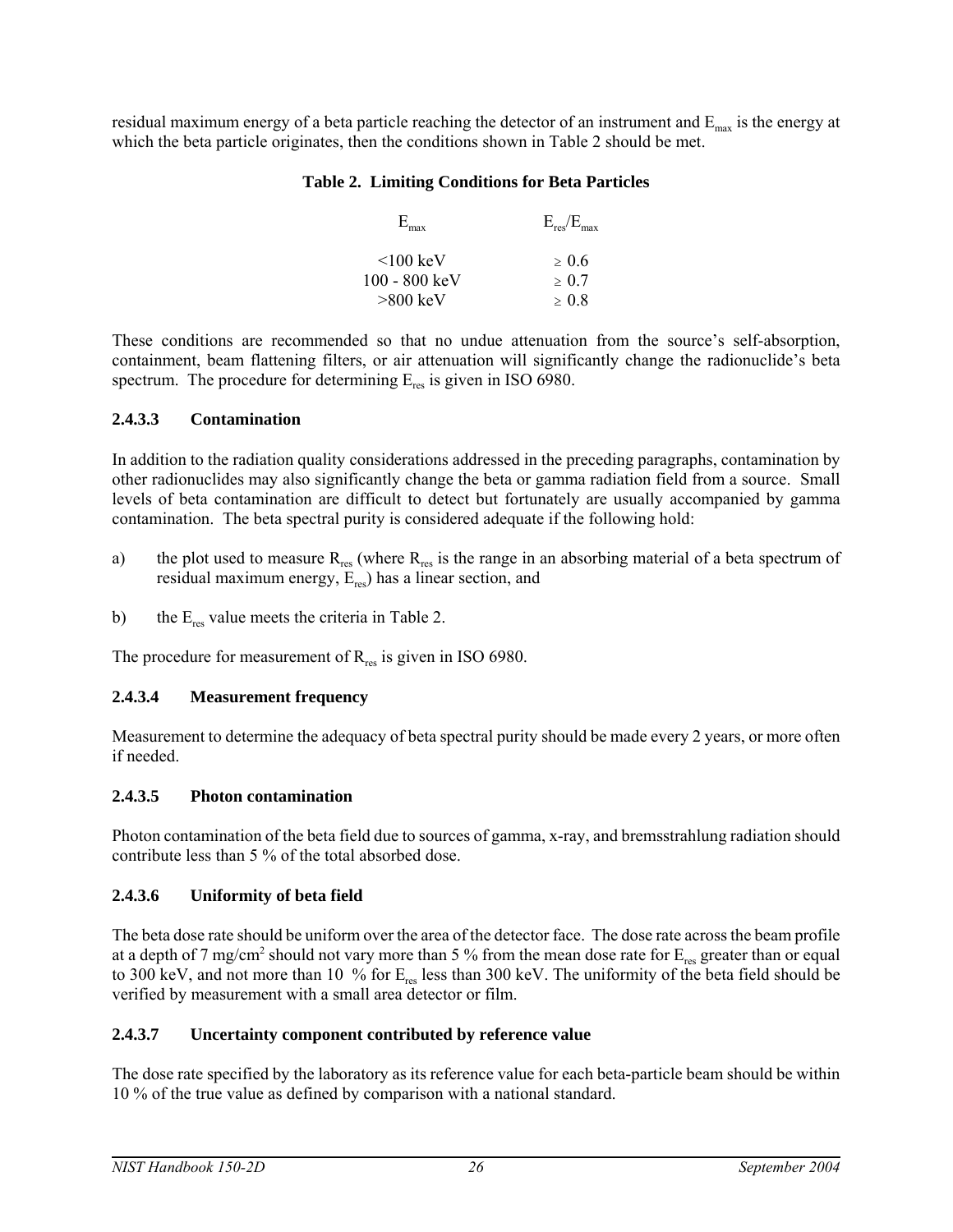#### **2.4.4 Handling of test and calibration items**

#### **2.4.4.1 Radiation production**

The production of a beam (field) of beta radiation for instrument calibration may be achieved by means of a shutter exposing the source or by moving the source to an exposed position.

#### **2.4.4.2 Beam parameters**

The physical size of the beta ray beam (field) should have been predetermined to assure that it is sufficiently large to accommodate the instrument being calibrated. Provision should be made for identifying the central axis, and the boundaries of the useful area of the beam should be known. If necessary, beam flattening filters may be used to meet the requirements of 2.4.3.6.

#### **2.4.4.3 Timer**

If the radiation source is used for the calibration of fluence measuring instruments, the radiation beam should be controlled by a timer. The timing measurement uncertainty due to the shutter transit times should be documented, compensated for, and monitored.

#### **2.4.5 Reporting the results**

An instrument calibration report should include, as a minimum:

- a) the radionuclide and radiation field type (point source or flat field) used for calibration,
- b) the reference dose rate or rates with respect to a specified material or tissue phantom at which the instrument was calibrated,
- c) the dose rate (or dose) indicated by the instrument at each calibration point,
- d) the orientation of the instrument with respect to the radiation beam, and
- e) whether the front face or the effective center of the detector was located at the point where the reference field was characterized.

## **2.5 Beta-particle irradiation of personnel dosimeters**

#### **2.5.1 Scope**

**2.5.1.1** The criteria contained in this section of the handbook apply to irradiation of dosimeters at radiation protection levels using beta-particle sources. These criteria are supplementary to the general criteria contained in 2.2, and should be followed if this specific irradiation service is offered and its inclusion in the Scope of Accreditation is desired. In that case, both the general criteria and these specific criteria should be followed.

**2.5.1.2** These criteria apply to irradiation of dosimeters used for personnel monitoring.

#### **2.5.2 Equipment**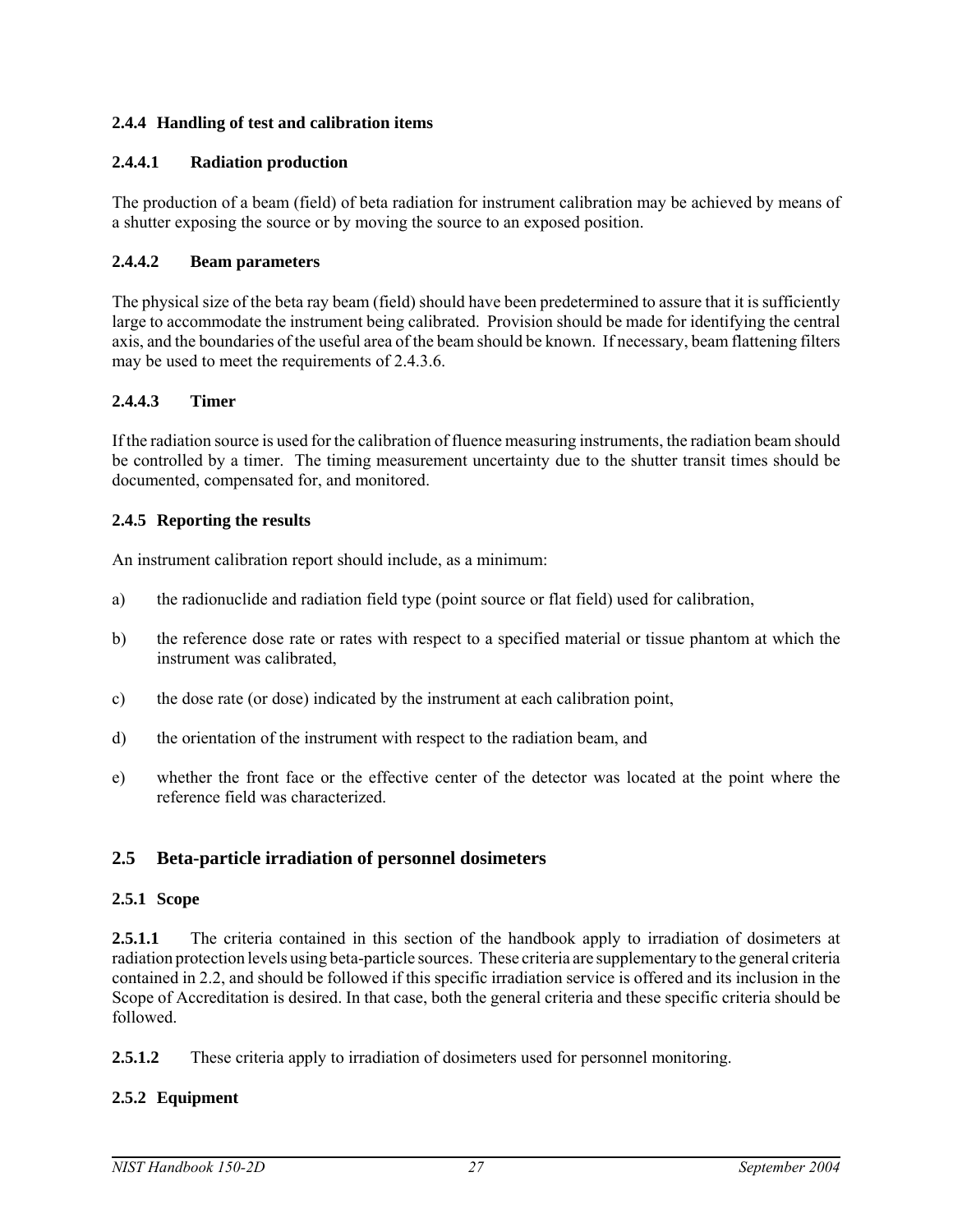**2.5.2.1** One or more sources of beta radiation should be available for irradiation services. They may take the form of point sources or slab sources. The sources should meet the requirements of national or international standards (i.e., ANSI N13.11; DOE/EH-0027, ISO 6980). The dose range covered will be a function of the mission and requirements of the laboratory, but 1.5 mGy to 100 mGy (150 mrad to 10 rad) should be sufficient for most radiation-protection purposes.

**2.5.2.2** In addition to one or more radiation sources and associated control devices, the laboratory should have as a minimum the following equipment:

- a) Extrapolation chamber or thin-window fixed volume ionization chamber that covers the energy and intensity ranges used for irradiation services.
- b) Phantom consisting of a slab of polymethylmethacrylate with a minimum cross section of  $30 \times 30$  cm and a minimum thickness of 5 cm. The support system for the phantom should be rigid and produce minimum scattered radiation at the dosimeter position(s).
- c) An electrometer to measure the charge produced in the ionization chambers.
- d) A voltage source suitable for chamber polarizing potential.
- e) An independent measuring system for verification of the performance of the secondary standard ionization chambers and electrometer.
- f) An instrument and ionization chamber support and positioning system. The system should provide for reproducible and accurate positioning of an instrument or chamber with respect to the radiation source. For beam type irradiation configurations, the positioning system should define the central axis of the gamma beam.
- g) Pulse generator, oscilloscope, current source, precision capacitors and precision resistors.

## **2.5.3 Test and calibration methods and method validation**

## **2.5.3.1 Dose rate**

The beta radiation field used for irradiation should be characterized in terms of dose rate.

## **2.5.3.2 Uncertainty component contributed by reference value**

The dose rate specified by the laboratory as its reference value should be within 3 % of the actual value defined by comparison with measurements from the National Institute of Standards and Technology or another national measurement institute that has participated in international key comparisons with NIST in the applicable measurement area. The total uncertainty of the dose delivered to an irradiated dosimeter should be less than or equal to 5 %. To meet this criterion, the use of a flattening filter and/or position-specific calibration factors may be required when several dosimeters are irradiated simultaneously.

## **2.5.3.3 Source containment**

Source containment should be sufficiently sturdy to permit its safe and routine use. At the same time, it should be sufficiently thin to ensure the beta particle energy spectrum of sources specified in ISO 6980.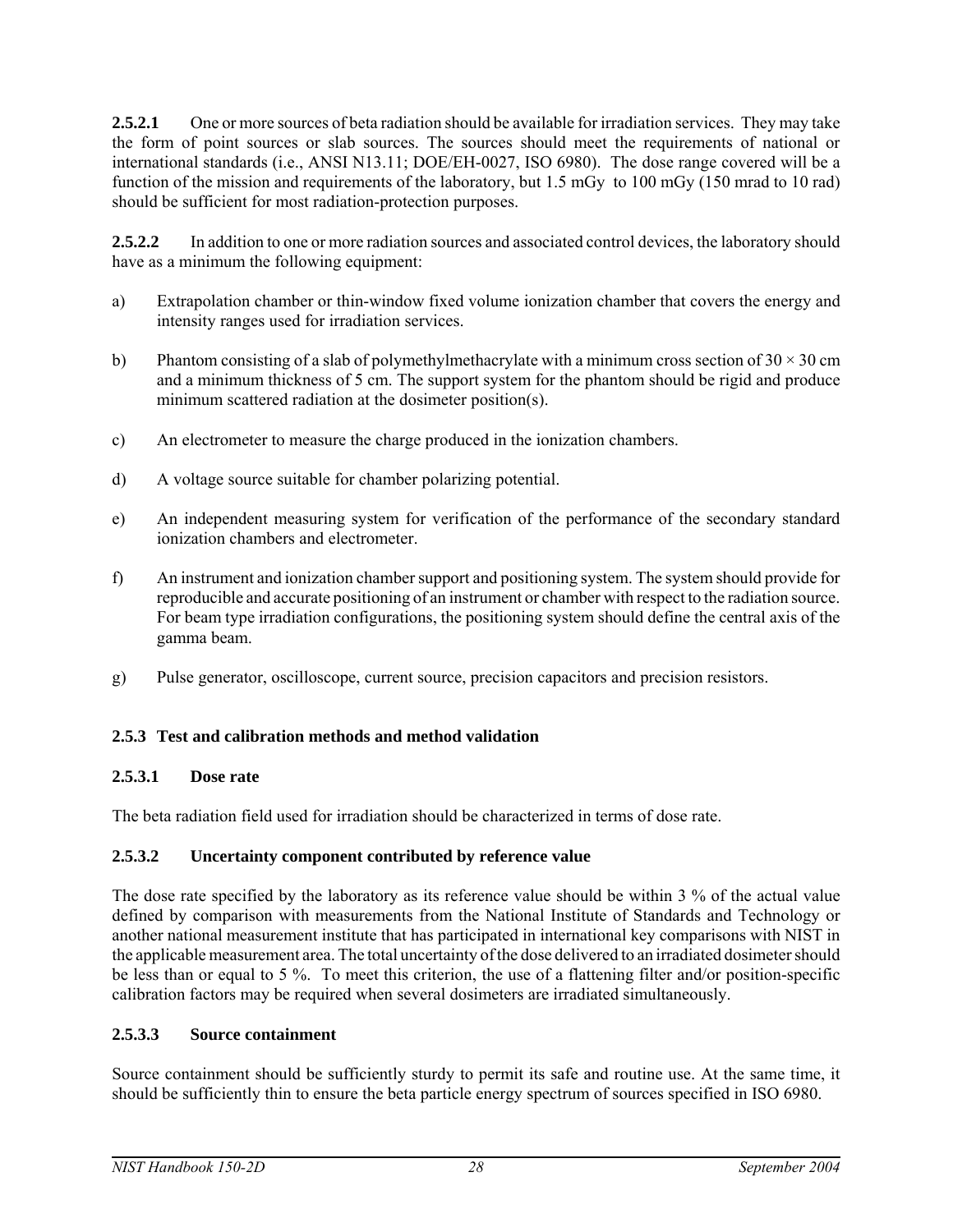## **2.5.3.4 Orientation**

The dosimeters should be attached to one of the two larger surfaces of the phantom, at least 5 cm from any edge of the surface, and that surface should face the radiation source. The central axis of the collimated beam should be perpendicular to that surface, and should pass through its geometric center. The position and orientation of the phantom should be reproducible and verifiable.

## **2.5.3.5 Distance**

The distance between the radiation source and the phantom surface to which the dosimeters are attached should comply with requirements in ANSI N13.11 or DOE/EH-0027. It should be reproducible and verifiable.

## **2.5.3.6 Slab sources**

Slab sources may be used when such irradiation geometry is more appropriate than a point source irradiation geometry.

- a) *Slab size:* The dimensions of the source should exceed the dimensions of the irradiated dosimeter including all radiation sensitive elements.
- b) **Source characteristics:** The slab should have a protective covering in the range of 3 to 7 mg/cm<sup>2</sup> inclusive. For uranium, the dose rate at 100 mg/cm<sup>2</sup> divided by the dose rate at 7 mg/cm<sup>2</sup> should be  $0.58 \pm 0.04$ . The in-phantom dose rate at 1000 mg/cm<sup>2</sup> should be less than 3 % of the dose rate at 7 mg/cm<sup>2</sup>. Appropriate dosimeters should be used to confirm these relative dose rates.
- c) *Dose rate:* The beta radiation field on or near  $(< 1 \text{ cm})$  the surface of the source should be characterized in terms of absorbed dose rate. An extrapolation ionization chamber or a thin fixedvolume ionization chamber should be used to determine the dose rate.
- d) *Uncertainty component contributed by reference value:* The dose rate specified by the laboratory as its reference value should be within 3 % of the actual value defined by comparison with measurements from the National Institute of Standards and Technology or another national measurement institute that has participated in international key comparisons with NIST in the applicable measurement area. The total uncertainty of the dose delivered to an irradiated dosimeter should be less than or equal to 5 %.
- e) *Orientation:*Dosimeters should lie flat on the source surface or be suspended parallel to the surface with a maximum source-to-dosimeter distance of 0.5 cm.

## **2.5.3.7 Verification of delivered dose**

For point sources, a method should be used to verify the delivered dose independent of the timer and known dose rate. Possible verification methods include an off-axis detector, a small detector embedded in a corner of the phantom, or a passive detector exposed with each irradiation.

## **2.5.4 Handling of test and calibration items**

## **2.5.4.1 Shielding**

The source storage containers should provide sufficient shielding such that leakage radiation does not interfere with other uses of the radiation room by raising the background level. Background and leakage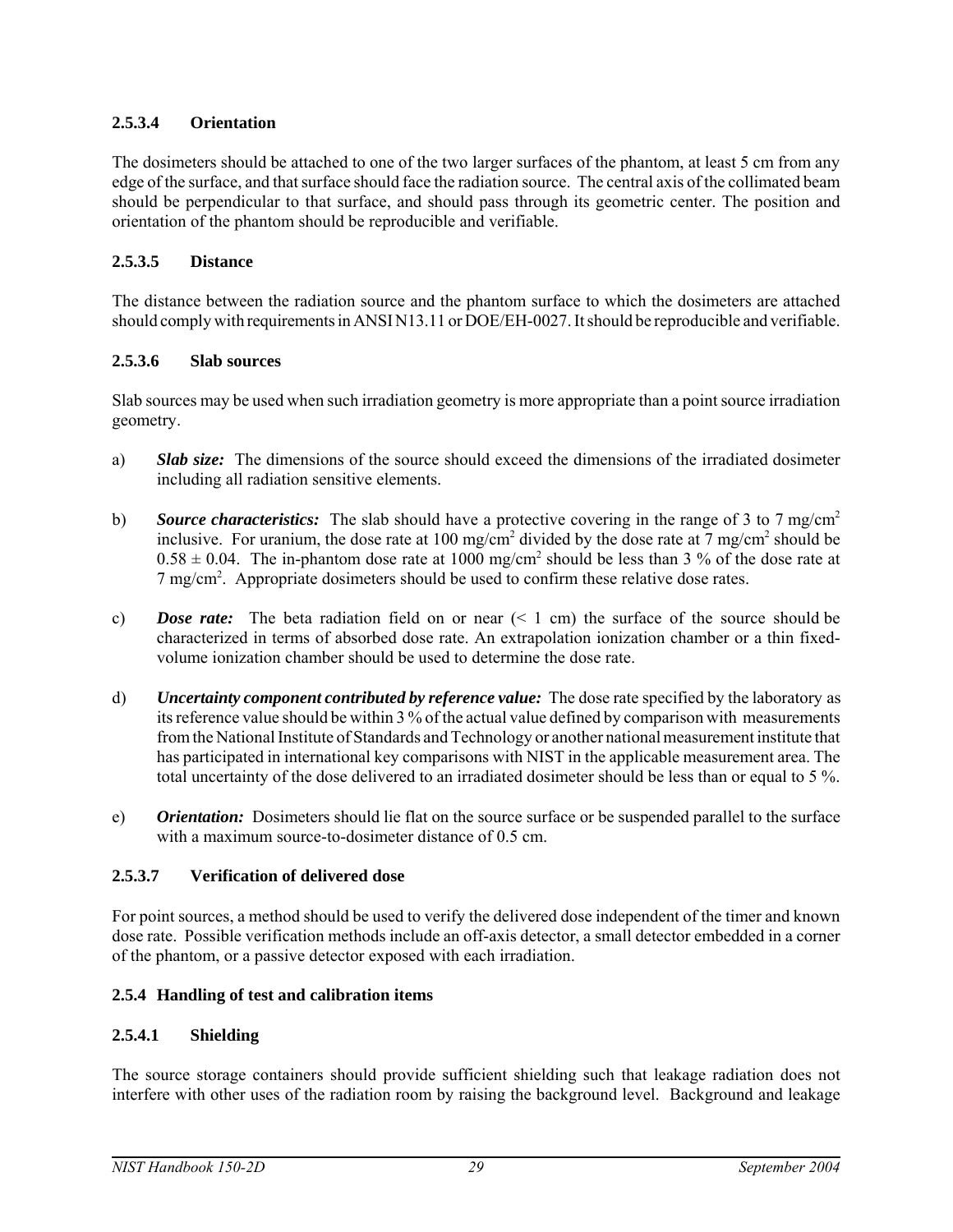radiation from all sources of radiation within the room should not contribute more than 0.1 % of the total dose to which dosimeters are irradiated.

#### **2.5.4.2 Beam size and uniformity**

The beam size should be sufficient to irradiate the entire phantom surface that is facing the source. If several dosimeters are irradiated simultaneously the beam should be sufficiently uniform and characterized to satisfy the requirements of 2.5.3.6 d). The use of an appropriate flattening filter might be required to achieve this.

#### **2.5.4.3 Beam emission control**

The irradiator should have a built-in device to control emission of the beta radiation. It should be possible to operate the emission control device with a timer. Any associated random timing uncertainties due to transit time of the device should be known. Any associated systematic timing uncertainties should be measured, compensated for, and monitored.

#### **2.5.5 Reporting the results**

The laboratory should report to the customer the total depth dose for each dosimeter irradiated.

#### **2.6 Gamma-ray calibration of survey instruments**

#### **2.6.1 Scope**

The criteria contained in this part apply to the calibration of health physics instruments at radiation protection levels using one or more gamma-ray sources. These criteria are supplementary to the general criteria contained in 2.2. Both the general criteria and these specific criteria should be followed if this gamma-ray calibration service is offered and its inclusion in the Scope of Accreditation is desired.

#### **2.6.2 Equipment**

**2.6.2.1** One or more of the following radiation sources should be available for use in the calibration of health physics instruments:

| Radionuclide | Nominal Energy    |  |  |
|--------------|-------------------|--|--|
| $^{241}$ Am  | $60 \text{ keV}$  |  |  |
| $^{137}Cs$   | $660 \text{ keV}$ |  |  |
| ${}^{60}Co$  | 1 25 Mey          |  |  |

The source(s) should conform to ISO 4037-1.

**2.6.2.2** The radiation fields produced by the sources should cover a range of air kerma (exposure) rates suitable for protection-level calibration. A minimal range is 9  $\mu$ Gy/h to 40 mGy/h (1 mR/h to 5 R/h) and a more desirable range is 4  $\mu$ Gy/h (0.5 mR/h) to at least 0.9 Gy/h (100 R/h).

**2.6.2.3** In addition to one or more radiation sources and associated control devices, the laboratory should have as a minimum the following equipment: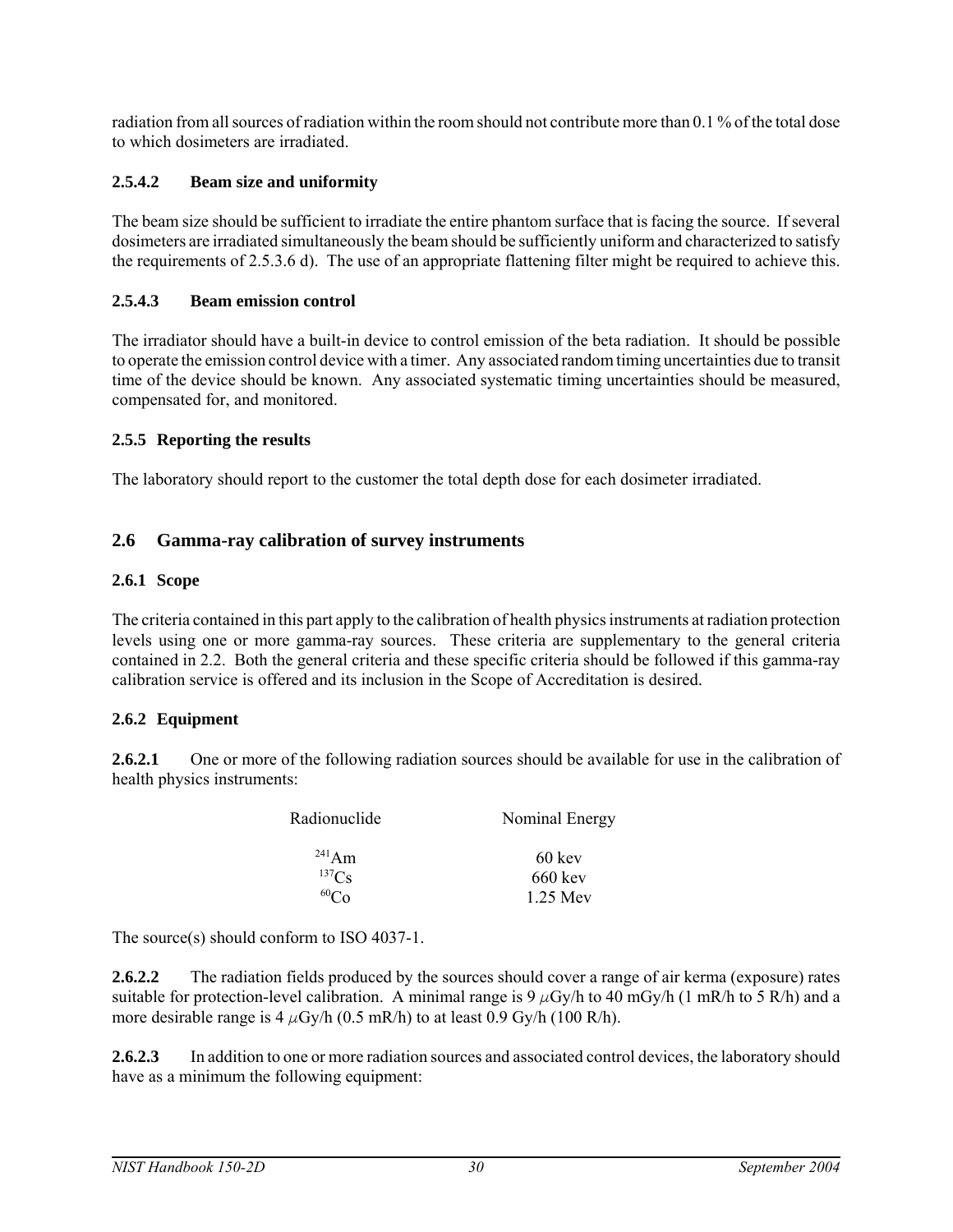- a) Secondary standard ionization chambers suitable for the photon energy and intensity ranges for which calibration services are offered.
- b) An electrometer to measure the charge produced in the ionization chambers.
- c) A voltage source suitable for chamber polarizing potential.
- d) An independent measuring system for verification of the performance of the secondary standard ionization chambers and electrometer.
- e) Additional equipment including a pulse generator, oscilloscope, current source, precision capacitors and precision resistors.
- f) An instrument and ionization chamber support and positioning system. The instrument and ionization chamber support and positioning system should provide for reproducible and accurate positioning of an instrument or chamber with respect to the radiation source. For beam type irradiation configurations, the positioning system should define the central axis of the gamma beam.

## **2.6.3 Test and calibration methods and method validation**

## **2.6.3.1 Air-kerma rate (exposure rate)**

The gamma radiation field used for calibration should be characterized in terms of air-kerma rate at a given position or distance from the source. The air-kerma rate should be known and traceable at each distance used.

## **2.6.3.2 Scattered radiation**

The effect of room-scattered radiation (relative to a radiation field with minimal room scatter) on the accuracy of calibration of each instrument type should be known at each location where a detector is placed for instrument calibration.

## **2.6.3.3 Attenuation**

If an attenuator is used to reduce the air-kerma rate at any location in the radiation field, the effect of the altered radiation spectrum (relative to an unattenuated radiation spectrum) on the uncertainty of calibration of each instrument type should be known. The approximate energy spectrum of the attenuated radiation field should be known. Secondary electron equilibrium at the calibration position should be documented for attenuated beams.

## **2.6.3.4 Uncertainty component contributed by reference value**

The air-kerma rate specified by the laboratory as its reference value for each source of radiation should be within 5% of the true value as defined by comparison with a national standard above 90  $\mu$ Gy/h (10 mR/h), and within 7 % of the true value from 4  $\mu$ Gy/h (0.5 mR/h) to 90  $\mu$ Gy/h (10 mR/h).

## **2.6.4 Handling of test and calibration items**

## **2.6.4.1 Shielding**

Radiation barriers and/or storage containers for sources should provide sufficient shielding so that radiation added to natural background radiation in the calibration area is sufficiently low as to not interfere with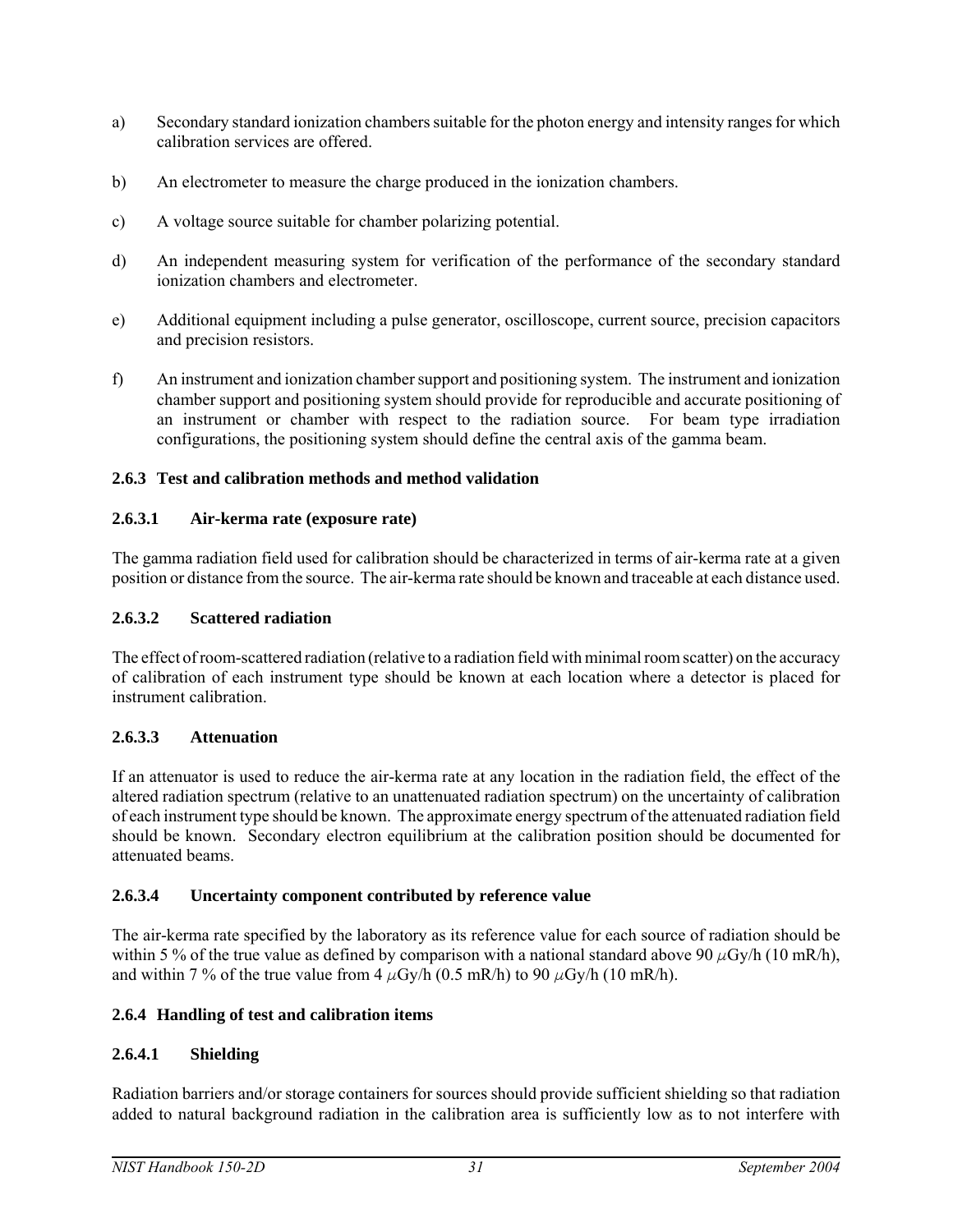ongoing calibration work. Added background radiation and leakage radiation from all sources in the calibration area should not contribute more than 1 % of the total air-kerma rate at which an instrument is calibrated or it should be well characterized and accounted for in the calibration.

#### **2.6.4.2 Beam collimation**

The gamma radiation beam emitted from a source that has been exposed for calibration should be collimated so that its size is limited to an area consistent with calibration requirements. An exception to this requirement is calibration facilities sufficiently large to provide a low room-scatter radiation environment for instrument calibration, e.g., an uncollimated source in a low scatter room.

#### **2.6.4.3 Source exposure**

The source storage container should have a mechanism to control exposure in the gamma beam. If the radiation source is used for calibration of air-kerma measuring (as contrasted with air kerma-rate measuring) instruments, the shutter or source transit time and its effect on the total air kerma should be known.

#### **2.6.4.4 Air kerma (exposure) control**

If the radiation source is used for the calibration of air-kerma measuring instruments (see 2.6.4.3 above), the shutter or source transfer should be initiated and terminated by a timer, or the air kerma should be monitored by use of a transmission chamber. Any associated systematic timing uncertainties should be documented and compensated for.

#### **2.6.5 Reporting the results**

**2.6.5.1** An instrument calibration report should include, as a minimum:

- a) the radionuclide or photon energy used;
- b) for air kerma rate measurements,
	- 1) the reference air-kerma rate or rates at which the instrument was calibrated,
	- 2) the air-kerma rate indicated by the instrument, and
	- 3) the calibration factor at each calibration point;
- c) for air kerma measurements, in addition to the radionuclide and air-kerma rate,
	- 1) the reference air kerma,
	- 2) instrument reading, and
	- 3) calibration factor.

2.6.5.2 At least one calibration point should be included for each range of the instrument, where applicable.

**2.6.5.3** The orientation of the instrument with respect to the radiation beam should be described or illustrated in the calibration report, and the use of a build-up cap should be noted.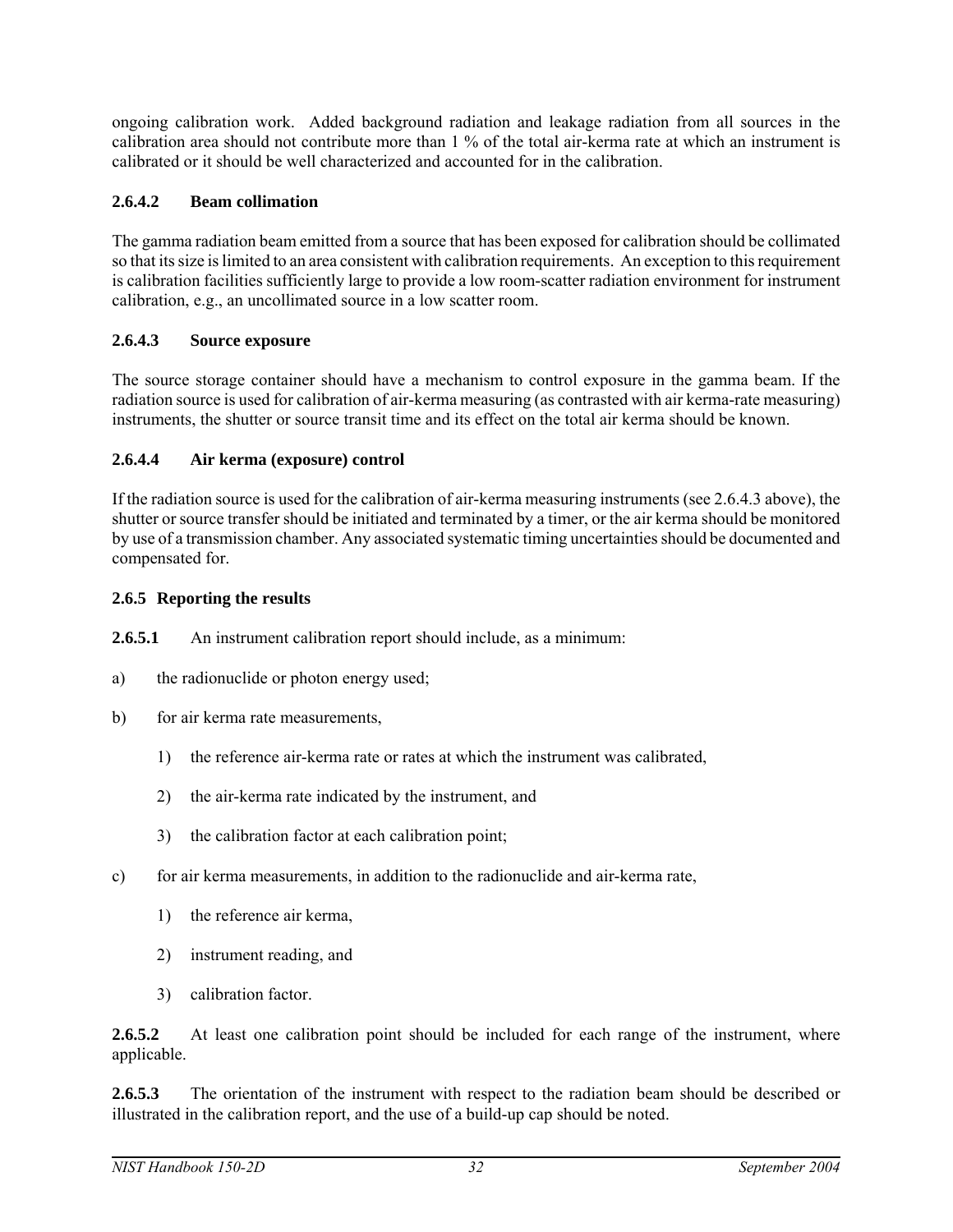**2.6.5.4** For instruments that use a vented ionization chamber, the reported values should be referenced to a temperature of 295.15 K (22 °C) and a barometric pressure of 1.013 kPa, and the equation needed to convert to other temperatures and pressures should be provided.

# **2.7 Gamma-ray irradiation of personnel dosimeters**

## **2.7.1 Scope**

**2.7.1.1** The criteria contained in this part of the document apply to irradiation of dosimeters at radiation protection and accident levels (as defined in ANSI N13.11) using gamma-ray sources. These criteria are supplementary to the general criteria contained in 2.2, and should be followed if this specific irradiation service is offered and its inclusion in the Scope of Accreditation is desired. In that case, both the general criteria and these specific criteria should be followed.

**2.7.1.2** These criteria apply to irradiation of dosimeters used for personnel monitoring. They do not apply to dosimeters used for high-level dosimetry in applications such as radiation processing or sterilization.

## **2.7.2 Equipment**

**2.7.2.1** One or more <sup>137</sup>Cs source(s) of gamma rays should be available for irradiation services. The radiation fields produced by the sources should cover a range of exposures (air kerma) suitable for protectionlevel irradiations. The range covered will be a function of the mission and requirements of the laboratory, but 0.3 mGy to 4 Gy (30 mR to 500 R) will suffice for most radiation protection purposes.

**2.7.2.2** In addition to radiation source(s) and the associated beam control devices, the laboratory should have as a minimum the following equipment:

- a) Secondary standard ionization chambers that are calibrated for  $137Cs$  gamma rays and that cover the air-kerma rate ranges used for irradiation services.
- b) A phantom consisting of a slab of polymethylmethacrylate with a minimum cross section of 30 cm  $\times$ 30 cm and a thickness of 15 cm, with a support system for the phantom that is rigid and produces minimum scattered radiation at the dosimeter position(s).
- c) An electrometer to measure the charge produced in the ionization chambers.
- d) A voltage source suitable for chamber polarizing potential.
- e) An independent measuring system for verification of the performance of the secondary standard ionization chambers and electrometer.
- f) Additional equipment including a pulse generator, oscilloscope, current source, precision capacitors and precision resistors.
- g) An instrument and ionization chamber support and positioning system. The instrument and ionization chamber support and positioning system should provide for reproducible and accurate positioning of an instrument or chamber with respect to the radiation source. For beam type irradiation configurations, the positioning system should define the central axis of the gamma beam.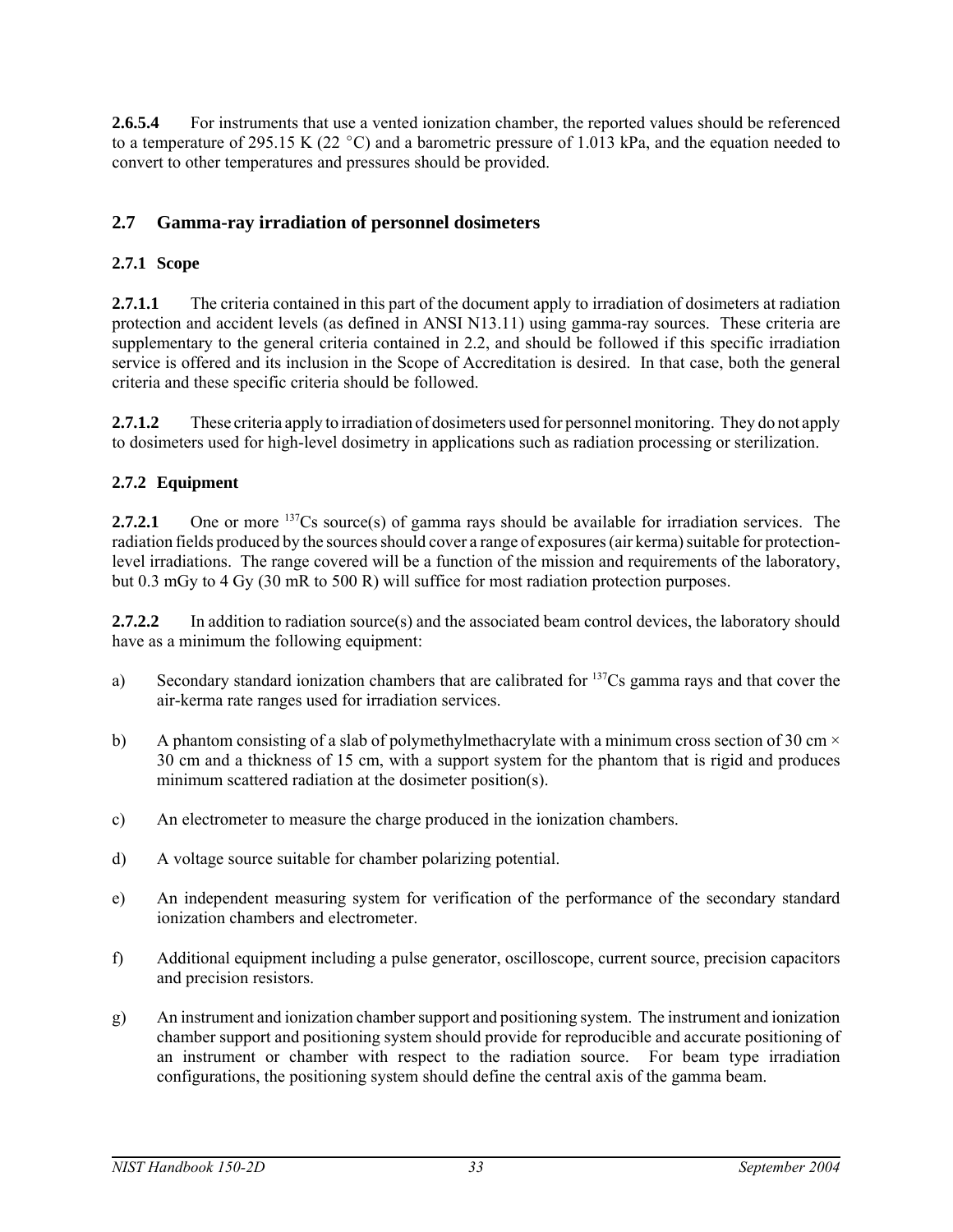## **2.7.3 Test and calibration methods and method validation**

## **2.7.3.1 Air-kerma rate (exposure rate)**

The gamma radiation field used for irradiation should be characterized in terms of air-kerma rate in the absence of a phantom at the location where the center of the front surface of the phantom is placed for irradiation.

## **2.7.3.2 Scatter**

The contribution from room-scattered radiation should be determined with the phantom removed from the beam and should not exceed 5 % of the air-kerma rate at any location where a dosimeter is placed for irradiation. The approximate energy spectrum of room-scattered radiation should be known. The relationship between shallow dose and deep dose should be measured for each facility because the charged particle surplus or deficit is highly dependent on local scattering conditions.

## **2.7.3.3 Uncertainty component contributed by reference value**

The air-kerma rate specified by the laboratory as its reference value should be within 3 % of the actual value defined by comparison with the national standard. The total uncertainty of the dose delivered to an irradiated dosimeter should be less than or equal to 5 %. To meet this criterion, it might be necessary to use positionspecific calibration factors when several dosimeters are irradiated simultaneously.

## **2.7.4 Handling of test and calibration items**

## **2.7.4.1 Shielding**

Source storage containers should provide sufficient shielding such that leakage radiation does not interfere with other uses of the radiation room by raising the background level. Background radiation and leakage radiation from all sources in the radiation room should not contribute more than 0.1 % of the total air kerma at which dosimeters are irradiated.

## **2.7.4.2 Beam size and uniformity**

The gamma beam emitted from the irradiator should be collimated so that its size is limited to the minimum area consistent with irradiation requirements. All dosimeters should be irradiated with phantom backing, and the beam size should be sufficient to irradiate the entire phantom surface that is facing the source. If several dosimeters are irradiated simultaneously, the beam should be sufficiently uniform and characterized to satisfy the requirements of 2.7.3.3.

## **2.7.4.3 Beam emission control**

The irradiator should have a built-in device to control emission of the gamma beam. It should be possible to operate the emission control device with a timer. Any associated random timing uncertainties due to transit time of the device should be known. Any associated systematic timing uncertainties should be measured, compensated for, and monitored.

## **2.7.4.4 Orientation**

The dosimeters should be attached to one of the two larger surfaces of the phantom, at least 5 cm from any edge of the surface, and that surface should face the radiation source. The central axis of the collimated beam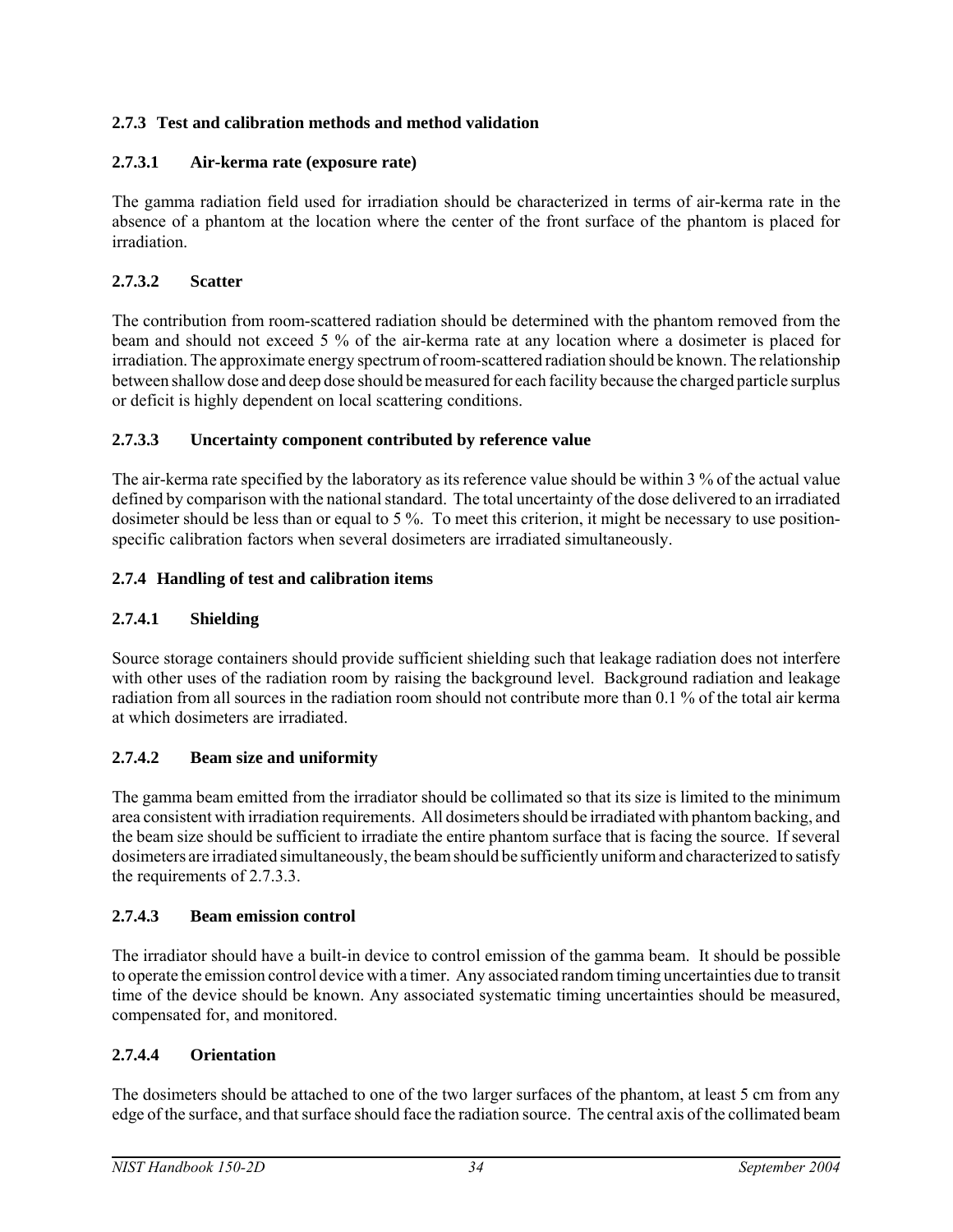should be perpendicular to that surface, and should pass through its geometric center. The position and orientation of the phantom should be reproducible and verifiable.

## **2.7.4.5 Distance**

The distance between the radiation source and the phantom surface to which the dosimeters are attached should be one meter or more. The distance should be reproducible and verifiable.

## **2.7.4.6 Total air kerma**

A method should be used to verify the total air kerma independent of the timer and known air-kerma rate.

## **2.7.5 Reporting the results**

The laboratory should report to the customer the total air kerma for each dosimeter irradiated.

## **2.8 Gamma-ray source calibration for air-kerma rate**

## **2.8.1 Scope**

The criteria contained in this part apply to the calibration of gamma-ray sources in terms of air-kerma rate in free air. These criteria are supplementary to the general criteria contained in 2.2, and are to be followed if this specific calibration service is offered and its inclusion in the Scope of Accreditation is desired. In that case, both the general and these specific criteria should be met.

## **2.8.2 Equipment**

**2.8.2.1** The laboratory should have a source of gamma radiation greater than or equal to the activity of the radiation source to be calibrated. It should have been calibrated in terms of air-kerma rate as a function of distance, and be subject to periodic quality assurance on at least an annual basis.

**2.8.2.2** In addition, the laboratory should have as a minimum the following equipment:

- a) Secondary standard ionization chambers suitable for the photon energy and intensity ranges for which calibration services are offered.
- b) An electrometer to measure the charge produced in the ionization chambers.
- c) A voltage source suitable for chamber polarizing potential.
- d) An independent measuring system for verification of the performance of the secondary standard ionization chambers and electrometer.
- e) Additional equipment including a pulse generator, oscilloscope, current source, precision capacitors and precision resistors.
- f) An instrument and ionization chamber support and positioning system. The instrument and ionization chamber support and positioning system should provide for reproducible and accurate positioning of an instrument or chamber with respect to the radiation source. For beam type irradiation configurations, the positioning system should define the central axis of the gamma beam.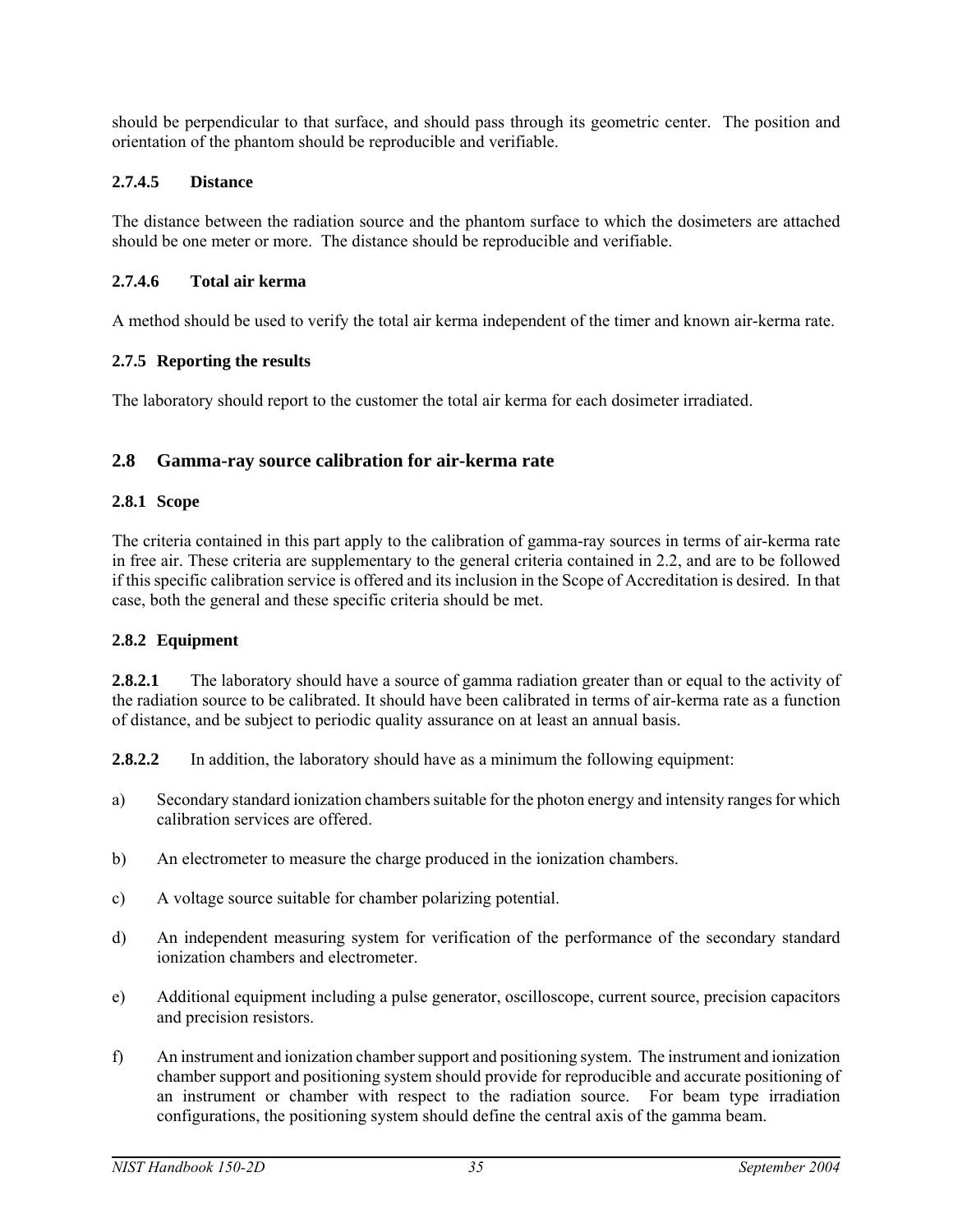#### **2.8.3 Test and calibration methods and method validation**

#### **2.8.3.1 Method**

The calibration should be performed by measurement of the source output using secondary standard ionization chambers or working standard ionization chambers that were calibrated against the secondary standards. The energy dependence of the standard chamber(s) should be known over the range of photon energies to be measured.

#### **2.8.3.2 Geometry**

The source-detector geometry should be carefully defined. Scattering (excluding that from the source and collimator) from the surroundings should be minimal and should not exceed 10 % of the air-kerma rate at any location where a detector is placed for source calibration. The approximate energy spectrum of scattered radiation should be known.

#### **2.8.3.3 Attenuation**

If an attenuator is used by the laboratory to deliberately reduce the air-kerma rate produced by the source, the effect of the attenuator on the energy spectrum of the gamma radiation should be known and the actual attenuation factor should be determined by the laboratory. The effect of any secondary electron fluence at the calibration position should be considered.

#### **2.8.3.4 Uncertainty component contributed by reference value**

The laboratory should state the estimated uncertainty of the measured output of the source being calibrated, and this should not exceed 5 % total. This total uncertainty should be calculated on the basis of a thorough analysis of possible errors. Accuracy should be maintained through periodic intercomparison with a national standard as measured by the National Institute of Standards and Technology or another national measurement institute that has participated in international key comparisons with NIST in the applicable measurement area.

#### **2.8.4 Handling of test and calibration items**

These criteria are to allow sealed sources in transportable containers, which can be shipped easily, to be calibrated and shipped back to the user. The range of air-kerma rates should be from 20  $\mu$ Gy/h to 0.4 Gy/h (2 mR/h to 50 R/h) measured at the 1 m point in free air. The following sources should be allowed for this type of calibration:  $^{241}$ Am,  $^{137}$ Cs, or  $^{60}$ Co.

#### **2.8.5 Reporting the results**

The calibration report should include the following information for each source calibration:

- a) a complete description of the source-detector geometry used,
- b) the measured air-kerma rate at the distance(s) of calibration, with and without specified attenuators,
- c) a description of attenuator(s) used, and
- d) the estimated uncertainty in the reported air-kerma rate.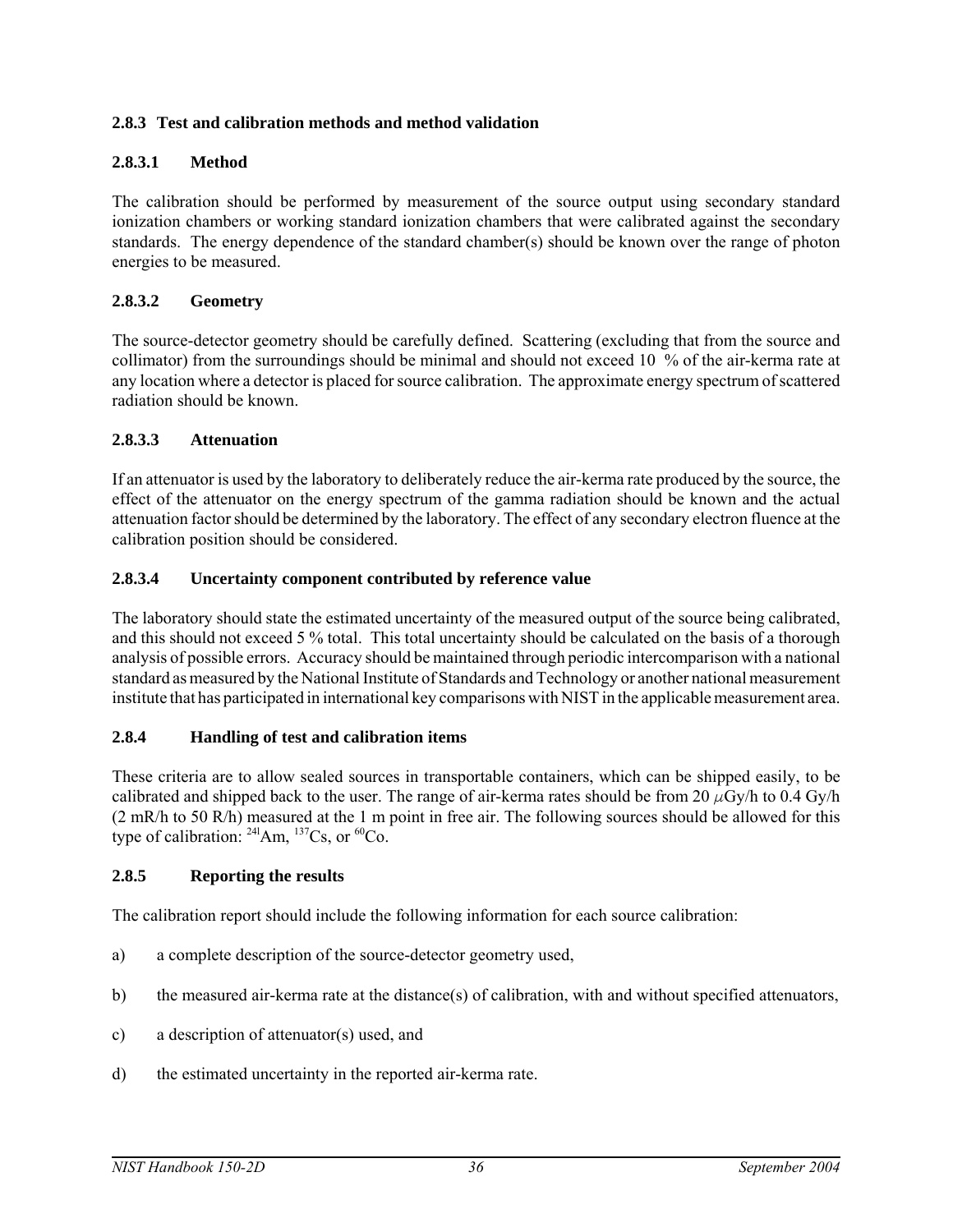## **2.9 Gamma-ray calibration of reference-class instruments**

#### **2.9.1 Scope**

The criteria contained in this part apply to the calibration of reference-class instruments at radiationprotection levels using one or more gamma-ray sources. The reference-class instruments calibrated according to these criteria are intended for use by a customer and are not intended for use as working standards in the laboratory performing the calibration. These criteria are supplementary to the general criteria contained in 2.2. Both the general criteria and these specific criteria should be followed if inclusion of this calibration service in the Scope of Accreditation is desired.

#### **2.9.2 Equipment**

**2.9.2.1** One or more of the following radiation sources should be available for use in the calibration of reference-class instruments:

| Radionuclide | Nominal Energy     |
|--------------|--------------------|
| $^{137}$ Cs  | $660 \text{ keV}$  |
| $^{60}Co$    | $1.25 \text{ MeV}$ |

The radiation fields produced by the sources should cover a range of air-kerma rates suitable for protectionlevel calibration.

**2.9.2.2** In addition to one or more radiation sources and associated control devices, the laboratory should have the same minimum equipment as that required for gamma-ray calibration (see 2.6.2.3).

#### **2.9.3 Test and calibration methods and method validation**

#### **2.9.3.1 Air-kerma rate (exposure rate)**

The gamma radiation field used for calibration should be characterized in terms of air-kerma rate at a given position or distance from the source. The air-kerma rate should be known at each distance used.

#### **2.9.3.2 Scattered radiation**

The effect of room-scattered radiation (relative to a radiation field with minimal room scatter) on the accuracy of calibration of each instrument type should be known at each location where a detector is placed for instrument calibration.

#### **2.9.3.3 Attenuation**

If an attenuator is used to reduce the air-kerma rate at any location in the radiation field, the effect of the altered radiation spectrum (relative to an unattenuated radiation spectrum) on the accuracy of calibration of each instrument type should be known. The effect of any secondary electron fluence at the calibration position should be considered. The approximate energy spectrum of the attenuated radiation field should be known.

#### **2.9.3.4 Uncertainty component contributed by reference value**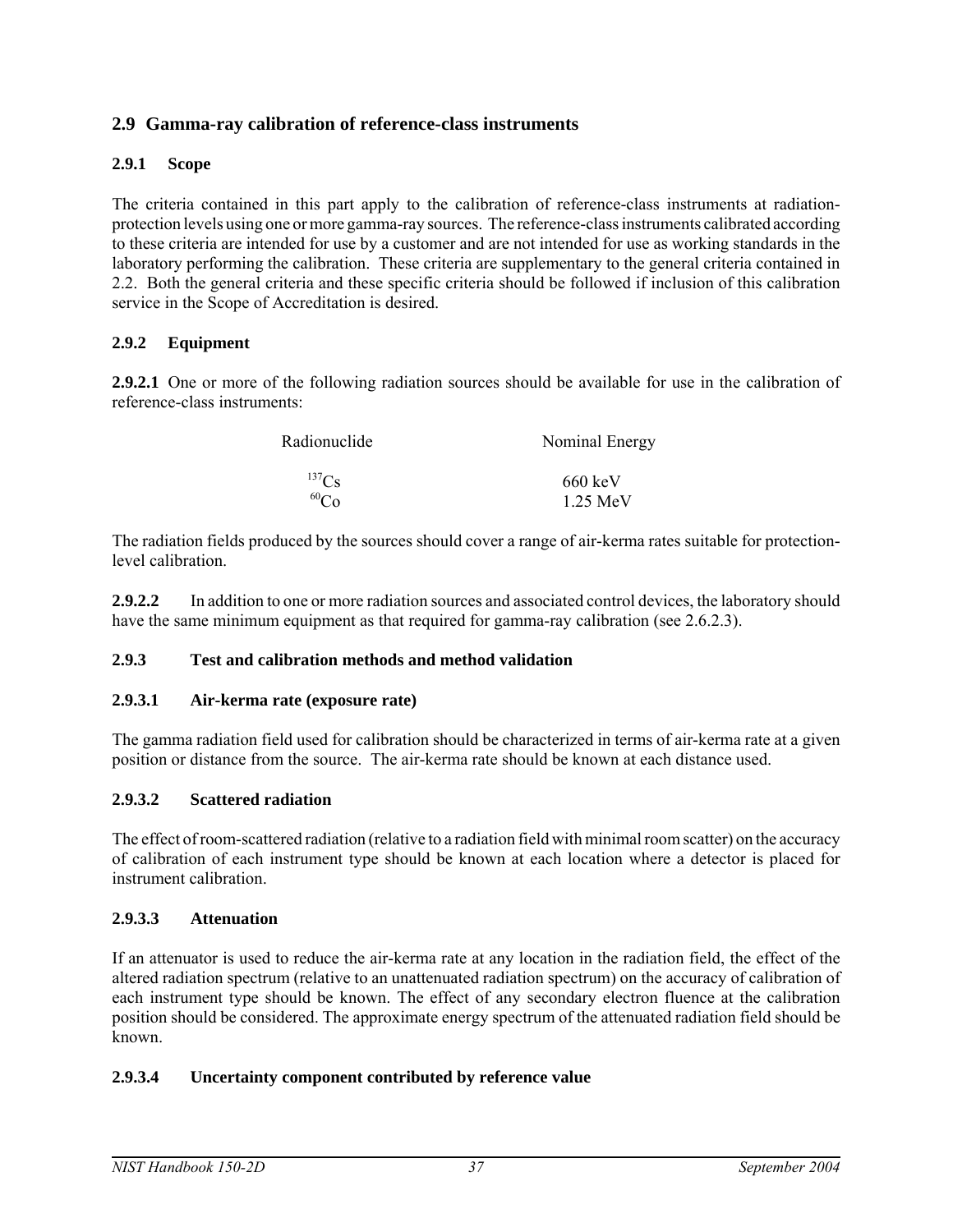The chamber or instrument calibration coefficient specified by the laboratory for each source of radiation should be within 3 % of the true value as defined by comparison with a national standard as measured by the National Institute of Standards and Technology or another national measurement institute that has participated in international key comparisons with NIST in the applicable measurement area.

## **2.9.4 Handling of test and calibration items**

## **2.9.4.1 Shielding**

Radiation barriers and/or storage containers for sources should provide sufficient shielding so that background radiation in the calibration area is sufficiently low as to not interfere with ongoing calibration work.

## **2.9.4.2 Beam collimation**

The gamma radiation beam emitted from a source that is used for calibration should be collimated so that its size is limited to an area consistent with calibration requirements. An exception to this requirement is a calibration facility sufficiently large to provide a low room-scatter radiation environment for instrument calibration, e.g., an uncollimated source in a low-scatter room.

## **2.9.4.3 Source exposure and exposure control**

The source storage container should have a mechanism to control exposure in the gamma beam. If the radiation source is used for calibration of air-kerma-measuring (as contrasted with air-kerma-rate-measuring) instruments, the shutter or source transfer should be initiated and terminated by a timer or the air kerma should be controlled by use of a transmission chamber such that the shutter or source transit time and its effect on the total radiation air kerma can be determined. Any associated systematic timing uncertainties should be documented, compensated for, and monitored.

## **2.9.5 Reporting the results**

**2.9.5.1** An ionization-chamber calibration report should include, as a minimum, the radionuclide or photon energy used, the reference air-kerma rate or rates at which the chamber was calibrated, and the calibration coefficient of the chamber at each calibration point in terms of air kerma per unit charge. Orientation of the chamber with respect to the radiation beam should be described, the polarity and magnitude of the polarizing potential should be stated, and the use of a build-up cap should be noted.

**2.9.5.2** An instrument calibration report should include, as a minimum, the radionuclide or photon energy used, the reference air-kerma rate or rates at which the instrument was calibrated, the air-kerma rate indicated by the instrument, and the calibration factor at each calibration point. In the case of integrating instruments, in addition to the radionuclide and air-kerma rate, the reference air kerma, instrument reading, and calibration factor should be included. One calibration point and a linearity check should be included for each range of the instrument, where applicable. The orientation of the instrument with respect to the radiation beam should be described or illustrated in the calibration report, and the use of a build-up cap should be noted.

**2.9.5.3** For a vented ionization chamber or an instrument that uses such a chamber, the reported values should be referenced to a temperature of 295.15 K (22  $^{\circ}$ C) and a barometric pressure of 1.013 kPa, and the equation needed to convert to other temperatures and pressures should be provided.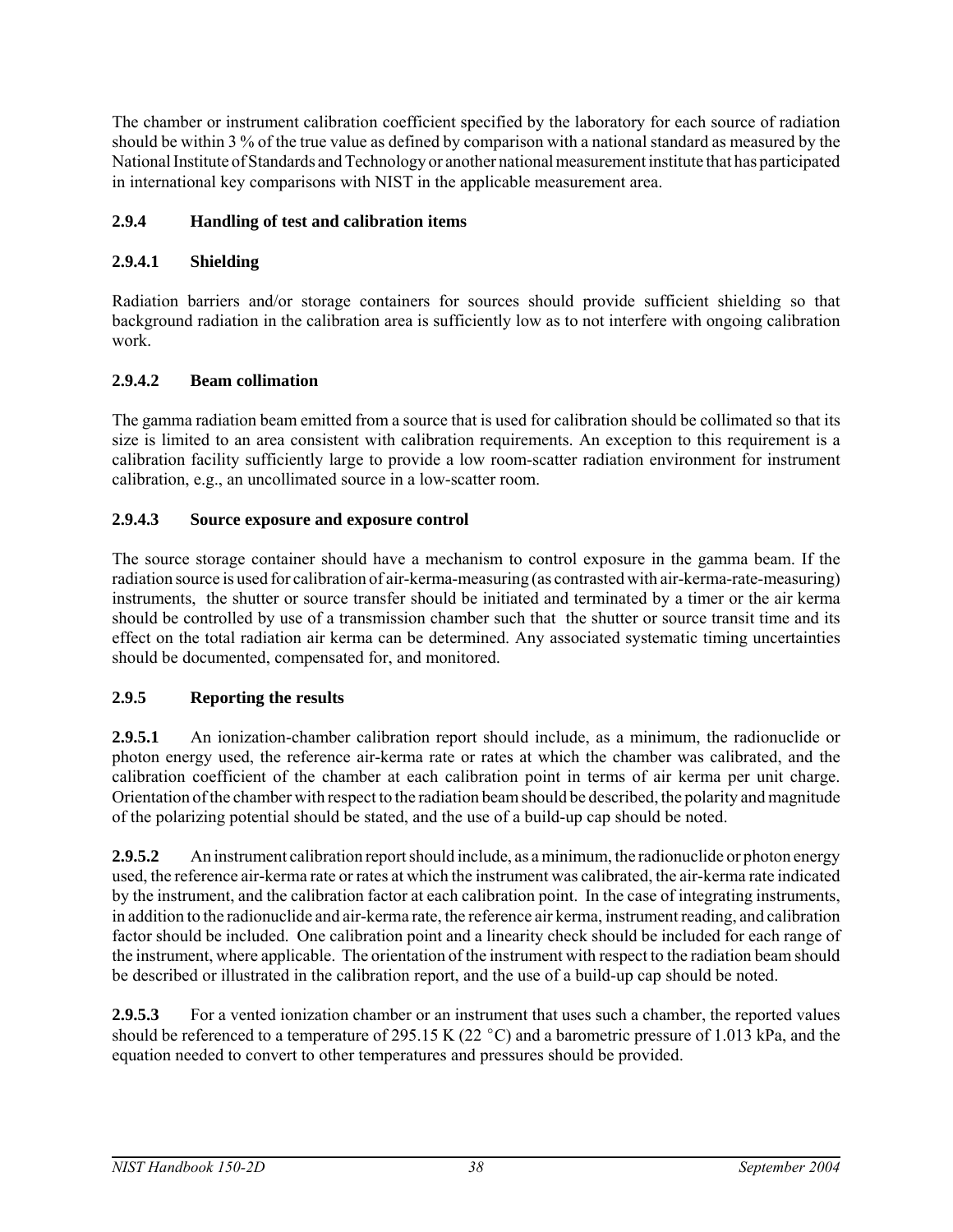# **2.10 X-ray calibration of survey instruments**

## **2.10.1 Scope**

The criteria contained in this part apply to the calibration of health physics instruments at radiation protection levels using an x-ray source. These criteria are supplementary to the general criteria contained in 2.2. Both the general criteria and these specific criteria should be followed if this x-ray calibration service is offered and its inclusion in the Scope of Accreditation is desired. Criteria for calibration of instruments for diagnostic levels using an x-ray source are contained in 2.12.

## **2.10.2 Equipment**

**2.10.2.1** A constant potential x-ray generator should be available for use in the calibration of health physics instruments. Its maximum ripple should not exceed 2 % and it should be operable over a minimum range of 30 kV to 150 kV, 1 mA to 10 mA.

**2.10.2.2** In addition to one or more x-ray machines and associated control devices, the laboratory should have the same minimum equipment as that required for gamma ray calibration (see 2.6.2) with the following exception—the secondary standard ionization chambers should be appropriate to the energy and intensity of x rays for which calibration services are offered.

**2.10.2.3** Additionally, the laboratory should be equipped with filters to permit the production of a variety of x-ray beam qualities, either NIST beams or ISO beams (Tables 3 or 4).

## **2.10.3 Test and calibration methods and method validation**

## **2.10.3.1 Air-kerma rate (exposure rate)**

The x-ray radiation field used for calibration should be characterized in terms of air-kerma rate at a given position or distance from the anode of the x-ray tube. The air-kerma rate should be known at each distance used. During calibration of an instrument, the air-kerma rate should not vary by more than 2 % from the nominal rate when it is 90  $\mu$ Gy/h (10 mR/h) or higher, and should not vary by more than 4 % from the nominal rate when it is below 90  $\mu$ Gy/h (10 mR/h).

## **2.10.3.2 Scattered radiation**

The effect of room-scattered radiation (relative to a radiation field with minimal room scatter) on the accuracy of calibration of each instrument type should be known at each location where a detector is placed for instrument calibration.

## **2.10.3.3 Beam quality**

The x-ray beam emitted from the tube housing should be filtered before use to provide the appropriate beam quality meeting either Tables 3 or 4 (see reference 1.4.5 d)). If ISO beams (Table 4) are to be used, then ISO 4037-1 requirements should be met. ISO 4037-1 is also a good guide for developing the beams in general. If a transmission chamber is used for routine beam monitoring, it should be considered to be added filter material. Three or more of the beams shown in Tables 3 or 4 should be available.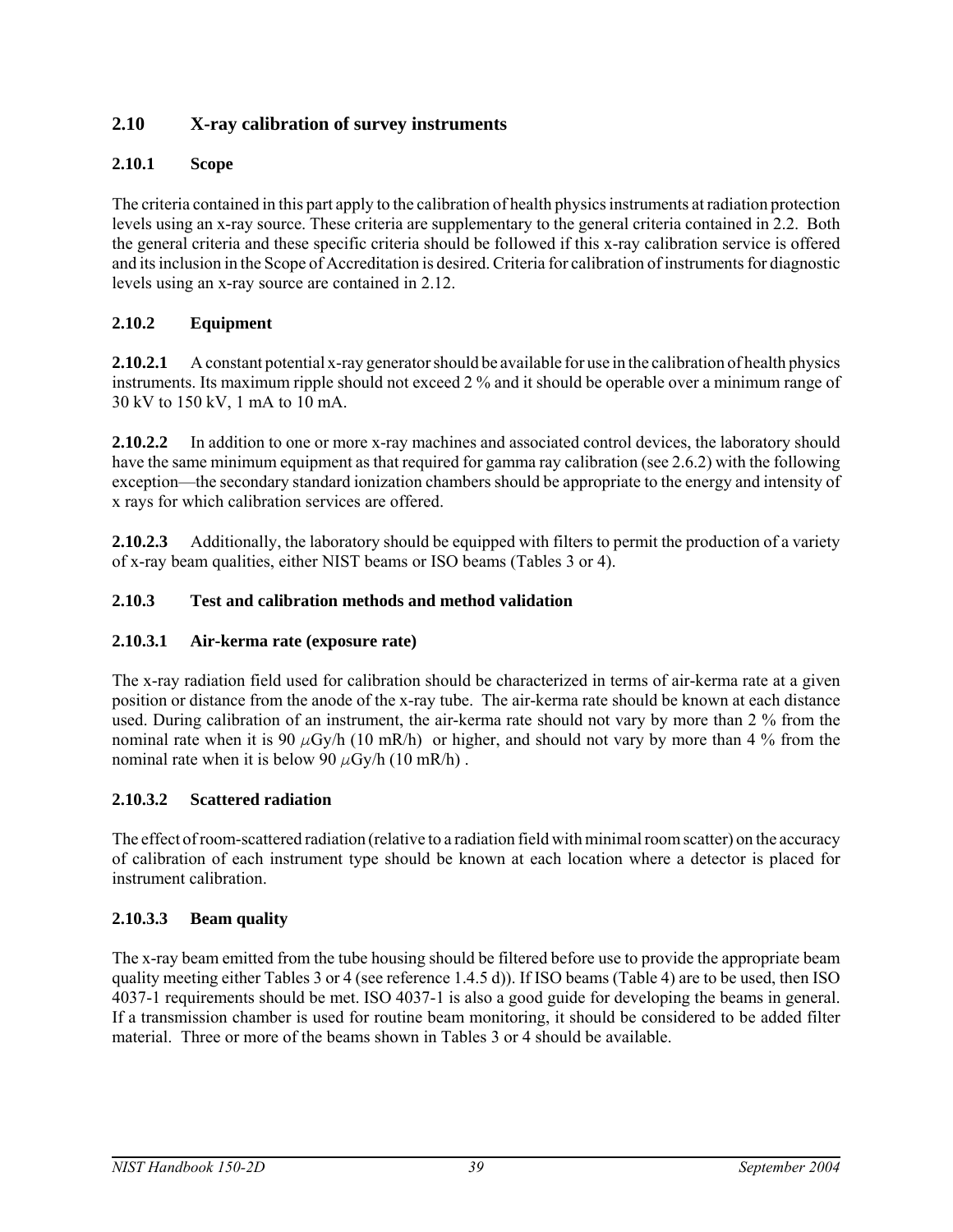#### **2.10.3.4 Half-value layer and homogeneity coefficients**

The first half-value layer and homogeneity coefficients for a given x-ray beam should be within 5 % and 7 %, respectively, of the values shown in Table 3. If necessary, the indicated tube voltage or added filter, or both, may be adjusted by 5 % to achieve those values.

#### **2.10.3.5 Air-kerma rate**

The air-kerma rate should not vary more than 5 % across the useful area of the beam.

## **2.10.3.6 Radiation quality**

The radiation quality should be checked for stability at least annually. Whenever any part that could affect the beam quality is repaired or replaced, either Table 3 or ISO 4037-1 requirements for beam quality should be met.

#### **2.10.3.7 Uncertainty component contributed by reference value**

The air-kerma rate specified by the laboratory as its reference value for each x-ray beam should be within 5 % of the true value as defined by comparison with a national standard above 90  $\mu$ Gy/h (10 mR/h), and within 7 % of the true value from 4  $\mu$ Gy/h (0.5 mR/h) to 90  $\mu$ Gy/h (10 mR/h).

#### **2.10.4 Handling of test and calibration items**

#### **2.10.4.1 Radiation production**

The production of a useful beam of radiation may be by applying high voltage to the x-ray tube or by opening a mechanical shutter (which normally acts as a shield to the x-ray beam).

#### **2.10.4.2 Beam collimation**

The x-ray beam emitted from the tube housing should be collimated so that its size is limited to an area consistent with calibration requirements. Provision should be made for identifying the central axis, and the boundaries of the useful area of the beam should be known.

#### **2.10.4.3 Exposure control**

When a radiation source is used for the calibration of air-kerma measuring instruments, the radiation beam should be controlled by a timer, or the air kerma should be monitored by use of a transmission chamber. The timing uncertainty due to the shutter transit times or high voltage ramping should be known.

#### **2.10.5 Reporting the results**

**2.10.5.1** An instrument calibration report should include, as a minimum:

- a) the x-ray beam used for calibration;
- b) in the case of air-kerma rate measurements,
	- 1) the reference air-kerma rate or rates at which the instrument was calibrated,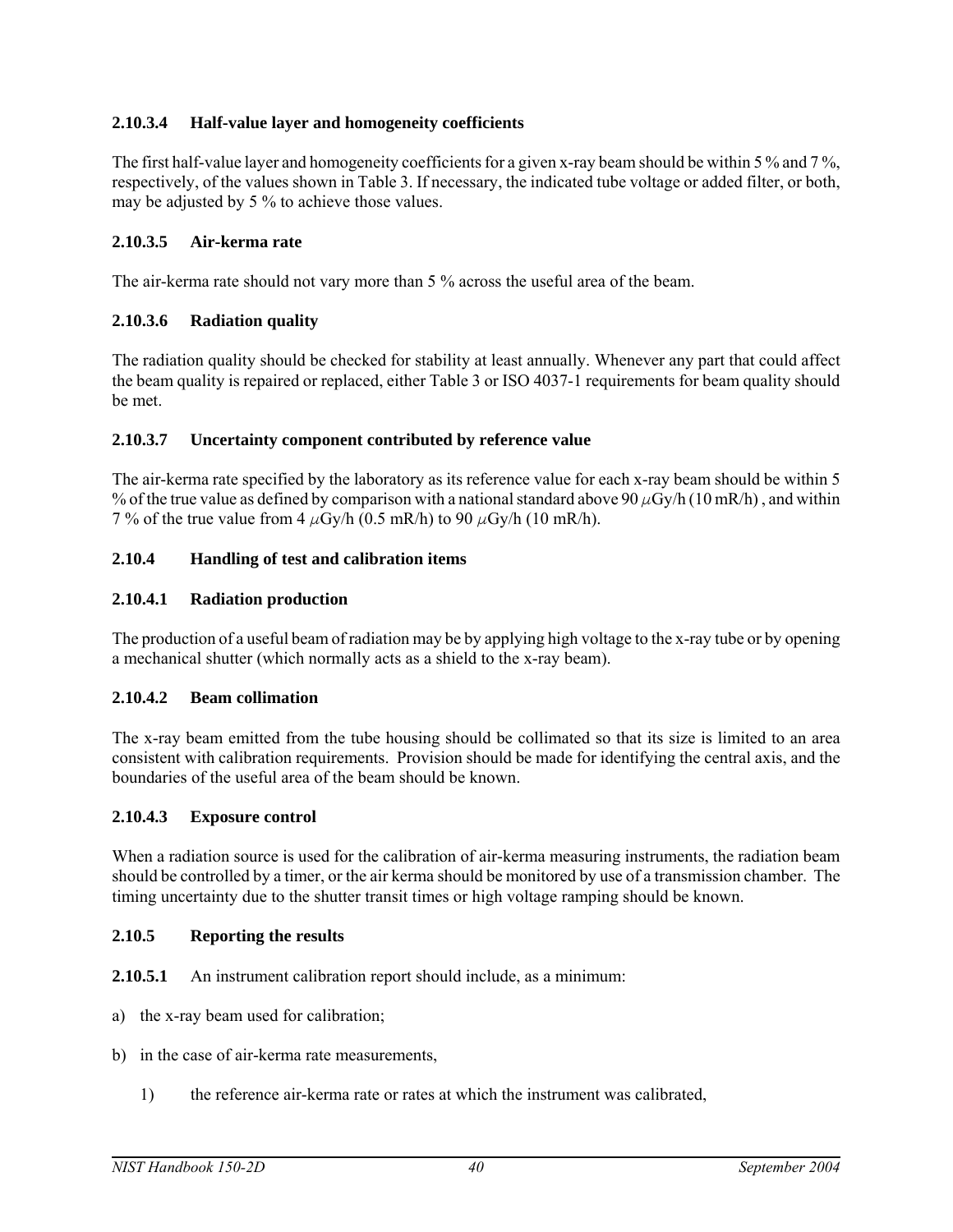- 2) the air-kerma rate indicated by the instrument, and
- 3) the calibration factor at each calibration point;
- c) in the case of integrating instruments, in addition to the x-ray beam and air-kerma rate,
	- 1) the reference air kerma,
	- 2) the instrument reading, and
	- 3) the calibration factor.

**2.10.5.2** At least one calibration point should be included for each range of the instrument, where possible.

**2.10.5.3** The orientation of the instrument with respect to the radiation beam should be described or illustrated in the calibration report.

**2.10.5.4** For instruments that use a vented ionization chamber, the reported values should be referenced to a temperature of 295.15 K (22 °C) and a barometric pressure of 1.013 kPa, and the equation needed to convert to other temperatures and pressures should be provided.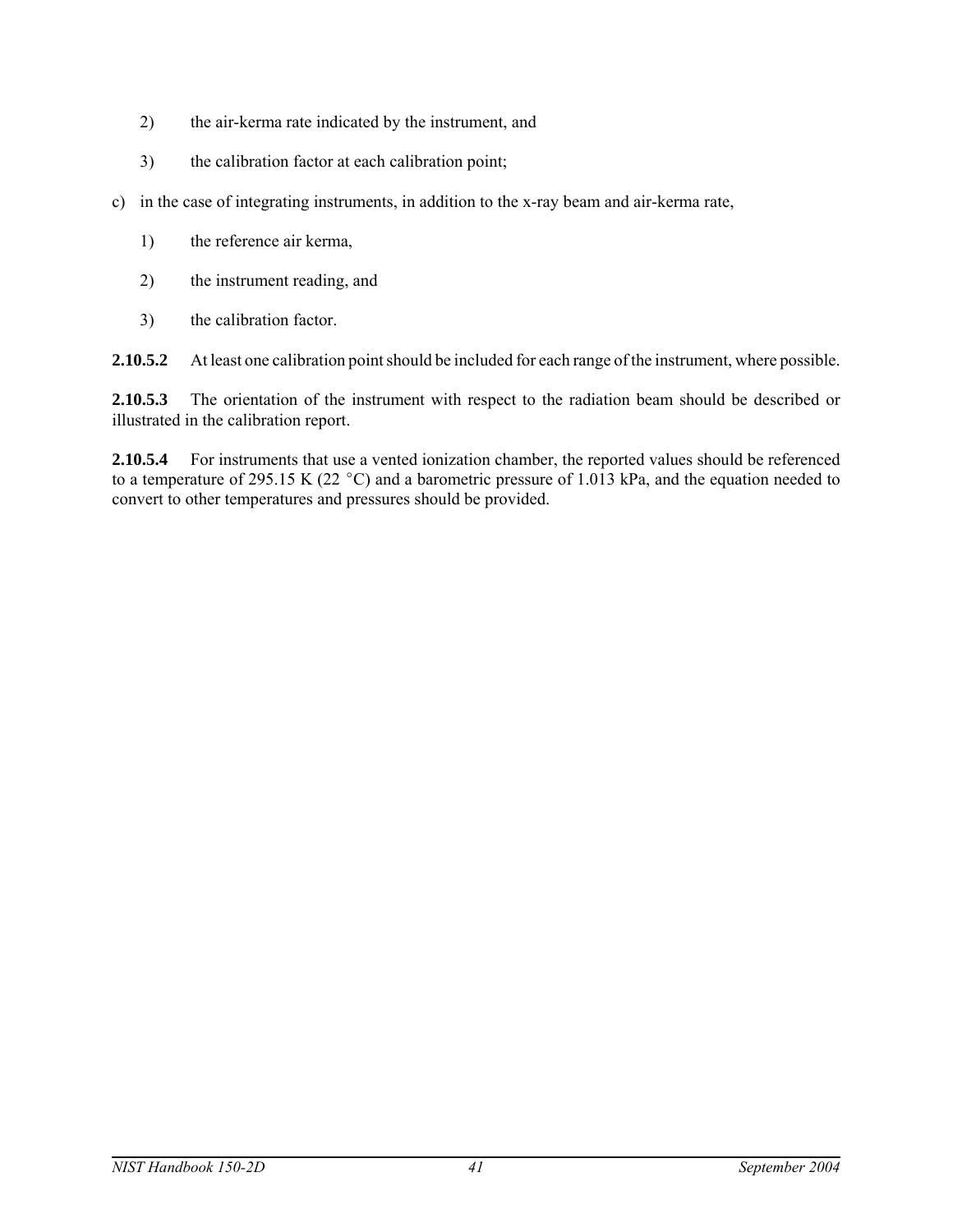| Beam<br>code <sup>c</sup>                                                                                                                                                                                                                                                                                                                                                                                                                                                                                                                                                                                                                                                                                                                                                                                                                                                                                                                                                                                                                                                                                                                                                                                                                                                                                                                                                                            |                      | Additional Filtration <sup>a</sup> |            |            |              | Half-value layer <sup>b</sup> (HVL) |          | Homogeneity<br>coefficient (HC) |                 |
|------------------------------------------------------------------------------------------------------------------------------------------------------------------------------------------------------------------------------------------------------------------------------------------------------------------------------------------------------------------------------------------------------------------------------------------------------------------------------------------------------------------------------------------------------------------------------------------------------------------------------------------------------------------------------------------------------------------------------------------------------------------------------------------------------------------------------------------------------------------------------------------------------------------------------------------------------------------------------------------------------------------------------------------------------------------------------------------------------------------------------------------------------------------------------------------------------------------------------------------------------------------------------------------------------------------------------------------------------------------------------------------------------|----------------------|------------------------------------|------------|------------|--------------|-------------------------------------|----------|---------------------------------|-----------------|
|                                                                                                                                                                                                                                                                                                                                                                                                                                                                                                                                                                                                                                                                                                                                                                                                                                                                                                                                                                                                                                                                                                                                                                                                                                                                                                                                                                                                      | Al<br>(mm)           | Cu<br>(mm)                         | Sn<br>(mm) | Pb<br>(mm) | AI<br>(mm)   | Cu<br>(mm)                          | Al       | Cu                              | energy<br>(key) |
|                                                                                                                                                                                                                                                                                                                                                                                                                                                                                                                                                                                                                                                                                                                                                                                                                                                                                                                                                                                                                                                                                                                                                                                                                                                                                                                                                                                                      | X-Ray Beam Qualities |                                    |            |            |              |                                     |          |                                 |                 |
| L10                                                                                                                                                                                                                                                                                                                                                                                                                                                                                                                                                                                                                                                                                                                                                                                                                                                                                                                                                                                                                                                                                                                                                                                                                                                                                                                                                                                                  |                      |                                    |            |            | 0.037        |                                     | 86       |                                 |                 |
| L15                                                                                                                                                                                                                                                                                                                                                                                                                                                                                                                                                                                                                                                                                                                                                                                                                                                                                                                                                                                                                                                                                                                                                                                                                                                                                                                                                                                                  |                      |                                    |            |            | 0.059        |                                     | 70       |                                 |                 |
| L20                                                                                                                                                                                                                                                                                                                                                                                                                                                                                                                                                                                                                                                                                                                                                                                                                                                                                                                                                                                                                                                                                                                                                                                                                                                                                                                                                                                                  |                      |                                    |            |            | 0.070        |                                     | 72       |                                 |                 |
| L30                                                                                                                                                                                                                                                                                                                                                                                                                                                                                                                                                                                                                                                                                                                                                                                                                                                                                                                                                                                                                                                                                                                                                                                                                                                                                                                                                                                                  | 0.30                 |                                    |            |            | 0.23         |                                     | 60       |                                 |                 |
| L40                                                                                                                                                                                                                                                                                                                                                                                                                                                                                                                                                                                                                                                                                                                                                                                                                                                                                                                                                                                                                                                                                                                                                                                                                                                                                                                                                                                                  | 0.53                 |                                    |            |            | 0.52         |                                     | 61       |                                 |                 |
| L50                                                                                                                                                                                                                                                                                                                                                                                                                                                                                                                                                                                                                                                                                                                                                                                                                                                                                                                                                                                                                                                                                                                                                                                                                                                                                                                                                                                                  | 0.71                 |                                    |            |            | 0.79         |                                     | 63       |                                 |                 |
| L80                                                                                                                                                                                                                                                                                                                                                                                                                                                                                                                                                                                                                                                                                                                                                                                                                                                                                                                                                                                                                                                                                                                                                                                                                                                                                                                                                                                                  | 1.45                 |                                    |            |            | 1.81         |                                     | 56       |                                 |                 |
| L100                                                                                                                                                                                                                                                                                                                                                                                                                                                                                                                                                                                                                                                                                                                                                                                                                                                                                                                                                                                                                                                                                                                                                                                                                                                                                                                                                                                                 | 1.98                 |                                    |            |            | 2.80         |                                     | 58       |                                 |                 |
| M20                                                                                                                                                                                                                                                                                                                                                                                                                                                                                                                                                                                                                                                                                                                                                                                                                                                                                                                                                                                                                                                                                                                                                                                                                                                                                                                                                                                                  | 0.27                 |                                    |            |            | 0.15         |                                     | 72       |                                 |                 |
| M30                                                                                                                                                                                                                                                                                                                                                                                                                                                                                                                                                                                                                                                                                                                                                                                                                                                                                                                                                                                                                                                                                                                                                                                                                                                                                                                                                                                                  | 0.5                  |                                    |            |            | 0.36         |                                     | 65       |                                 |                 |
| M40                                                                                                                                                                                                                                                                                                                                                                                                                                                                                                                                                                                                                                                                                                                                                                                                                                                                                                                                                                                                                                                                                                                                                                                                                                                                                                                                                                                                  | 0.89                 |                                    |            |            | 0.74         |                                     | 67       |                                 |                 |
| M50                                                                                                                                                                                                                                                                                                                                                                                                                                                                                                                                                                                                                                                                                                                                                                                                                                                                                                                                                                                                                                                                                                                                                                                                                                                                                                                                                                                                  | 1.07                 |                                    |            |            | 1.04         |                                     | 68       |                                 |                 |
| M60                                                                                                                                                                                                                                                                                                                                                                                                                                                                                                                                                                                                                                                                                                                                                                                                                                                                                                                                                                                                                                                                                                                                                                                                                                                                                                                                                                                                  | 1.81                 |                                    |            |            | 1.64         | 0.052                               | 63       | 60                              |                 |
| M80                                                                                                                                                                                                                                                                                                                                                                                                                                                                                                                                                                                                                                                                                                                                                                                                                                                                                                                                                                                                                                                                                                                                                                                                                                                                                                                                                                                                  | 2.86                 |                                    |            |            |              | 0.10                                | 68       | 61                              |                 |
| M100                                                                                                                                                                                                                                                                                                                                                                                                                                                                                                                                                                                                                                                                                                                                                                                                                                                                                                                                                                                                                                                                                                                                                                                                                                                                                                                                                                                                 | 5.25                 |                                    |            |            | 2.98<br>5.00 | 0.20                                | 74       | 55                              |                 |
|                                                                                                                                                                                                                                                                                                                                                                                                                                                                                                                                                                                                                                                                                                                                                                                                                                                                                                                                                                                                                                                                                                                                                                                                                                                                                                                                                                                                      | 7.12                 |                                    |            |            | 6.72         | 0.31                                | 77       | 53                              |                 |
| M120                                                                                                                                                                                                                                                                                                                                                                                                                                                                                                                                                                                                                                                                                                                                                                                                                                                                                                                                                                                                                                                                                                                                                                                                                                                                                                                                                                                                 |                      |                                    |            |            |              |                                     |          | 63                              |                 |
| M150                                                                                                                                                                                                                                                                                                                                                                                                                                                                                                                                                                                                                                                                                                                                                                                                                                                                                                                                                                                                                                                                                                                                                                                                                                                                                                                                                                                                 | 5.25                 | 0.25                               |            |            | 10.1         | 0.66                                | 88<br>94 | 68                              |                 |
| M200                                                                                                                                                                                                                                                                                                                                                                                                                                                                                                                                                                                                                                                                                                                                                                                                                                                                                                                                                                                                                                                                                                                                                                                                                                                                                                                                                                                                 | 4.35                 | 1.12                               |            |            | 14.7         | 1.64                                |          |                                 |                 |
| M250                                                                                                                                                                                                                                                                                                                                                                                                                                                                                                                                                                                                                                                                                                                                                                                                                                                                                                                                                                                                                                                                                                                                                                                                                                                                                                                                                                                                 | 5.25                 | 3.2                                |            |            | 18.3         | 3.2                                 | 98       | 85                              |                 |
| M300                                                                                                                                                                                                                                                                                                                                                                                                                                                                                                                                                                                                                                                                                                                                                                                                                                                                                                                                                                                                                                                                                                                                                                                                                                                                                                                                                                                                 | 4.25                 |                                    | 6.5        |            | 21.7         | 5.3                                 | 100      | 97                              |                 |
| H10                                                                                                                                                                                                                                                                                                                                                                                                                                                                                                                                                                                                                                                                                                                                                                                                                                                                                                                                                                                                                                                                                                                                                                                                                                                                                                                                                                                                  | 0.105                |                                    |            |            | 0.051        |                                     | 77       |                                 |                 |
| H15                                                                                                                                                                                                                                                                                                                                                                                                                                                                                                                                                                                                                                                                                                                                                                                                                                                                                                                                                                                                                                                                                                                                                                                                                                                                                                                                                                                                  | 0.5                  |                                    |            |            | 0.16         |                                     | 87       |                                 |                 |
| H20                                                                                                                                                                                                                                                                                                                                                                                                                                                                                                                                                                                                                                                                                                                                                                                                                                                                                                                                                                                                                                                                                                                                                                                                                                                                                                                                                                                                  | 1.01                 |                                    |            |            | 0.36         |                                     | 89       |                                 |                 |
| H30                                                                                                                                                                                                                                                                                                                                                                                                                                                                                                                                                                                                                                                                                                                                                                                                                                                                                                                                                                                                                                                                                                                                                                                                                                                                                                                                                                                                  | 4.50                 |                                    |            |            | 1.20         |                                     | 86       |                                 |                 |
| H40                                                                                                                                                                                                                                                                                                                                                                                                                                                                                                                                                                                                                                                                                                                                                                                                                                                                                                                                                                                                                                                                                                                                                                                                                                                                                                                                                                                                  | 4.53                 | 0.26                               |            |            | 2.93         |                                     | 94       |                                 |                 |
| H50                                                                                                                                                                                                                                                                                                                                                                                                                                                                                                                                                                                                                                                                                                                                                                                                                                                                                                                                                                                                                                                                                                                                                                                                                                                                                                                                                                                                  | 4.0                  |                                    |            | 0.1        | 4.2          | 0.14                                | 93       | 93                              | 38              |
| H <sub>60</sub>                                                                                                                                                                                                                                                                                                                                                                                                                                                                                                                                                                                                                                                                                                                                                                                                                                                                                                                                                                                                                                                                                                                                                                                                                                                                                                                                                                                      | 4.0                  | 0.61                               |            |            | 6.0          | 0.25                                | 94       | 94                              | 46              |
| H100                                                                                                                                                                                                                                                                                                                                                                                                                                                                                                                                                                                                                                                                                                                                                                                                                                                                                                                                                                                                                                                                                                                                                                                                                                                                                                                                                                                                 | 4.0                  | 5.2                                |            |            | 13.4         | 1.15                                | 97       | 92                              | 80              |
| H150                                                                                                                                                                                                                                                                                                                                                                                                                                                                                                                                                                                                                                                                                                                                                                                                                                                                                                                                                                                                                                                                                                                                                                                                                                                                                                                                                                                                 | 4.0                  | 4.0                                | 1.51       |            | 16.9         | 2.43                                | 100      | 96                              | 120             |
| H <sub>200</sub>                                                                                                                                                                                                                                                                                                                                                                                                                                                                                                                                                                                                                                                                                                                                                                                                                                                                                                                                                                                                                                                                                                                                                                                                                                                                                                                                                                                     | 4.0                  | 0.6                                | 4.16       | 0.77       | 19.7         | 4.10                                | 99       | 99                              | 166             |
| H <sub>250</sub>                                                                                                                                                                                                                                                                                                                                                                                                                                                                                                                                                                                                                                                                                                                                                                                                                                                                                                                                                                                                                                                                                                                                                                                                                                                                                                                                                                                     | 4.0                  | 0.6                                | 1.04       | 2.72       | 22<br>23     | 5.19                                | 99<br>99 | 98                              | 211             |
| H300                                                                                                                                                                                                                                                                                                                                                                                                                                                                                                                                                                                                                                                                                                                                                                                                                                                                                                                                                                                                                                                                                                                                                                                                                                                                                                                                                                                                 | 4.1                  |                                    | 3.0        | 5.0        |              | 6.19                                |          | 98                              | 252             |
| S60<br>S75                                                                                                                                                                                                                                                                                                                                                                                                                                                                                                                                                                                                                                                                                                                                                                                                                                                                                                                                                                                                                                                                                                                                                                                                                                                                                                                                                                                           | 4.35                 |                                    |            |            | 2.79<br>1.81 | 0.09                                | 76<br>58 | 66                              |                 |
| Gamma-Ray Beam Qualities                                                                                                                                                                                                                                                                                                                                                                                                                                                                                                                                                                                                                                                                                                                                                                                                                                                                                                                                                                                                                                                                                                                                                                                                                                                                                                                                                                             | 1.50                 |                                    |            |            |              |                                     |          |                                 |                 |
|                                                                                                                                                                                                                                                                                                                                                                                                                                                                                                                                                                                                                                                                                                                                                                                                                                                                                                                                                                                                                                                                                                                                                                                                                                                                                                                                                                                                      |                      |                                    |            |            |              |                                     |          |                                 |                 |
| 137Cs                                                                                                                                                                                                                                                                                                                                                                                                                                                                                                                                                                                                                                                                                                                                                                                                                                                                                                                                                                                                                                                                                                                                                                                                                                                                                                                                                                                                |                      |                                    |            |            |              | 10.8                                |          |                                 | 662             |
| $^{60}Co$                                                                                                                                                                                                                                                                                                                                                                                                                                                                                                                                                                                                                                                                                                                                                                                                                                                                                                                                                                                                                                                                                                                                                                                                                                                                                                                                                                                            |                      |                                    |            |            |              | 14.9                                |          |                                 | 1250            |
| <sup>a</sup> The additional filtration value does not include the inherent filtration. The inherent filtration is approximately 1.0 mm Be for beam codes<br>L10-L100, M20-M50, H10-H40 and S75; and 3.0 mm Be for beam codes M60-M300, H50-H300 and S60.<br><sup>b</sup> The HVL values were measured directly using the two new x-ray tubes installed in November of 2001 and May of 2002.<br>The NIST H group of beam qualities agrees with the ISO narrow spectrum (NS) qualities recommended in ISO 4037-1 (see also Table 4). The<br>NIST M group of beam qualities agrees with the recommendation for radiation therapy calibration in IEC Publication 60731. H qualities are<br>usually used for calibration for radiation protection instrumentation since they have the narrowest spectrum at each generating potential and<br>probably most nearly approximate radiation that has penetrated a protective barrier. M qualities are usually used for calibration radiation<br>therapy instruments. L qualities are predominately used for calibration of instruments used for measurement of unfiltered or lightly filtered<br>beams that give high exposure rates, such as in radiation biology and Grenz-ray therapy. For more information, contact the Radiation<br>Interactions and Dosimetry Group, NIST, 100 Bureau Drive, Stop 8460, Gaithersburg, MD 20899-8460, fax: 301-869-7682. |                      |                                    |            |            |              |                                     |          |                                 |                 |

#### **Table 3. NIST Calibration Conditions for X- and Gamma-Ray Measuring Instruments (Lamperti and O'Brien, 2001)**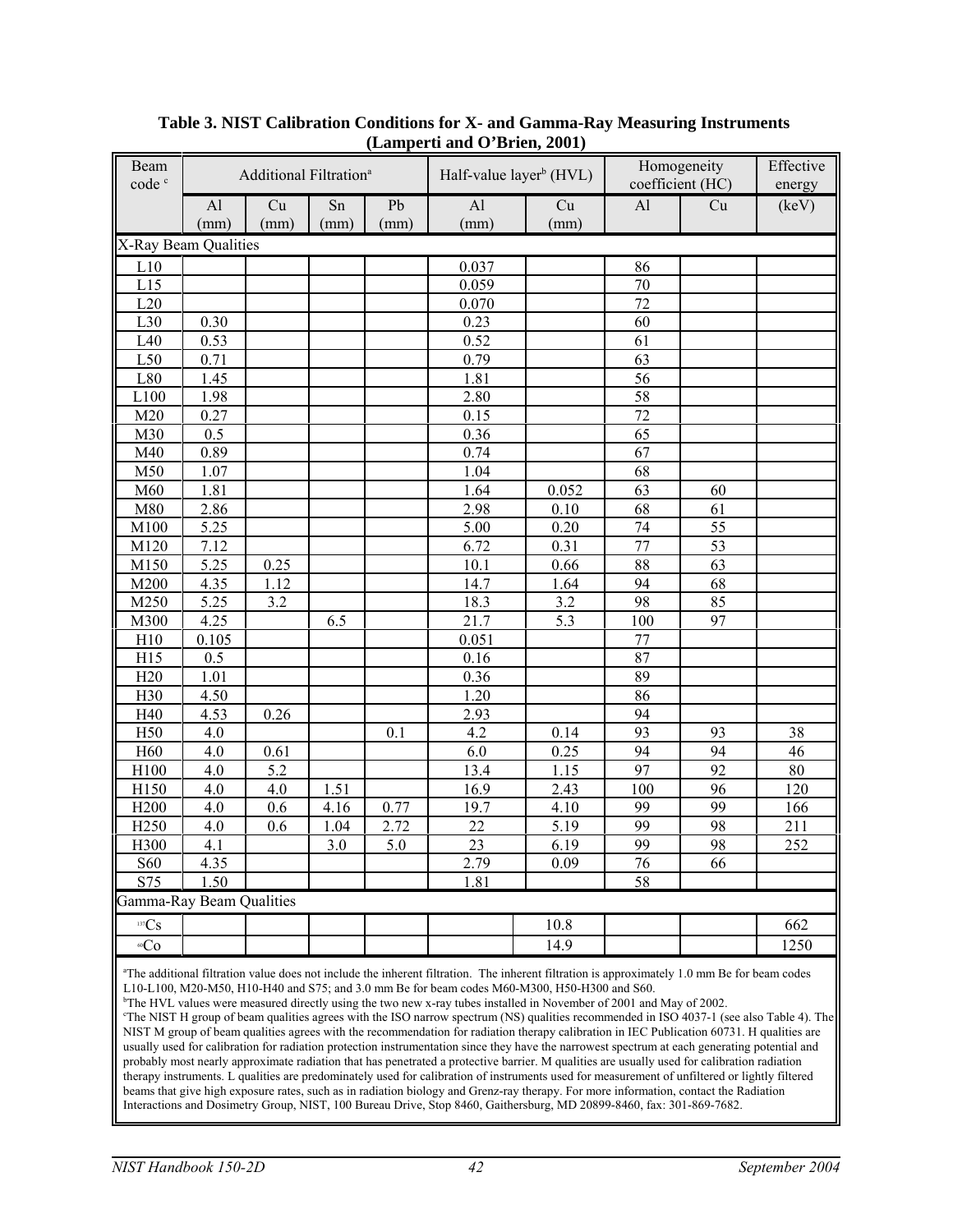| Beam         |       | Additional Filtration (mm) <sup>a</sup> |      |      | $\mu$ $\mu$ and $\sigma$ being $\mu$ and $\sigma$ | First HVL                                                                                                     |       | Second HVL |
|--------------|-------|-----------------------------------------|------|------|---------------------------------------------------|---------------------------------------------------------------------------------------------------------------|-------|------------|
| Codeb        | AI    | Cu                                      | Sn   | Pb   | mm Al                                             | mm Cu                                                                                                         | mm Al | mm Cu      |
| <b>HK10</b>  |       |                                         |      |      | 0.042                                             |                                                                                                               | 0.045 |            |
| <b>HK20</b>  | 0.15  |                                         |      |      | 0.128                                             |                                                                                                               | 0.170 |            |
| <b>HK30</b>  | 0.52  |                                         |      |      | 0.408                                             |                                                                                                               | 0.596 |            |
| <b>HK60</b>  | 3.19  |                                         |      |      |                                                   | 0.079                                                                                                         |       | 0.113      |
| <b>HK100</b> | 3.90  | 0.15                                    |      |      |                                                   | 0.298                                                                                                         |       | 0.463      |
| <b>HK200</b> |       | 1.15                                    |      |      |                                                   | 1.669                                                                                                         |       | 2.447      |
| <b>HK250</b> |       | 1.60                                    |      |      |                                                   | 2.463                                                                                                         |       | 3.37       |
| <b>HK280</b> |       | 3.06                                    |      |      |                                                   | 3.493                                                                                                         |       | 4.089      |
| <b>HK300</b> |       | 2.51                                    |      |      |                                                   | 3.474                                                                                                         |       | 4.205      |
| <b>WS60</b>  |       | 0.3                                     |      |      |                                                   | 0.179                                                                                                         |       | 0.206      |
| <b>WS80</b>  |       | 0.529                                   |      |      |                                                   | 0.337                                                                                                         |       | 0.44       |
| WS110        |       | 2.029                                   |      |      |                                                   | 0.97                                                                                                          |       | 1.13       |
| WS150        |       |                                         | 1.03 |      |                                                   | 1.88                                                                                                          |       | 2.13       |
| <b>WS200</b> |       |                                         | 2.01 |      |                                                   | 3.09                                                                                                          |       | 3.35       |
| WS250        |       |                                         | 4.01 |      |                                                   | 4.30                                                                                                          |       | 4.50       |
| <b>WS300</b> |       |                                         | 6.54 |      |                                                   | 5.23                                                                                                          |       | 5.38       |
| <b>NS10</b>  | 0.095 |                                         |      |      | 0.049                                             |                                                                                                               | 0.061 |            |
| <b>NS15</b>  | 0.49  |                                         |      |      | 0.153                                             |                                                                                                               | 0.167 |            |
| <b>NS20</b>  | 0.90  |                                         |      |      | 0.324                                             |                                                                                                               | 0.351 |            |
| <b>NS25</b>  | 2.04  |                                         |      |      | 0.691                                             |                                                                                                               | 0.762 |            |
| <b>NS30</b>  | 4.02  |                                         |      |      | 1.154                                             |                                                                                                               | 1.396 |            |
| <b>NS40</b>  |       | 0.21                                    |      |      |                                                   | 0.082                                                                                                         |       | 0.094      |
| <b>NS60</b>  |       | 0.6                                     |      |      |                                                   | 0.241                                                                                                         |       | 0.271      |
| <b>NS80</b>  |       | 2.0                                     |      |      |                                                   | 0.59                                                                                                          |       | 0.62       |
| <b>NS100</b> |       | 5.0                                     |      |      |                                                   | 1.15                                                                                                          |       | 1.19       |
| <b>NS120</b> |       | 4.99                                    | 1.04 |      |                                                   | 1.70                                                                                                          |       | 1.85       |
| <b>NS150</b> |       |                                         | 2.50 |      |                                                   | 2.40                                                                                                          |       | 2.52       |
| <b>NS200</b> |       | 2.04                                    | 2.98 |      |                                                   | 4.09                                                                                                          |       | 4.20       |
| <b>NS250</b> |       |                                         | 2.01 | 2.97 |                                                   | 5.26                                                                                                          |       | 5.32       |
| <b>NS300</b> |       |                                         | 2.99 | 4.99 |                                                   | 6.17                                                                                                          |       | 6.30       |
| LK10         | 0.30  |                                         |      |      | 0.061                                             |                                                                                                               |       |            |
| LK20         | 2.04  |                                         |      |      | 0.441                                             |                                                                                                               |       |            |
| LK30         | 3.98  | 0.18                                    |      |      | 1.492                                             |                                                                                                               |       |            |
| LK35         |       | 0.25                                    |      |      | 2.21                                              |                                                                                                               |       |            |
| LK55         |       | 1.19                                    |      |      |                                                   | 0.260                                                                                                         |       |            |
| LK70         |       | 2.64                                    |      |      |                                                   | 0.509                                                                                                         |       |            |
| LK100        |       | 0.52                                    | 2.0  |      |                                                   | 1.27                                                                                                          |       |            |
| LK125        |       | 1.0                                     | 4.0  |      |                                                   | 2.107                                                                                                         |       | 2.094      |
| LK170        |       | 1.0                                     | 3.0  | 1.5  |                                                   | 3.565                                                                                                         |       | 3.592      |
| LK210        |       | 0.5                                     | 2.0  | 3.5  |                                                   | 4.726                                                                                                         |       | 4.733      |
| LK240        |       | 0.5                                     | 2.0  | 5.5  |                                                   | 5.515                                                                                                         |       | 5.542      |
|              |       |                                         |      |      |                                                   | <sup>a</sup> The additional filtration does not include the inherent filtration. The inherent filtration is a |       |            |

**Table 4. ISO X-Ray Beam Quality Parameters Offered at NIST (Lamperti and O'Brien, 2001)**

tion does not include the inherent filtration. The inherent filtration is a combination of the filtration due to the monitor chamber plus 1 mm Be for beam codes LK10-LK30, NS10-NS30, HK10-HK30 and for all other techniques the inherent filtration is adjusted to 4 mm Al. b LK indicates low air kerma rate; HK high air kerma rate; NS narrow spectrum; WS wide spectrum; number indicates the constant potential in kilovolts.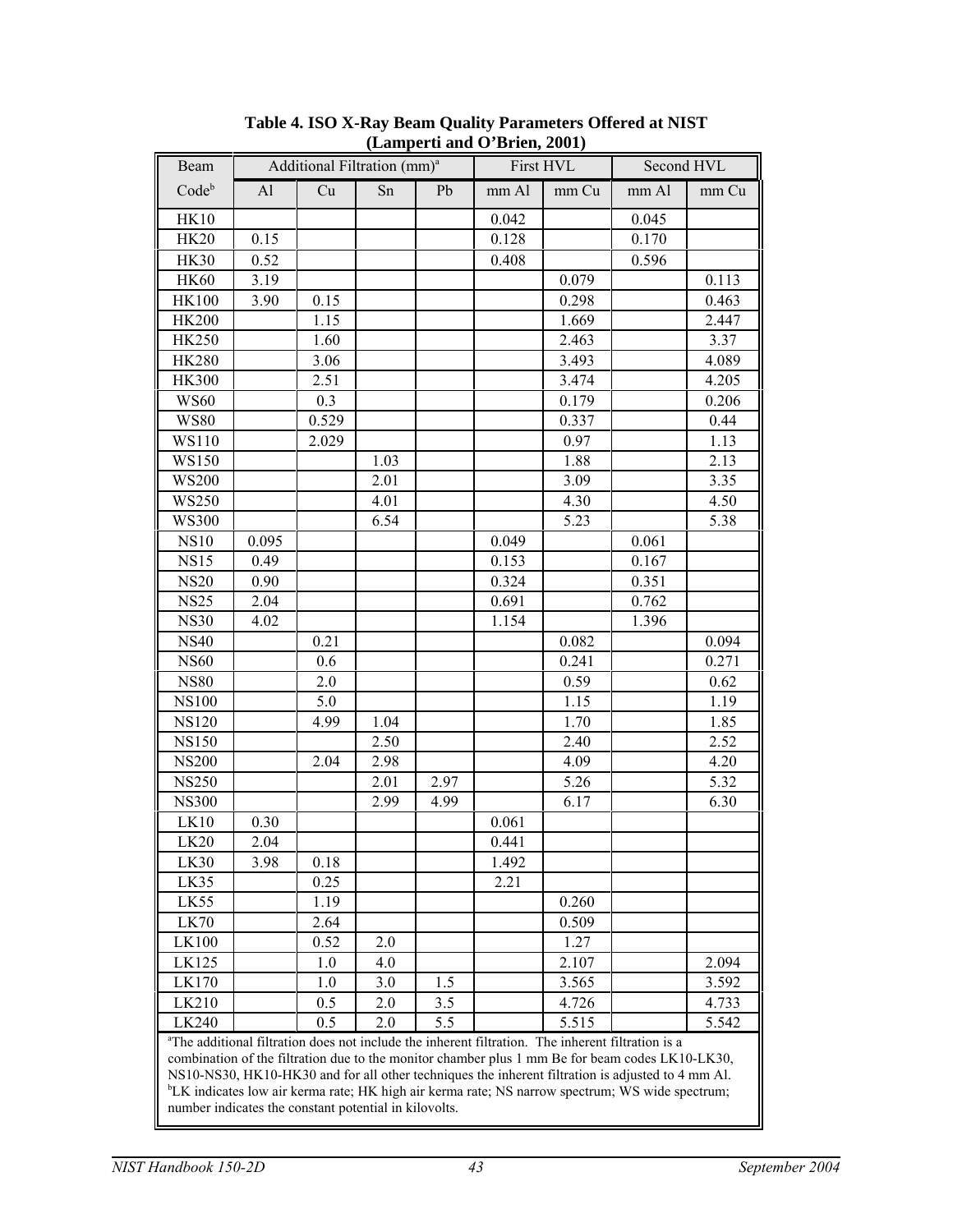# **2.11 X-ray irradiation of personnel dosimeters**

# **2.11.1 Scope**

**2.11.1.1** The criteria contained in this part of the document apply to the irradiation of dosimeters at radiation protection levels using x-ray beam sources. These criteria are supplementary to the general criteria contained in 2.2, and should be followed if this specific irradiation service is offered and its inclusion in the Scope of Accreditation is desired. In that case, both the general criteria and these specific criteria should be followed.

**2.11.1.2** These criteria apply to the irradiation of dosimeters used for personnel monitoring.

# **2.11.2 Equipment**

**2.11.2.1** At least one constant potential x-ray generator should be available to cover a range of exposures (air kerma) for protection-level irradiations. The range covered will be a function of the mission and requirements of the laboratory but a minimal range is 0.3 mGy to 4 Gy (30 mR to 500 R). The laboratory should be able to perform irradiations using three or more of the filtered beams described in ANSI N13.11 and DOE/EH-0027.

**2.11.2.2** In addition to one or more x-ray machines and the associated beam control devices, the laboratory should have the same minimum equipment as that required for gamma-ray calibration (see 2.6.2.3), plus the following:

- a) a phantom consisting of a slab of polymethylmethacrylate with a minimum cross section of 30 cm  $\times$ 30 cm and a thickness of 15 cm, with a support system for the phantom that is rigid and produces minimum scattered radiation at the dosimeter position(s);
- b) secondary standard ionization chambers appropriate to the energy and intensity of x-rays for which irradiation services are offered.

## **2.11.3 Test and calibration methods and method validation**

## **2.11.3.1 Air-kerma rate (exposure rate)**

The radiation field should be characterized in terms of air-kerma rate in the absence of a phantom at the location where the center of the front surface of the phantom is placed for irradiation.

## **2.11.3.2 Scatter**

The contribution from room-scattered radiation should be determined with the phantom removed from the beam and should not exceed 5 % of the air-kerma rate at any location where a dosimeter is placed for irradiation. The approximate energy spectrum of room-scattered radiation should be known.

## **2.11.3.3 Beam quality**

The x-ray beam emitted from the tube housing should be filtered before use to provide the appropriate beam quality meeting Tables 3 or 4. The first half-value layer and homogeneity coefficients for a given x-ray beam should be within 5 % and 7 %, respectively, of the values shown in Tables 3 or 4. If necessary, the indicated tube voltage or added filter, or both, may be adjusted by 5 % to achieve those values. The intensity of the xray beam should not vary more than 5 % across the useful area of the beam. If a transmission chamber is used for routine beam monitoring, it should be considered to be added filter material. The radiation quality should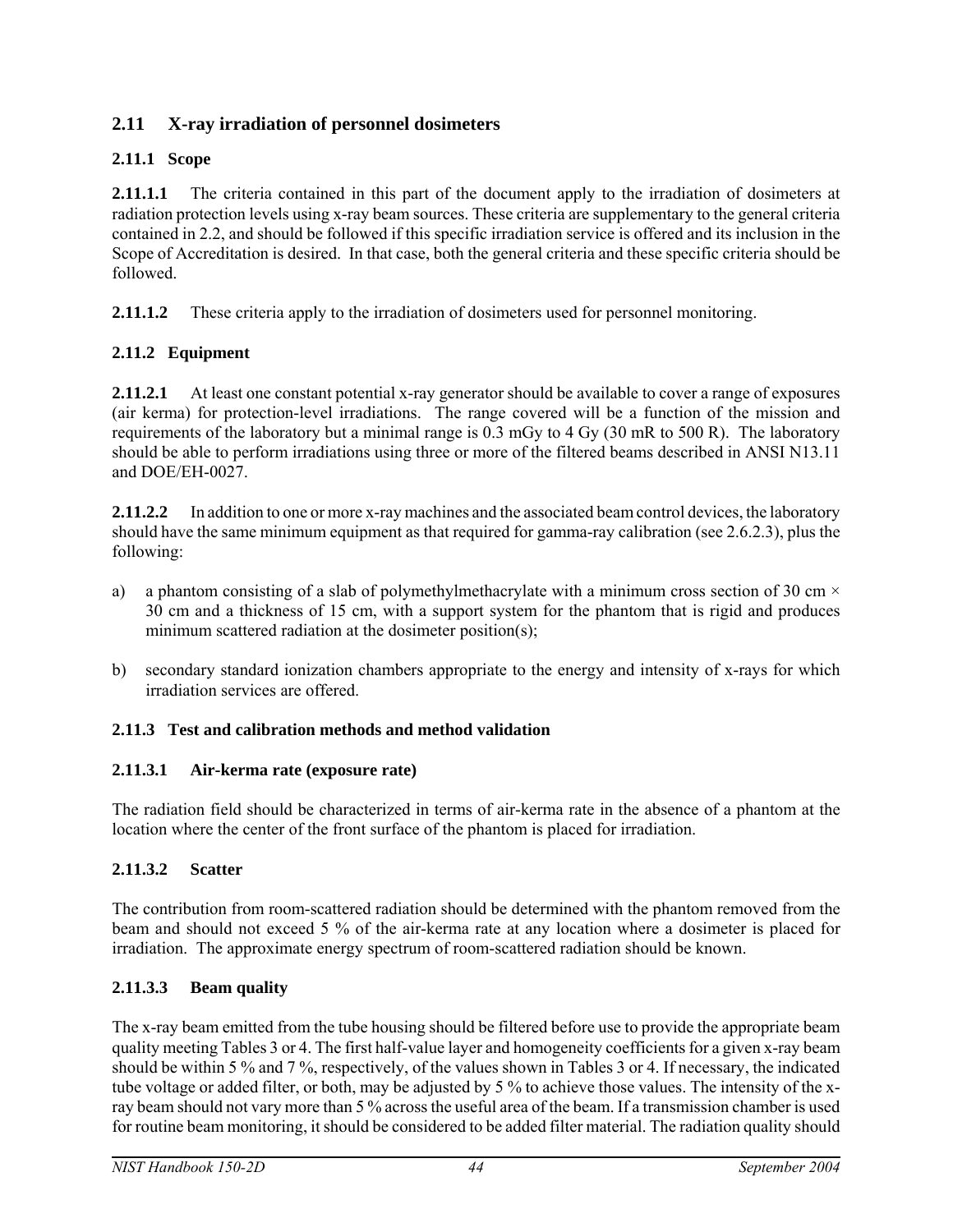be checked for stability at least annually. Whenever any part that could affect the beam quality is repaired or replaced, the above requirements for radiation quality should be met. Three or more of the beams shown in Tables 3 or 4 should be available.

## **2.11.3.4 Uncertainty component contributed by reference value**

The air kerma rate specified by the laboratory as its reference value should be within 3 % of the actual value defined by comparison with the national standard. The total uncertainty of the dose delivered to an irradiated dosimeter should be less than or equal to 5 %. To meet this criterion, it may be necessary to use positionspecific correction factors when several dosimeters are irradiated simultaneously.

## **2.11.3.5 Orientation**

The dosimeters should be attached to one of the two larger surfaces of the phantom, at least 5 cm from any edge of the surface, and that surface should face the radiation source. The central axis of the collimated beam should be perpendicular to the surface, and should pass through its geometric center. The position and orientation of the phantom should be reproducible and verifiable.

## **2.11.3.6 Distance**

The distance between the radiation source and the phantom surface to which the dosimeters are attached should be one meter or more. The distance should be reproducible and verifiable.

## **2.11.3.7 Total air kerma**

A method should be used to verify the total air kerma independent of the timer and known air-kerma rate.

## **2.11.4 Handling of test and calibration items**

## **2.11.4.1 Shielding**

Leakage radiation through a closed shutter or x-ray tube head shielding should be less than 0.1 % of the openshutter rates at the position of the dosimeters.

## **2.11.4.2 Beam size and uniformity**

The x-ray beams should be collimated and their size should be limited to an area consistent with the irradiation requirements. All dosimeters should be irradiated with phantom backing, and the beam size should be sufficient to irradiate the entire phantom surface that is facing the tube head. If several dosimeters are being irradiated simultaneously, the beam size and beam uniformity should be sufficiently uniform and characterized to satisfy the requirements of ANSI N13.11.

## **2.11.4.3 Exposure control**

If a shutter is used to control the beam, the shutter transit time should be known. If a shutter is not used, radiation produced prior to achieving beam stability should be known in all cases and should be compensated. The uncertainties associated with stabilization should be known. Any associated systematic timing uncertainties should be documented, compensated for, and monitored.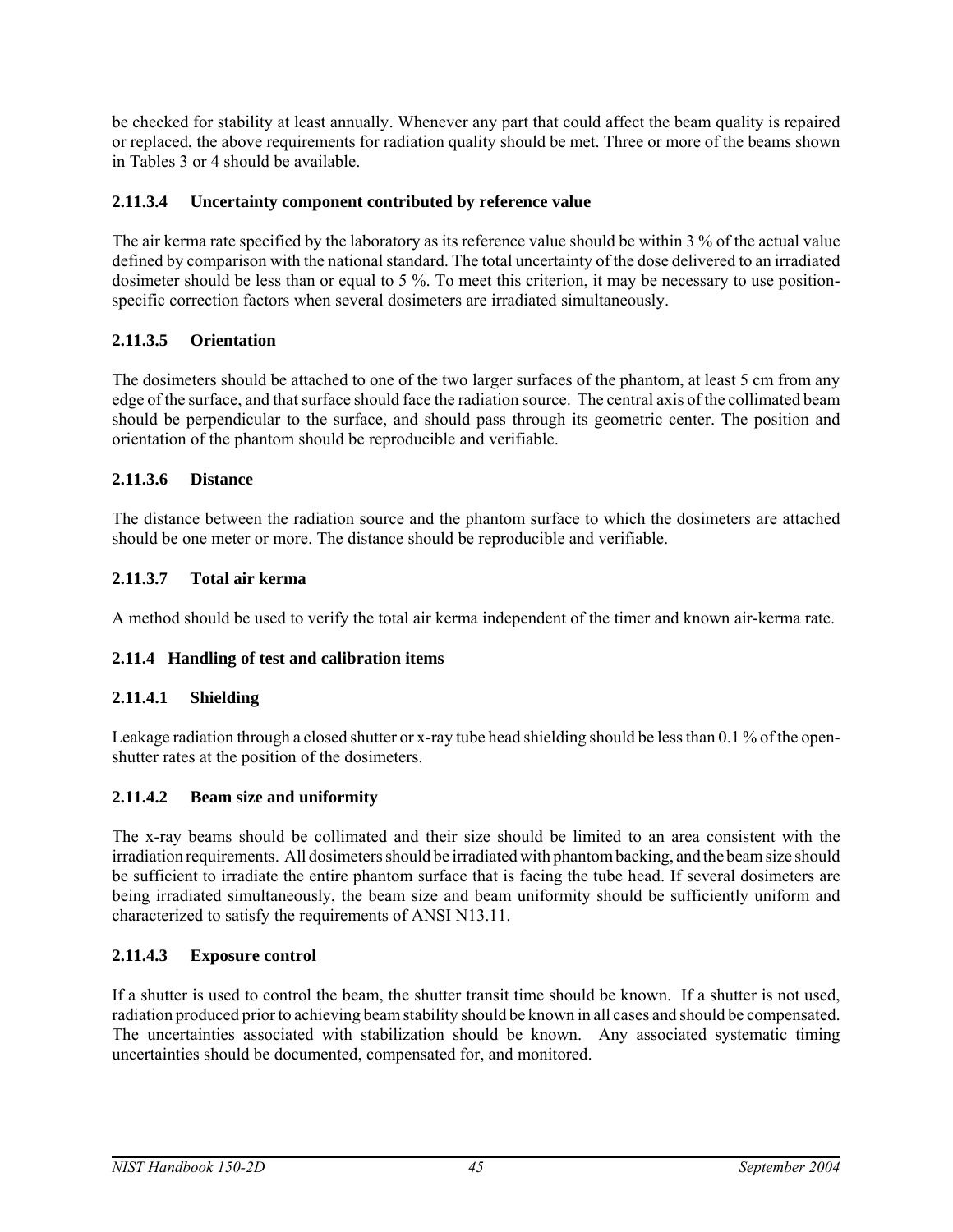## **2.11.5 Reporting the results**

The laboratory should report to the customer the total air kerma for each dosimeter irradiated. For conversion to dose or dose equivalent, the value of the exposure should be multiplied by the factors given in ANSI N13.11 or DOE/EH-0027. The reference(s) for the factor(s) used should also be given.

## **2.12 X-ray calibration of instruments for diagnostic radiology levels**

## **2.12.1 Scope**

**2.12.1.1** The criteria contained in this part of the document apply to calibration of instruments at diagnostic radiology levels using an x-ray source. These criteria are supplementary to the general criteria contained in 2.2 and should be followed if this specific calibration service is offered and its inclusion in the laboratory's Scope of Accreditation is desired. Both the general criteria and these specific criteria should be followed in that case.

**2.12.1.2** Although not part of NVLAP criteria, other requirements for performance of calibration instruments for diagnostic application may apply. The American Association of Physicists in Medicine (AAPM) Accredited Dosimetry Calibration Laboratory (ADCL) Program follows regulations under the Mammography Quality Standards Act published by the Food and Drug Administration and the American College of Radiology (ACR) standards for professional credentials, equipment specifications, monitoring and maintenance schedules, record keeping, and data review. Familiarity with these standards and requirements will assist the NVLAP assessor in his/her review.

## **2.12.2 Equipment**

**2.12.2.1** The laboratory should have a constant potential x-ray machine available for calibration of instruments. It should operate at potentials from 20 kV to 150 kV as a minimum range. The radiation field produced should cover, as a minimum range, air-kerma rates from 180 mGy/h to 900 mGy/h (20 R/h to 100 R/h), with a stability sufficient to calibrate instruments according to documented laboratory procedures. During calibration of an instrument, the air-kerma rate should not vary by more than  $\pm 1\%$ .

**2.12.2.2** In addition to one or more x-ray machines and associated control devices, the laboratory should have the same minimum equipment as that required for gamma ray calibration (see 2.6.2.3).

**2.12.2.3** Additionally, the laboratory should be equipped with filters to permit the production of a variety of x-ray beam qualities (see 2.12.3.4).

## **2.12.3 Test and calibration methods and method validation**

## **2.12.3.1 Air-kerma rate (exposure rate)**

The x-ray field used for calibration should be characterized in terms of air-kerma rate at the location where the effective center of the instrument's detector is placed for calibrations.

## **2.12.3.2 Scatter**

The effect of room-scattered radiation (relative to a radiation field with minimal room scatter) on the accuracy of calibration of each instrument type should be known at each location where a detector is placed for instrument calibration.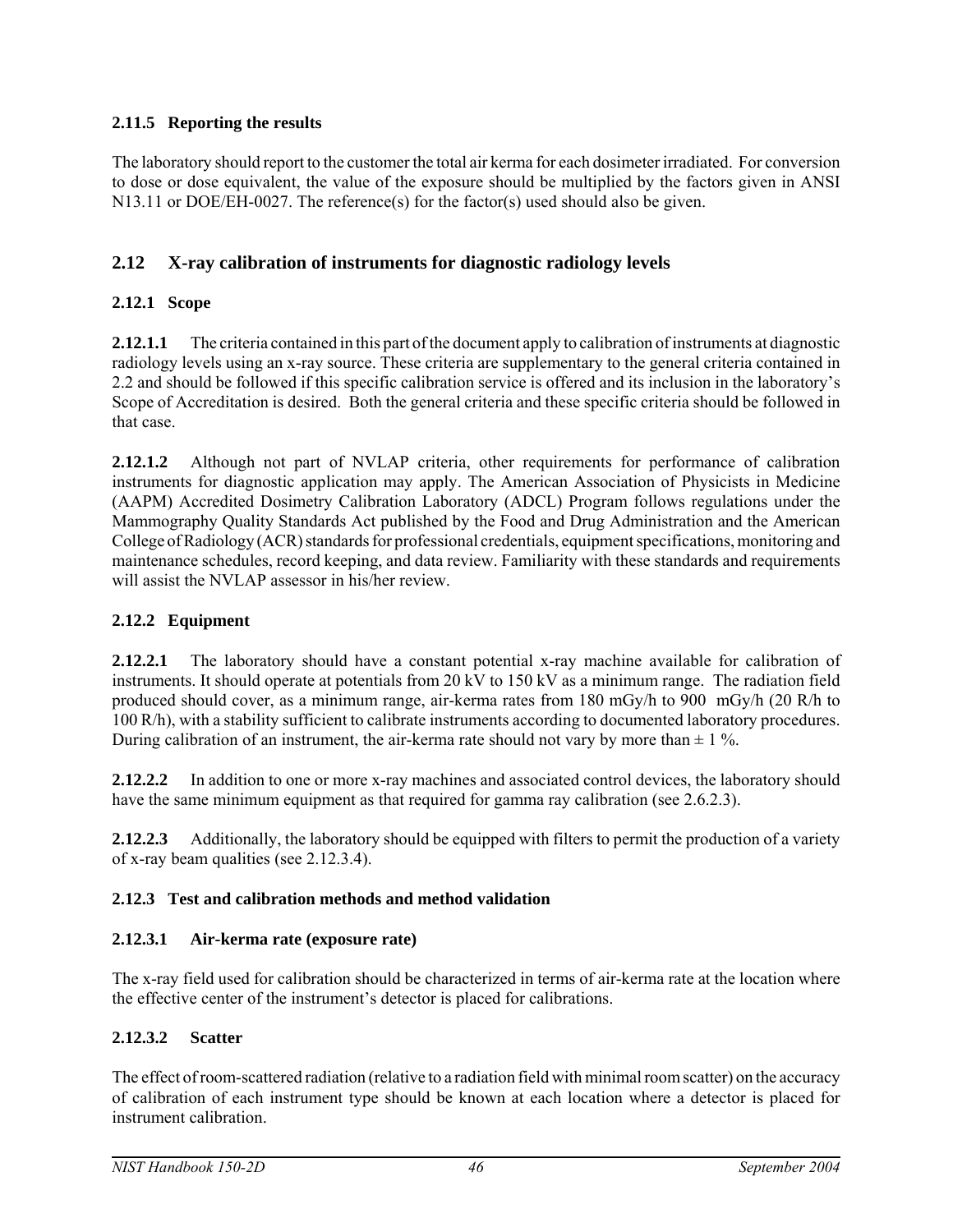## **2.12.3.3 Uncertainty component contributed by reference value**

The air-kerma rate specified by the laboratory as its reference value should be within  $\pm$  5 % of the actual value defined by comparison with the national standard.

#### **2.12.3.4 Beam quality**

The first half-value layer and homogeneity coefficients for a given x-ray beam should be within 5 % and 7 %, respectively, of the values shown in Table 5. If necessary, the indicated tube voltage or added filter, or both, may be adjusted by as much as 5 % to achieve those values. If a transmission chamber is used for routine beam monitoring, it should be considered to be added filter material.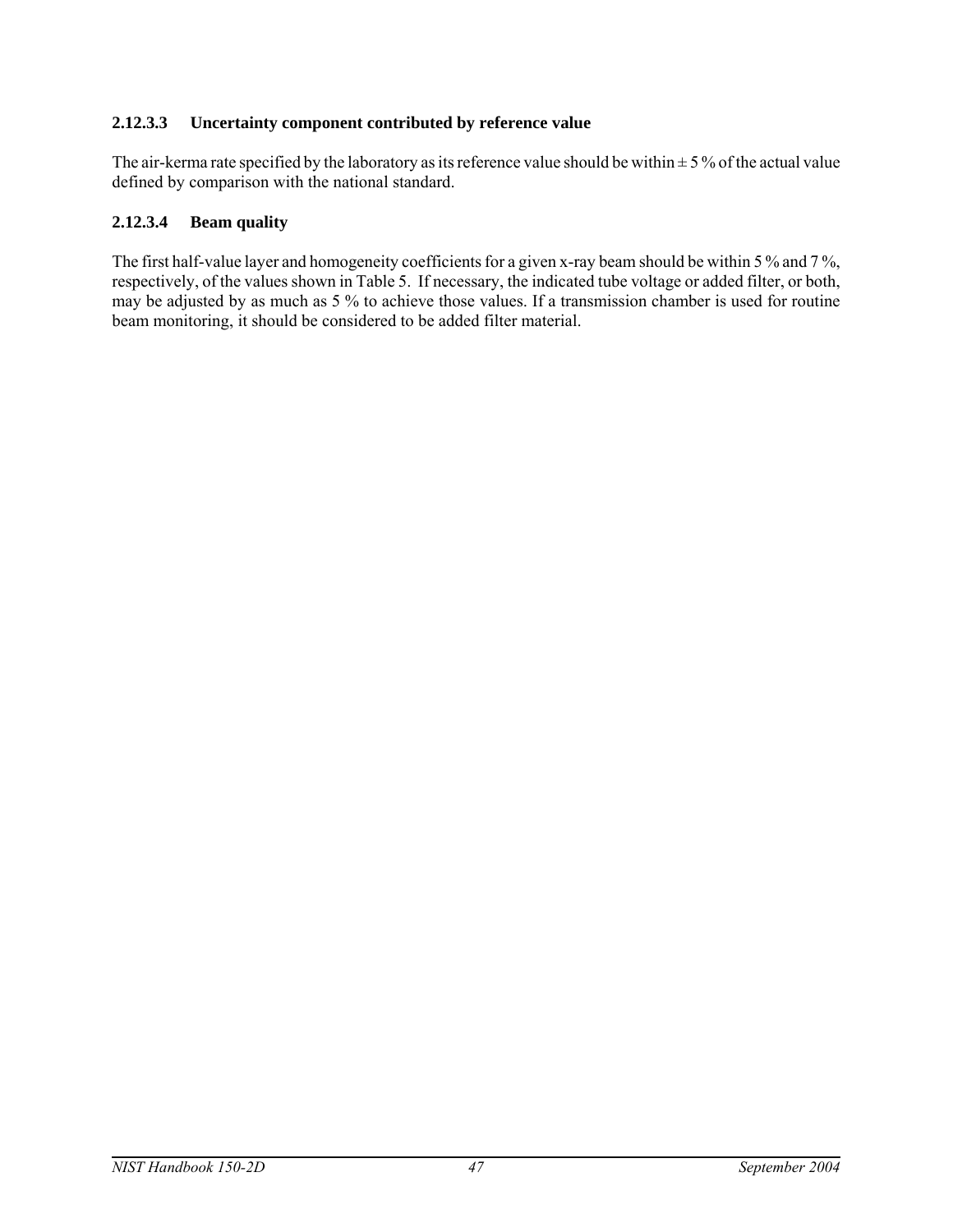| Beam Code | Tube Voltage<br>(kV) | <b>Added Filter</b><br>(mm) | Half-Value Layer<br>(mm Al) | Homogeneity<br>Coefficient<br>(A <sub>1</sub> ) |
|-----------|----------------------|-----------------------------|-----------------------------|-------------------------------------------------|
| Mo Anode  |                      |                             |                             |                                                 |
| Mo/Mo23   | 23                   | 0.032 Mo                    | 0.271                       | 0.702                                           |
| Mo/Mo25   | 25                   | 0.032 Mo                    | 0.296                       | 0.719                                           |
| Mo/Mo28   | 28                   | 0.032 Mo                    | 0.332                       | 0.743                                           |
| Mo/Mo30   | 30                   | 0.032 Mo                    | 0.351                       | 0.752                                           |
| Mo/Mo35   | 35                   | 0.032 Mo                    | 0.392                       | 0.784                                           |
| Mo/Rh28   | 28                   | $0.029$ Rh                  | 0.408                       | 0.796                                           |
| Mo/Rh32   | 32                   | $0.029$ Rh                  | 0.445                       | 0.821                                           |
| Mo/Mo25x  | 25                   | $0.030 Mo + 2.0 Al$         | 0.566                       | 0.91                                            |
| Mo/Mo28x  | 28                   | $0.030 Mo + 2.0 Al$         | 0.626                       | 0.964                                           |
| Mo/Mo30x  | 30                   | $0.030 Mo + 2.0 Al$         | 0.660                       | 0.947                                           |
| Mo/Mo35x  | 35                   | $0.030 Mo + 2.0 Al$         | 0.748                       | 0.902                                           |
| Rh Anode  |                      |                             |                             |                                                 |
| Rh/Rh25   | 25                   | $0.029$ Rh                  | 0.351                       | 0.755                                           |
| Rh/Rh30   | 30                   | $0.029$ Rh                  | 0.438                       | 0.812                                           |
| Rh/Rh35   | 35                   | $0.029$ Rh                  | 0.512                       | 0.858                                           |
| Rh/Rh40   | 40                   | $0.029$ Rh                  | 0.559                       | 0.895                                           |
| Rh/Rh30x  | 30                   | $0.029$ Rh + 2.0 Al         | 0.814                       | 0.964                                           |
| Rh/Rh35x  | 35                   | $0.029$ Rh + 2.0 Al         | 0.898                       | 0.945                                           |

#### **Table 5. Mammography X-Ray Beam-Quality Parameters at NIST (Lamperti and O'Brien, 2001)**

The beam codes are a combination of the chemical symbol of the anode and the filter, respectively, followed by the constant potential in kilovolts. The letter "x" ends the beam codes which denote "exit" beams. The exit beam qualities, which are intended to represent the transmission of the x-rays through the breast, are generated by an additional filtration of 2.0 mm of aluminum.

The inherent filtration is 1 mm Be for all beam qualities. The calibration distance is 1 m. The half-value layers were determined through direct measurements with the primary standard free-air ionization chamber. The air kerma rates for the entrance beams are between 0.5 mGy/s, and less than 0.2 mGy/s for the exit beams.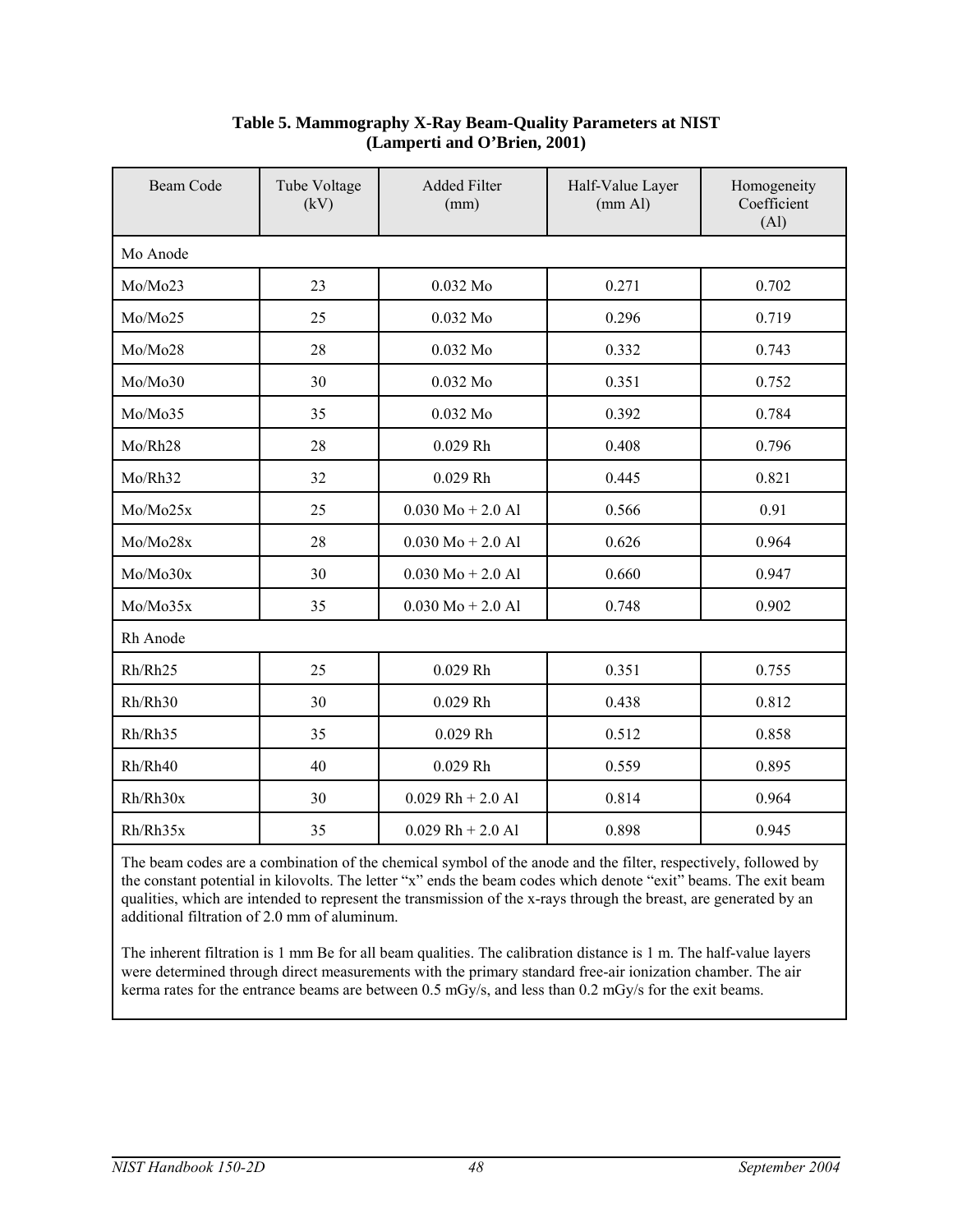#### **2.12.3.5 Intensity of x-ray beam**

The intensity of the x-ray beam should not vary more than 5 % across the useful area of the beam.

#### **2.12.3.6 Radiation quality**

The radiation quality should be checked for stability at least annually. Whenever any part that could affect the beam quality is repaired or replaced, the above requirements for radiation quality should be met.

#### **2.12.4 Handling of test and calibration items**

#### **2.12.4.1 Beam collimation**

The x-ray beam emitted from the tube housing should be collimated so that its size is limited to the minimum area consistent with calibration requirements. Provision should be made for identifying the central axis, and the boundaries of the useful area of the beam should be known.

#### **2.12.4.2 Shutter and exposure control**

A shutter should be used to control emission of the x-ray beam from the tube housing. If the beam is used for calibration of air-kerma-measuring instruments, the shutter should be operated by a timer or a suitable charge integrating device, so that the shutter transit time can be measured and recorded. Any associated errors due to shutter transit times should be documented, compensated for, and monitored.

#### **2.12.5 Reporting the results**

**2.12.5.1** An instrument calibration report should include, as a minimum,

- a) the x-ray beam quality used for calibration;
- b) in the case of air-kerma rate measurements,
	- 1) the reference air-kerma rate or rates at which the instrument was calibrated,
	- 2) the air-kerma rate indicated by the instrument, and
	- 3) the calibration factor at each calibration point;
- c) in the case of integrating instruments, in addition to the x-ray beam and air-kerma rate,
	- 1) the reference air kerma,
	- 2) the instrument reading, and
	- 3) the calibration factor.

**2.12.5.2** One calibration point and a linearity check should be included for each range of the instrument, where possible.

**2.12.5.3** The orientation of the instrument with respect to the radiation beam should be described or illustrated in the calibration report.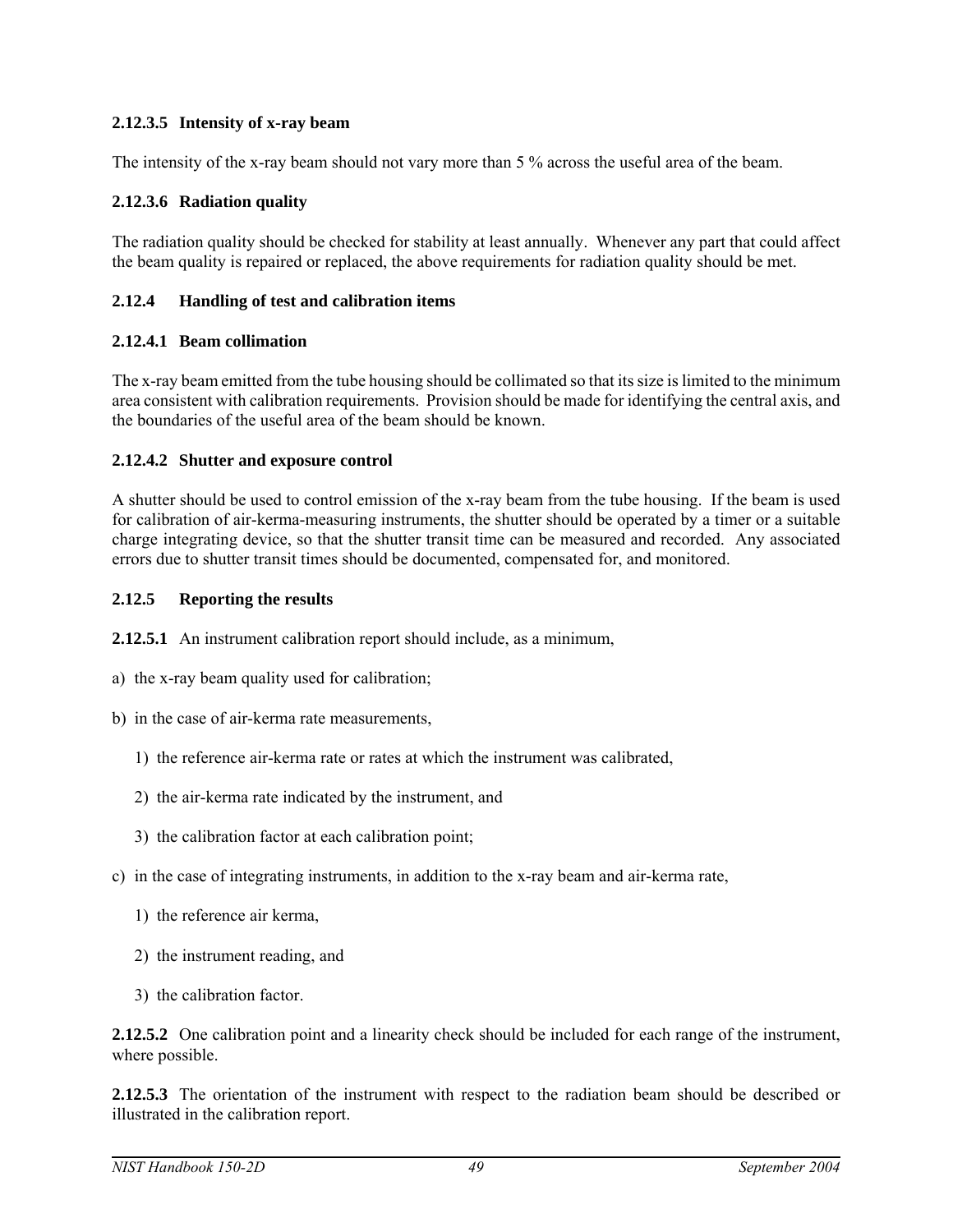**2.12.5.4** For instruments that use a vented ionization chamber, the reported values should be referenced to a temperature of 295.15 K (22 °C) and a barometric pressure of 1.013 kPa, and the equation needed to convert to other temperatures and pressures should be provided.

# **2.13 X-ray calibration of reference-class instruments**

## **2.13.1 Scope**

The criteria contained in this part apply to the calibration of reference-class instruments at radiation protection or diagnostic levels using an x-ray source. The reference-class instruments calibrated according to these criteria are intended for use by a customer and are not intended for use as working standards in the laboratory performing the calibration. These criteria are supplementary to the general criteria contained in 2.2. Both the general criteria and these specific criteria should be followed if inclusion of this calibration service in the Scope of Accreditation is desired.

## **2.13.2 Equipment**

**2.13.2.1** A constant potential x-ray generator should be available for use in the calibration of reference-class instruments. Its maximum ripple should not exceed 2 % and it should be operable over a minimum range of 30 kV to 150 kV, 1 mA to 10 mA. The radiation fields produced by the x-ray generator should cover a range of air-kerma rates suitable for protection-level and diagnostic calibration. During calibration of an instrument, the air-kerma rate should not vary by more than 1 % from the nominal rate.

**2.13.2.2** In addition to one or more x-ray machines and associated control devices, the laboratory should have the same minimum equipment as that required for gamma ray calibration (see 2.6.2.3) with the following exception: the secondary standard ionization chambers should be appropriate to the energy and intensity of x-rays for which calibration services are offered.

**2.13.2.3** Additionally, the laboratory should be equipped with filters to permit the production of a variety of x-ray beam qualities (see 2.13.3.3 through 2.13.3.6).

## **2.13.3 Test and calibration methods and method validation**

**2.13.3.1** The x-ray radiation field used for calibration should be characterized in terms of air-kerma rate at a given position or distance from the anode of the x-ray tube. The air-kerma rate should be known at each distance used.

**2.13.3.2** The effect of room-scattered radiation (relative to a radiation field with minimal room scatter) on the accuracy of calibration of each instrument type should be known at each location where a detector is placed for instrument calibration.

**2.13.3.3** The x-ray beam emitted from the tube housing should be filtered before use to provide the appropriate radiation quality for calibration purposes. If a transmission chamber is used for routine beam monitoring, it should be considered to be added filter material. Three or more of the beams shown in Tables 3 or 4 should be available.

**2.13.3.4** The first half-value layer and homogeneity coefficients for a given x-ray beam should be within 5 % and 7 %, respectively, of the values shown in Tables 3 or 4. If necessary the indicated tube voltage or added filter, or both, may be adjusted within 5 % to achieve those values.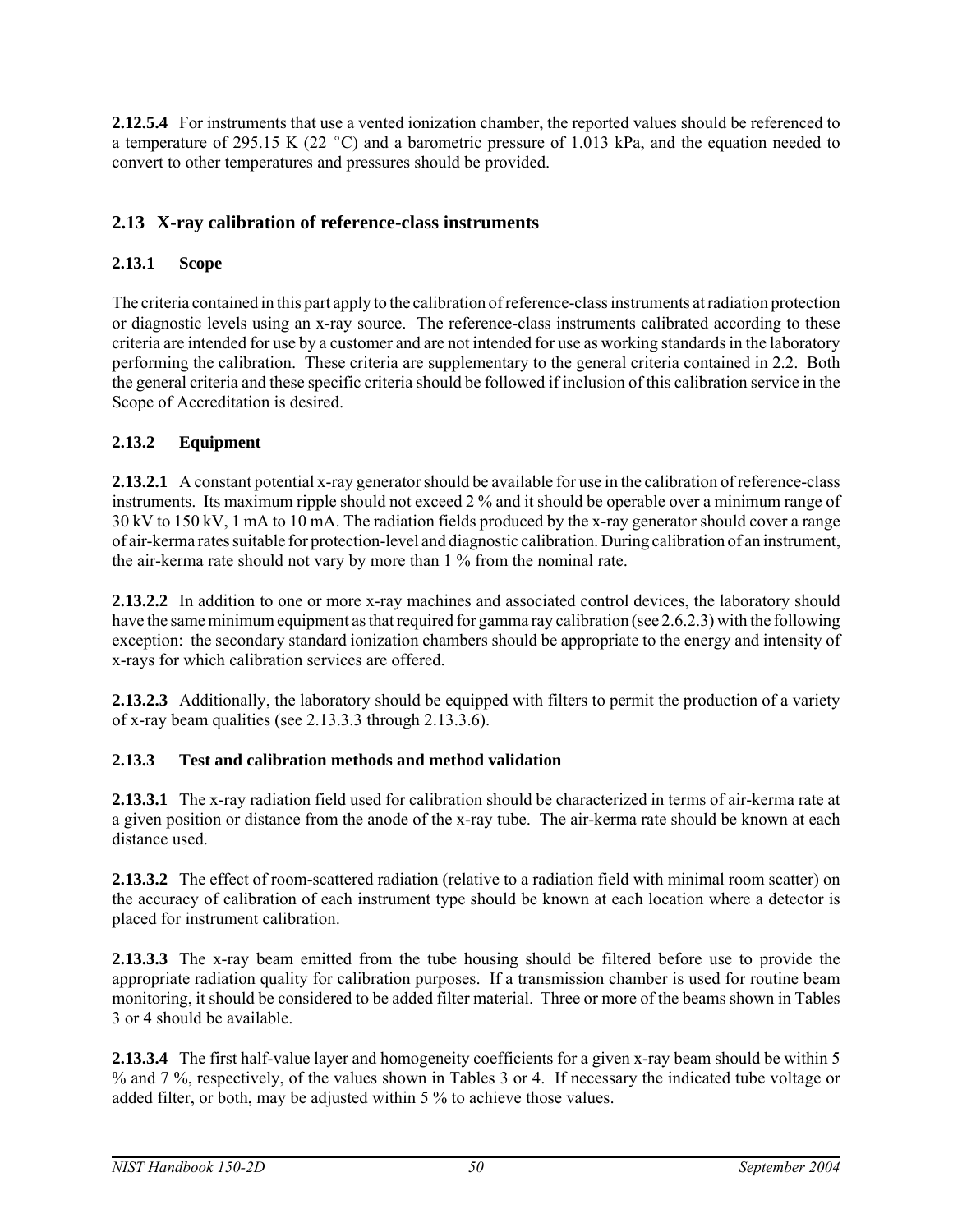**2.13.3.5** The intensity of the x-ray beam should not vary more than 5 % across the useful area of the beam.

**2.13.3.6** The radiation quality should be checked for stability at least annually. Whenever any part that could affect the beam quality is repaired or replaced, the above requirements for radiation quality should be met.

**2.13.3.7** The chamber or instrument calibration factor specified by the laboratory for each x-ray beam should be within 3 % of the true value as defined by comparison with a national standard.

## **2.13.4 Handling of test and calibration items**

## **2.13.4.1 Radiation production**

The production of a useful beam of radiation may be by means of the application of high voltage to the x-ray tube or the opening of a mechanical shutter (which normally acts as a shield to the x-ray beam).

## **2.13.4.2 Beam collimation**

The x-ray beam emitted from the tube housing should be collimated so that its size is limited to an area consistent with calibration requirements. Provision should be made for identifying the central axis, and the boundaries of the useful area of the beam should be known.

## **2.13.4.3 Exposure control**

If the radiation source is used for the calibration of air kerma measuring instruments, the radiation beam should be controlled by a timer or the air kerma should be controlled by use of a transmission chamber. The timing error due to the shutter transit times or high voltage ramping should be documented, compensated for, and monitored.

## **2.13.5 Reporting the results**

**2.13.5.1** An ionization-chamber calibration report should include, as a minimum, a description of beam quality in terms of the codes in Tables 3 or 4 or an equivalent method, the reference air-kerma rate or rates at which the chamber was calibrated, and the calibration coefficient of the chamber at each calibration point in terms of air kerma per unit charge. Orientation of the chamber with respect to the radiation beam should be described, and the polarity and magnitude of the polarizing potential should be stated.

**2.13.5.2** An instrument calibration report should include, as a minimum, the x-ray beam used for calibration, the reference air-kerma rate or rates at which the instrument was calibrated, the air-kerma rate indicated by the instrument, and the calibration factor at each calibration point. In the case of integrating instruments, in addition to the x-ray beam and air-kerma rate, the reference air kerma, instrument reading, and calibration factor should be included. One calibration point and a linearity check should be included for each range of the instrument, where possible. The orientation of the instrument with respect to the radiation beam should be described or illustrated in the calibration report.

**2.13.5.3** For a vented ionization chamber or an instrument that uses such a chamber, the reported values should be referenced to a temperature of 295.15 K (22  $^{\circ}$ C) and a barometric pressure of 1.013 kPa, and the equation needed to convert to other temperatures and pressures should be provided.

## **2.14 Neutron calibration of survey instruments**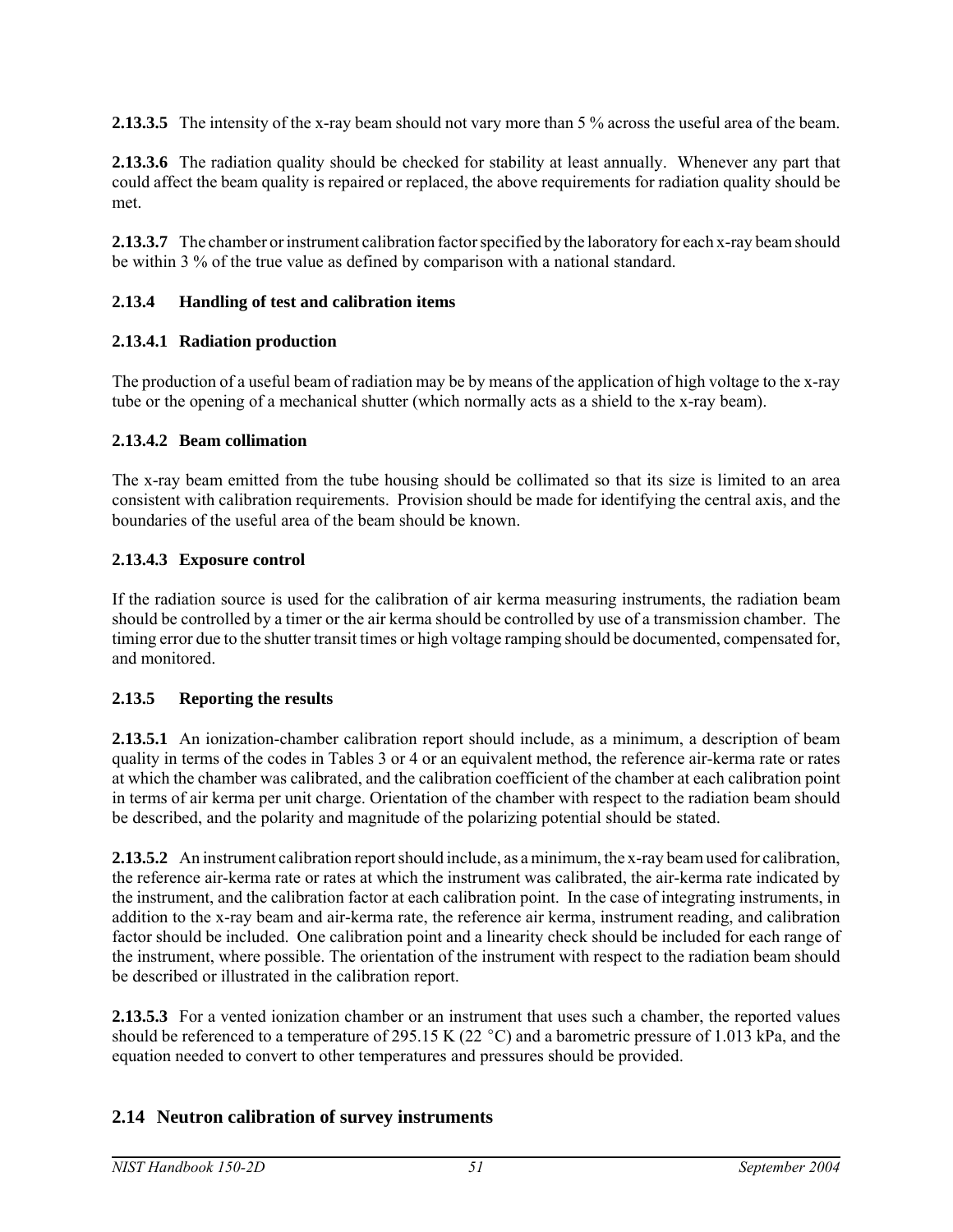#### **2.14.1 Scope**

The criteria contained in this part apply to the calibration of health physics instruments at radiation protection levels using neutron radiation. These criteria are supplementary to the general criteria contained in 2.2. Both the general criteria and these specific criteria should be followed if this neutron radiation calibration service is offered and its inclusion in the Scope of Accreditation is desired.

#### **2.14.2 Equipment**

**2.14.2.1** The selection of a source for neutron radiation calibration of an instrument will depend on the nature of the radiation field in which the instrument is to be used, including the anticipated neutron energy spectrum. The neutron sources described in Table 6 are frequently used for instrument calibration. As a minimum, a laboratory should have at least one of the sources shown in Table 6 with appropriate strength for the dose equivalent or dose-equivalent-rate range of the instruments to be calibrated. A minimum doseequivalent rate range is 0.1 mSv/h to 10 mSv/h (10 mrem/h to 1 rem/h ). The measurements of the neutron source strength should be known and traceable. If a <sup>252</sup>Cf source is used, the laboratory should be capable of calibrating an instrument using both the bare source and the moderated configuration.

#### **Table 6. Characteristics of Commonly Used Fast Neutron Sources for Calibration of Neutron Survey Instruments (Lorenz, 1972)**

|                                                     | Method of                 |           |       | Neutron Energy (MeV) |
|-----------------------------------------------------|---------------------------|-----------|-------|----------------------|
| Source                                              | <b>Neutron Production</b> | Half-life | Max.  | Average              |
| $^{238}Pu$ (Be)                                     | $(\alpha, n)$             | 86.4 Y    | 11.3  | 5.0                  |
| $^{239}Pu$ (Be)                                     | $(\alpha, n)$             | 24390 Y   | 10.74 | $4.5 - 5$            |
| $^{241}$ Am (Be)                                    | $(\alpha, n)$             | 458 Y     | 11.5  | 5.0                  |
| $^{252}$ Cf                                         | SF                        | 2.654Y    | 15    | 2                    |
| <sup>252</sup> Cf Moderated with                    | SF                        | 2.654 Y   | 15    | 0.54                 |
| 15 cm $D_2O$ (e.g., Schwartz,<br>1980; Prevo, 1983) |                           |           |       |                      |

The radiation field produced by a neutron source used for calibration should provide an energy spectrum and dose-equivalent rates appropriate for the instrument undergoing calibration.

**2.14.2.2** In addition to a selection of one or more neutron sources appropriate to the radiation field(s) in which instruments are being calibrated, the laboratory should have the same minimum equipment as that required for gamma-ray calibration (see 2.6.2.3), with the exception of secondary standard ionization chambers and that equipment associated with their use.

## **2.14.3 Test and calibration methods and method validation**

#### **2.14.3.1 Dose equivalent rate**

The neutron radiation field used for calibration should be characterized in terms of the fluence rate and spectral composition at the point of calibration. The dose equivalent rate should be calculated on the basis of these characteristics (see Table 6) as a means of setting calibration points for specific instrument types.

## **2.14.3.2 Radiation quality**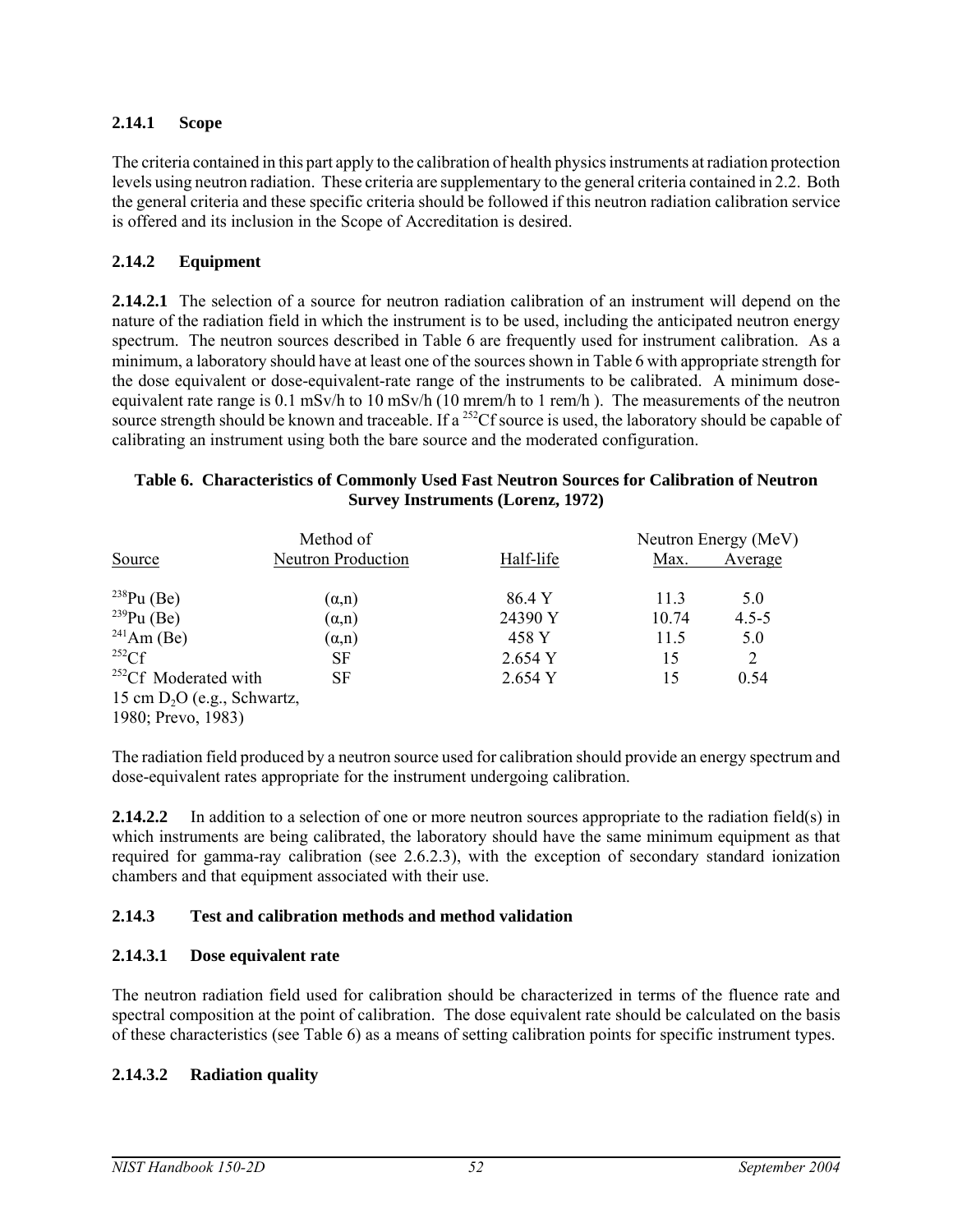In addition to the radiation quality considerations addressed in the preceding paragraphs, contamination of the neutron field by other types of radiation may also contribute to erroneous instrument response. If this is the case and the instrument is sensitive to photon and/or beta radiation as well as neutrons, the extent of this contamination should be known and accounted for when calibrating a given instrument. Photon contamination of the neutron field should be known and should be less than 20 % of the total dose equivalent rate.

#### **Table 7. Characterization of neutron sources in terms of dose equivalent**

| Radionuclide<br>source                             | Mean neutron fluence<br>to dose equivalent<br>conversion factor <sup>(a) (b)</sup><br>$(Sv \cdot cm^2)$ | Specific<br>source<br>strength<br>$(s^{-1} \cdot Bq^{-1})$           | Specific neutron<br>dose equivalent<br>rate at 1 $m^{(b)}$<br>$(mSv \cdot h^{-1} \cdot Bq^{-1})$ |
|----------------------------------------------------|---------------------------------------------------------------------------------------------------------|----------------------------------------------------------------------|--------------------------------------------------------------------------------------------------|
| $^{238}Pu(Be)$<br>$^{239}Pu(Be)$<br>$^{241}Am(Be)$ | $3.9 \times 10^{-10}$                                                                                   | $5.4 \times 10^{-3}$<br>$4.1 \times 10^{-3}$<br>$6.5 \times 10^{-3}$ | $7.3 \times 10^{-10}$                                                                            |
|                                                    |                                                                                                         | $(s^{-1} \cdot mg^{-1})$                                             | $(mSv \cdot h^{-1} \cdot mg^{-1})$                                                               |
| 252Cf<br><sup>252</sup> Cf moderated               | $3.85 \times 10^{-10}$<br>$1.05 \times 10^{-10}$                                                        | $2.4 \times 10^{9}$<br>$2.1 \times 10^{9}$                           | $2.3 \times 10$<br>5.4                                                                           |

$$
Conversion Coefficient h_{\varphi} = \frac{1}{B} \int_{0}^{\infty} B_{E} h_{\phi} (E) dE
$$

(a) The conversion coefficients were calculated from the equation above, where B is the neutron source strength,  $B<sub>F</sub>$  is the spectral distribution of neutron source strength, and h<sub>φ</sub> is the energy averaged neutron-fluence-to-dose equivalent conversion coefficient, i.e., the quotient of the dose equivalent and the neutron fluence (see ISO 8529-1:2001).

 $^{(b)}$  These are typical numbers.  $B<sub>E</sub>$  and hence, the dose equivalent rate from a particular source depends upon variable factors such as purity, internal absorption, construction details, and encapsulation.

## **2.14.3.3 Uncertainty component contributed by reference value**

The dose-equivalent rate specified by the laboratory as its reference value for each neutron field should be within 10 % of the true value as defined by comparison with a national standard as measured by the National Institute of Standards and Technology or another national measurement institute that has participated in international key comparisons with NIST in the applicable measurement area.

## **2.14.4 Handling of test and calibration items**

## **2.14.4.1 Radiation production**

The production of a field of neutron radiation for instrument calibration should be achieved by moving the source from a shielded to an exposed position, preferably in a low-scatter environment in an open area or at the center of a large room (for example,  $10 \text{ m} \times 10 \text{ m}$  square with the source 4 m from both floor and ceiling). The neutron radiation field used for calibration should be carefully monitored and controlled. The response due to room-scattered neutrons at the point of calibration should be less than 25 % of the total instrument response, and the appropriate corrections should be made.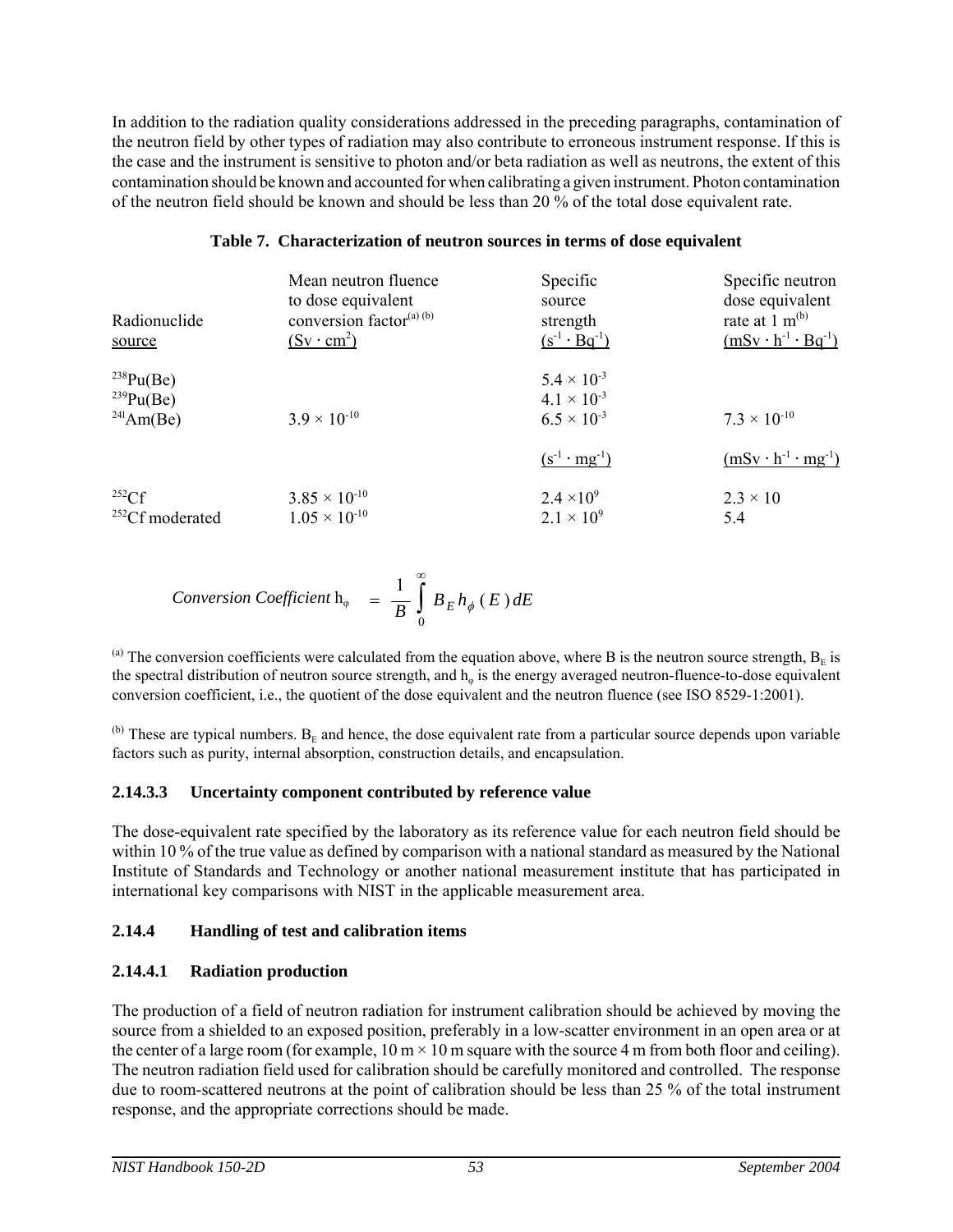## **2.14.4.2 Timer**

If the neutron source is used for the calibration of integrated dose equivalent measuring instruments, the radiation field should be controlled by a timer. Any associated systematic timing uncertainties should be documented, compensated for, and monitored.

## **2.14.5 Reporting the results**

**2.14.5.1** An instrument calibration report should include, as a minimum, the radionuclide and radiation field type (moderated or unmoderated) used for calibration, the free-field dose equivalent rate or rates at which the instrument was calibrated, the scatter-corrected instrument reading at each calibration point, and the basis for any calculation of dose-equivalent rate from source emission rate.

**2.14.5.2** At least one calibration point should be included for each decade range of the instrument, where possible.

**2.14.5.3** The orientation of the instrument with respect to the radiation field should be described or illustrated in the calibration report.

**2.14.5.4** The value of the scatter correction should be provided.

## **2.15 Neutron irradiation of personnel dosimeters**

## **2.15.1 Scope**

**2.15.1.1** The criteria contained in this part of the document apply to irradiation of dosimeters at radiation protection levels using neutron sources. These criteria are supplementary to the general criteria contained in 2.2 and should be followed if this specific irradiation service is offered and its inclusion in the Scope of Accreditation is desired. In that case, both the general criteria and these specific criteria should be followed.

**2.15.1.2** These criteria apply to irradiation of dosimeters used for personnel monitoring. They do not apply to dosimeters that use neutron activation foils to determine accident level doses.

## **2.15.2 Equipment**

**2.15.2.1** These criteria apply to neutrons from radionuclide sources, including sources in a moderator. They do not apply to accelerator-produced neutrons or neutrons from reactors. Neutron sources specified by ANSI N13.11 or DOE/EH-0027 should be available. Additional sources may be used if their spectral distributions, neutron emission rates, and dose equivalent conversion factors are well documented. The range of dose equivalents covered will be a function of the mission and requirements of the laboratory, but 1.5 to 50 mSv (150 mrem to 5 rem) will suffice for most radiation protection purposes. All irradiations should refer to free-field quantities and should be performed with phantom backing.

**2.15.2.2** In addition to one or more radiation sources and the associated source transport system, the laboratory should have at least a phantom consisting of a slab of polymethylmethacrylate with a cross section of  $40 \times 40$  cm and a thickness of 15 cm. The support system for the phantom should be rigid and produce minimum scattered radiation at the dosimeter position(s). The system should provide for reproducible and accurate positioning of the phantom with respect to the radiation source.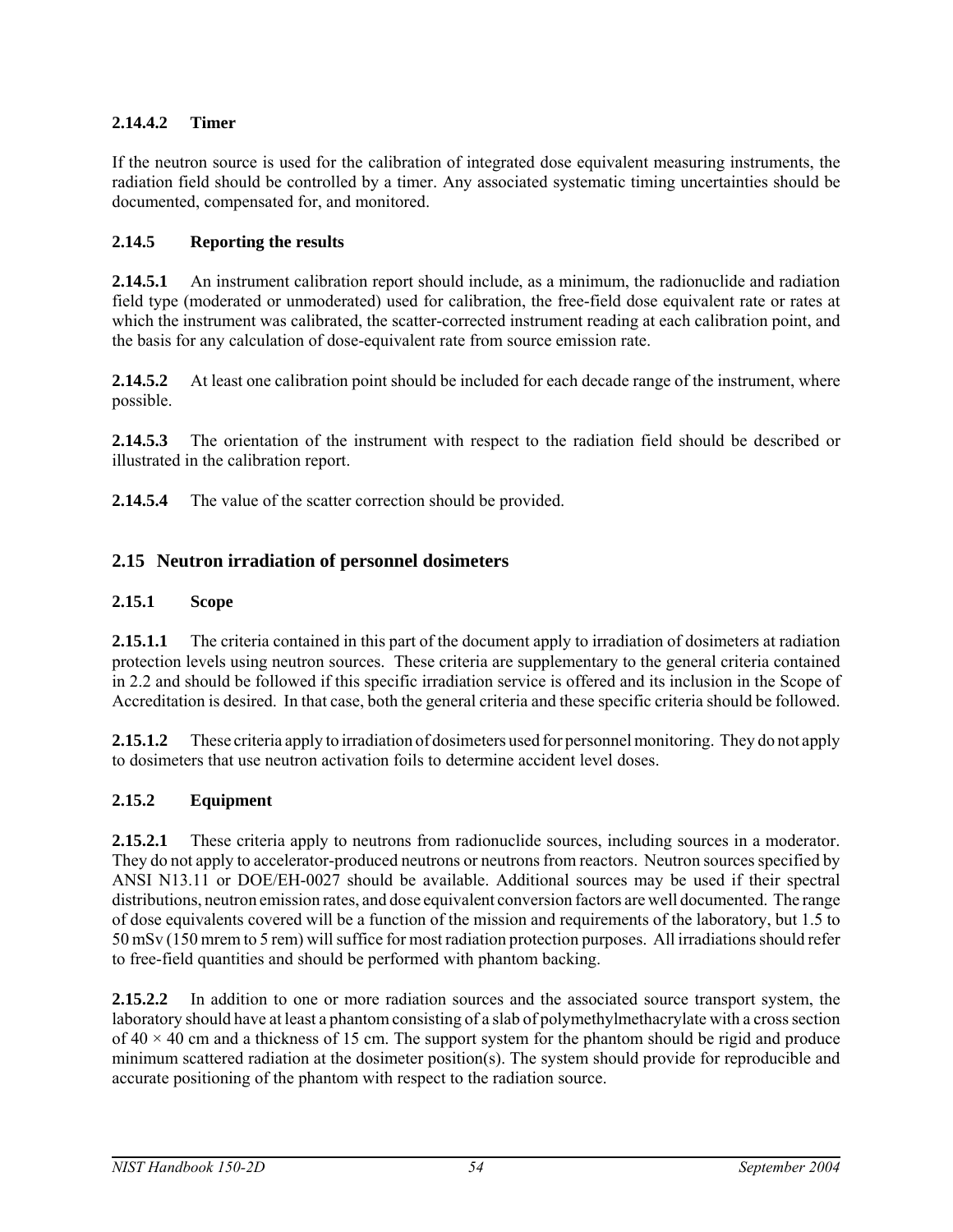## **2.15.3 Test and calibration methods and method validation**

## **2.15.3.1 Dose-equivalent rates**

The neutron radiation fields used for irradiation should be characterized in terms of the free-field doseequivalent rate at the center of the front surface of the phantom. The neutron emission rate for each source should be determined by the NIST. Procedures for determining the dose equivalent for dosimeters exposed to a <sup>252</sup>Cf source should follow Eisenhauer, Hunt, and Schwartz, 1985. Procedures for other sources should be documented. The contribution to the dose equivalent due to photon emission from the neutron source should be measured and documented. There should be verification of the expected dose-equivalent rate during irradiation.

## **2.15.3.2 Scatter**

The contribution of air scattering, room return and source scattering should be determined for all irradiation geometries and distances so that free-field dose equivalents can be determined. To minimize room scatter, the irradiation room should be as large as is practically possible and irradiations should be conducted near the center of the room.

## **2.15.3.3 Uncertainty component contributed by reference value**

The dose-equivalent rate specified by the laboratory as its reference value should be within 10 % of the actual value defined by comparison with the national standard. The total uncertainty in the assigned neutron dose equivalent for irradiated dosimeters should be less than or equal to 10 %, excluding uncertainties in the dose equivalent conversion factors and the photon component of the neutron irradiations. To meet this criterion, it may be necessary to use position-specific calibration factors when several dosimeters are irradiated simultaneously.

## **2.15.3.4 Orientation**

The dosimeters should be attached to one of the two larger surfaces of the phantom, at least 10 cm from any edge of the surface, and that surface should face the radiation source. That surface should be perpendicular to a radial line from the source center to the phantom center. The position and orientation of the phantom should be reproducible and verifiable.

## **2.15.3.5 Distance**

The distance between the center of the radiation source and the center of the phantom surface to which the dosimeters are attached should be at least 50 cm. The dose equivalent should be calculated at the location of each dosimeter. It should be reproducible and verifiable.

## **2.15.3.6 Delivered dose equivalent**

A method should be used to verify the delivered dose equivalent independent of the timer and known dose equivalent rate. Possible verification methods include an off-axis detector or a passive detector exposed with each irradiation.

## **2.15.4 Handling of test and calibration items**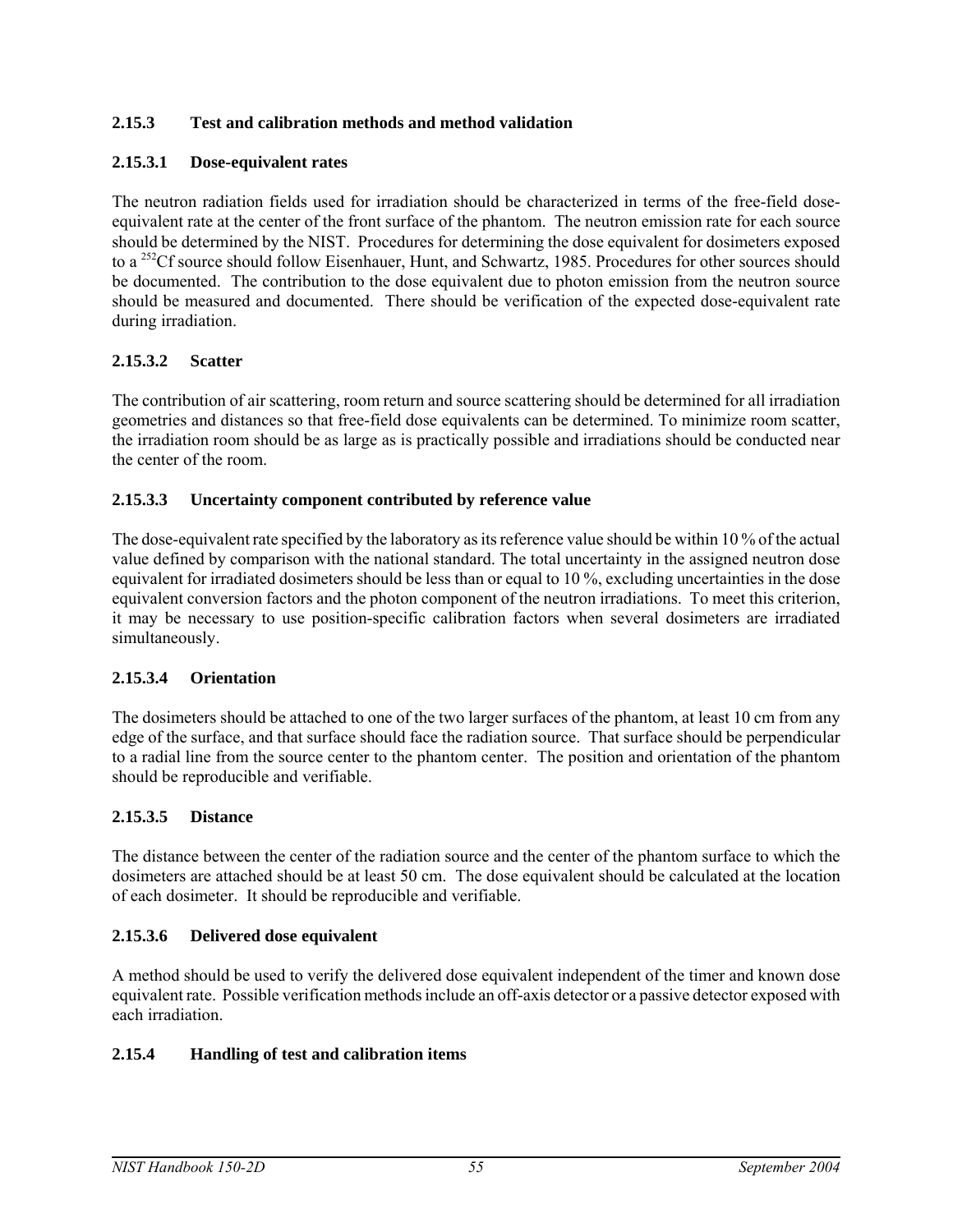## **2.15.4.1 Shielding**

The source storage container should provide sufficient shielding such that leakage radiation does not interfere with other uses of the radiation room by raising the background level. Background radiation and leakage radiation from all sources in the radiation room should not contribute more than 0.1 % of the total dose equivalent to which dosimeters are irradiated.

## **2.15.4.2 Irradiation control**

A source transport system should be provided to transport the source from the storage container to the irradiation position. Both the transit time from storage to irradiation position and the associated doseequivalent contribution to dosimeter irradiation should be known. It should be possible to operate the source transport system with a timer. Any associated random timing uncertainties due to the transit time of the source should be known. Any associated systematic timing uncertainties should be measured, compensated for, and monitored.

## **2.15.5 Reporting the results**

The laboratory should report to the customer the free-field dose equivalent for each dosimeter irradiated. The ratio of the dose equivalent arising from photon emission by the radiation source to the neutron dose equivalent should be reported.

## **2.16 Neutron dosimeters and survey instruments**

## **2.16.1 Scope**

The criteria contained in this part of the document apply to laboratories that calibrate neutron measuring instruments; in particular, neutron radiation protection instrumentation such as neutron dosimeters and neutron area survey meters. These criteria are supplementary to the general criteria contained in 2.2 and should be followed if this specific irradiation service is offered and its inclusion in the Scope of Accreditation is desired. In that case, both the general criteria and these specific criteria should be followed.

## **2.16.2 Assuring the quality of test and calibration results**

**2.16.2.1** The laboratory should have one or more radionuclide neutron sources whose emission rate is traceable to measurements from National Institute of Standards and Technology or to another national measurement institute that has participated in international key comparisons with NIST in the applicable measurement area.

**2.16.2.2** The laboratory should have a neutron measuring device, calibrated at NIST, to use as a system check.

## **2.16.3 Accommodation and environmental conditions**

**2.16.3.1** The facility should consist of at least one irradiation room and suitable storage, set-up, and office space, all designed to meet local safety codes and regulations. It should be sufficiently shielded from extraneous radiation sources so that the neutron-background dose-equivalent rate  $(H)$  due to such sources is  $H$  $< 10^{-3}$  mSv $\cdot$ h<sup>-1</sup>. It should be provided with air conditioning and heating adequate to keep the temperature in the range (295.15  $\pm$  4) K (22 °C  $\pm$  4 °C) and the relative humidity between 20 % and 65 %. The laboratory should be free of undue vibration, shock, and noise.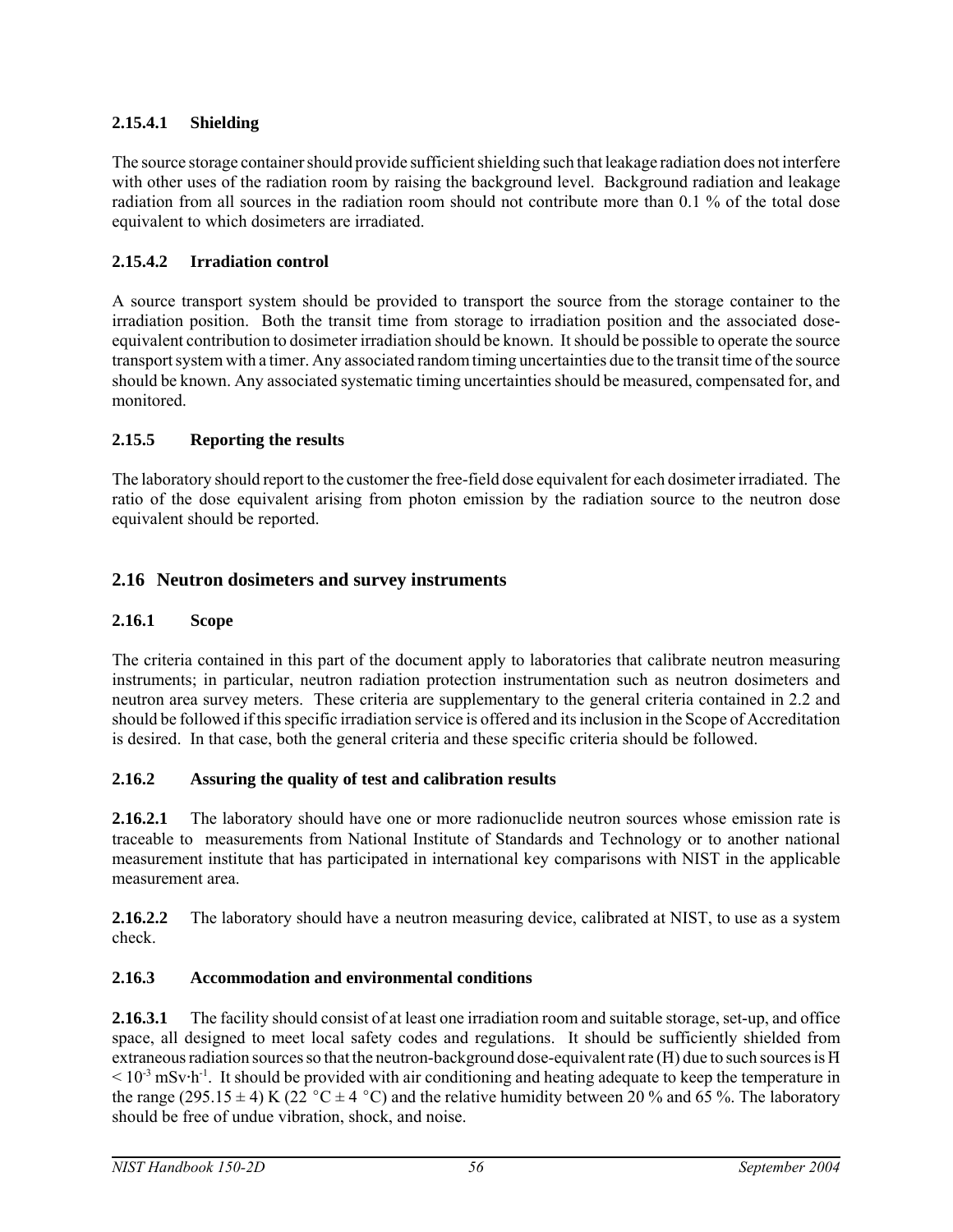**2.16.3.2** The irradiation room may be either "open" or "closed." An open room is one in which the walls and ceiling are generally of low-mass, non-hydrogenous material essentially transparent to neutrons. Radiation protection is provided by means of a sufficiently large exclusion area. A closed room is one in which the walls and ceiling are sufficiently massive (usually concrete) to provide adequate shielding. A closed room should be as large as possible to minimize room-scattered neutrons, and, in any case, the inside linear dimensions should be  $> 6$  m.

**2.16.3.3** The source should be used in the center of the room or, in the case of an open facility, as high as practical above the ground. In use, the source should be supported by a non-hydrogenous structure with as low a mass as possible.

**2.16.3.4** When not in use, the source should be stored in a well-shielded location such that it generates a background of  $H < 10^{-3}$  mSv $\cdot h^{-1}$  at the position of the test instrument. A method should be provided to move the source from its shielded position to the "in use" position. The transit time to move the source should be  $<$  5 s, if practical; otherwise, for times  $>$  5 s, a calibration factor should be applied and any additional uncertainty accounted for in the uncertainty determination.

**2.16.3.5** A support system should be used to position the instrument under test at a known distance and angle relative to the calibration source. The support should be rigid, but designed to minimize scattered radiation. It should be possible to move the instrument such that the instrument-to-source separation distance can be varied, and this distance should be measurable to within an uncertainty of 1 mm.

**2.16.3.6** An appropriate phantom should be used for mounting dosimeters for irradiation. At this writing, ANSI, ISO, and ICRU all recommend slightly different phantoms. Until this situation is resolved, the choice of phantom should be decided in consultation with NIST.

## **2.16.4 Equipment**

The neutron source(s) should be selected from among those recommended in ISO 8529-1:2001 (<sup>252</sup>Cf, D<sub>2</sub>Omoderated <sup>252</sup>Cf, <sup>241</sup>Am-Be( $\alpha$ ,n), <sup>241</sup>Am-B( $\alpha$ ,n)). More than one type of source may be required. In addition, sources of different strengths might be required to cover the entire range of required dose equivalents without the irradiation times becoming either inconveniently long, or so short that the source transit time introduces a significant uncertainty. The emission rates for the sources should be traceable to the National Institute of Standards and Technology or to another national measurement institute that has participated in international key comparisons with NIST in the applicable measurement area.

## **2.16.5 Test and calibration methods and method validation**

**2.16.5.1** At this writing, NIST recommends the use of the fluence-to-dose equivalent conversion coefficients given in ISO 8529:2001. Since this will probably change within the next year or two, it is recommended that the conversion coefficients be decided upon in consultation with NIST.

**2.16.5.2** It is very important that corrections be made for neutron scattering from the surfaces of the calibration room, and from the air in the room. Various aspects of these corrections are discussed in Schwartz and Eisenhauer, 1982; ISO/DIS 10646:1992; Eisenhauer, 1989; Kluge, Weise, and Hunt, 1990; and Eisenhauer, Schwartz, and McCall, 1987. The correction method should be worked out in consultation with NIST, and should be completely documented.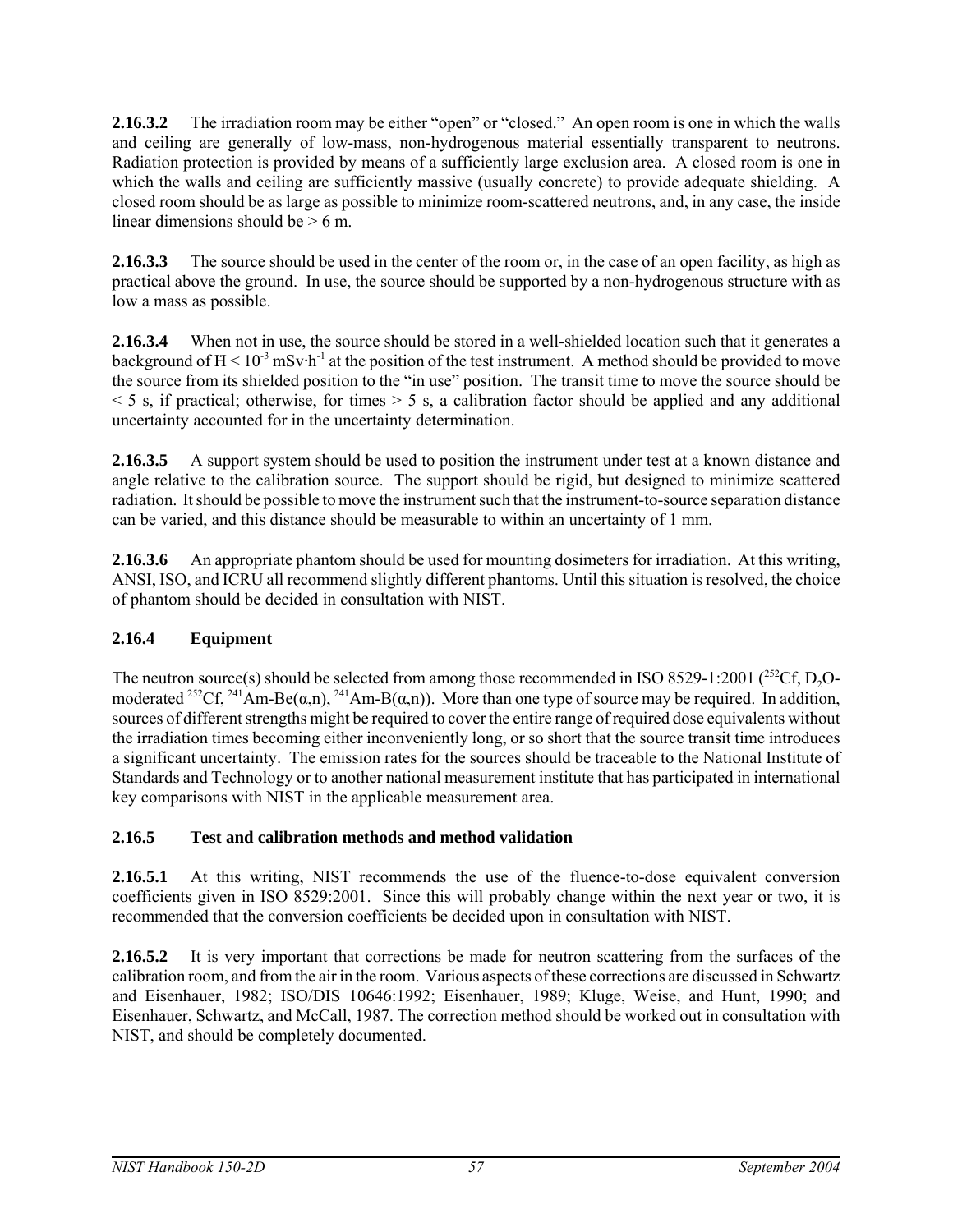## **2.16.6 Handling of test and calibration items**

All the dosimeters of a particular batch, including controls, should be kept together at all times, except when the irradiations are actually being performed. During the irradiations, all dosimeters except those actually being irradiated should be kept in an area well-shielded from any radiation sources.

#### **2.16.7 Reporting the results**

**2.16.7.1** The calibration report is a permanent archival document. The original should be sent to the institution for which the calibration was done, and copies kept on file at the laboratory. The calibration report should contain at least the following information, as appropriate:

- a) General information
	- 1) type and serial number(s) of item(s) irradiated,
	- 2) date of irradiation,
	- 3) identification number(s) of source(s) used and their emission rate(s) at time of irradiation,
	- 4) fluence-to-dose equivalent conversion coefficients used (these may be referenced or provided under separate cover, and
	- 5) average temperature and relative humidity during irradiation.
- b) Specific irradiation data
	- 1) source-phantom or source-detector distance,
	- 2) calculated "free field" dose equivalent,
	- 3) length of time of irradiation,
	- 4) total dose equivalent,
	- 5) corrections applied, and
	- 6) estimated uncertainty in the total dose equivalent.
- c) Narrative description

All calibration reports should also include a brief narrative description of the physical arrangement for the irradiations and a brief discussion of the uncertainties. The description may be a drawing or a combination of text and drawing.

#### **2.16.7.2 Uncertainties**

ISO/DIS 10647:1992 contains a complete discussion of the uncertainties involved in these irradiations; this should be used as the basis for assigning an uncertainty to the calibration.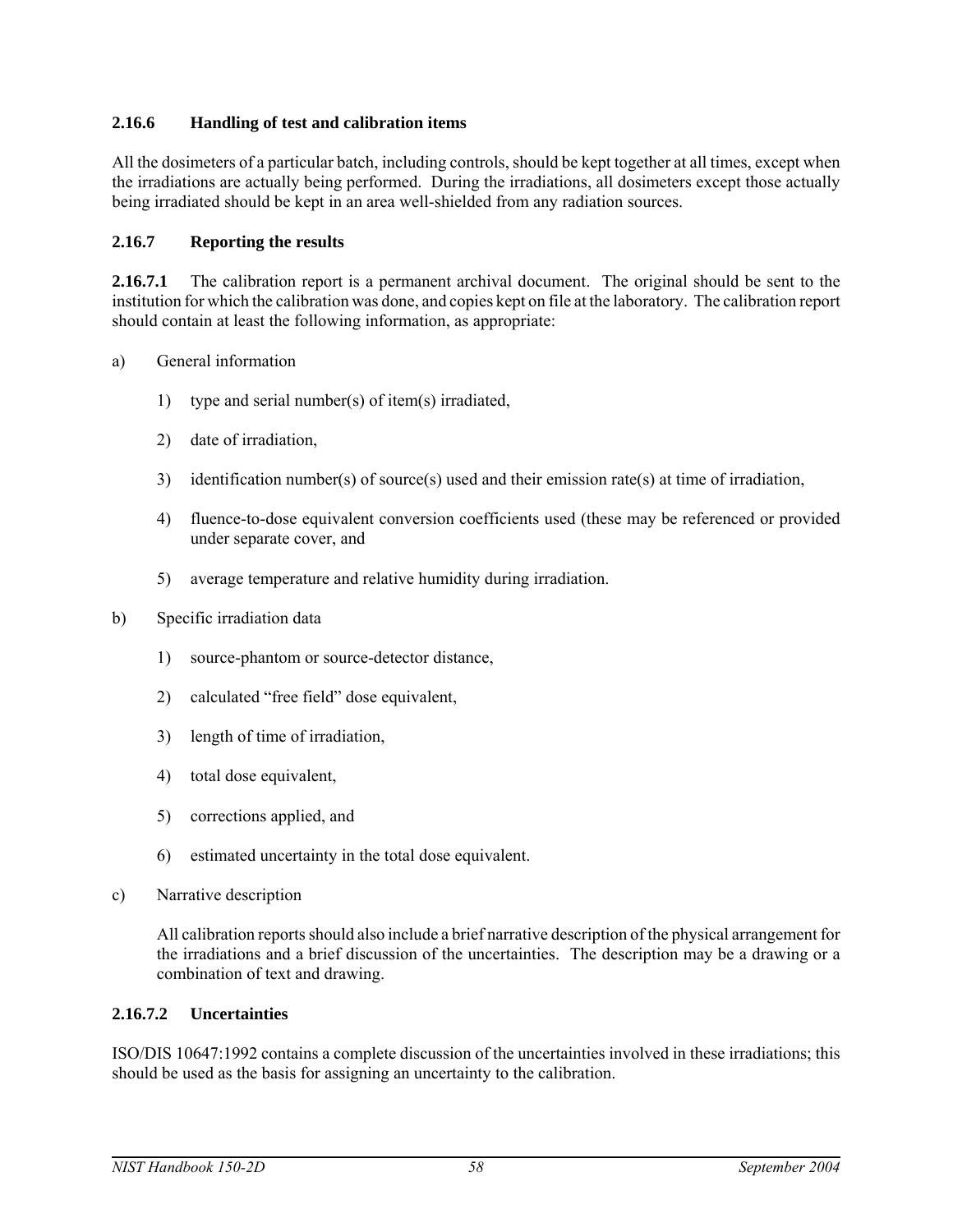## **2.17 Criteria for a high-dose radiation dosimetry calibration laboratory**

#### **2.17.1 Scope**

The criteria contained in this part of the document apply to laboratories that calibrate high- dose dosimeters at absorbed-dose levels appropriate for radiation processing (gamma rays, electron beams, or x-ray (bremsstrahlung) beams. These criteria are supplementary to the general criteria contained in 2.2 and should be followed if this specific irradiation service is offered and its inclusion in the Scope of Accreditation is desired. In that case, both the general criteria and these specific criteria should be followed.

#### **2.17.2 Definitions**

See ASTM E 170 and section 1.5 of this handbook.

#### **2.17.3 Specific criteria for calibrations using photons and electrons**

#### **2.17.3.1 Scope**

This section sets specific requirements to which a laboratory should adhere if it is to be accredited for calibrations using gamma rays, electron beams, or x-ray (bremsstrahlung) beams. The criteria contained in this section apply to high-dose calibration of dosimeters at absorbed-dose levels appropriate for radiation processing.

#### **2.17.3.2 Quality system**

The absorbed-dose rate of the high dose calibration facility of the laboratory should be within  $\pm 5\%$  of the value defined by comparison with the appropriate national standard. This level of agreement with the national standard should be demonstrated through periodic proficiency tests of the laboratory by a national or international standards laboratory.

#### **2.17.3.3 Facilities and environment**

- a) If interpretation of the response of a particular type of dosimeter requires a history of the environmental conditions, the temperature and humidity should be recorded.
- b) Fluorescence lamps, sunlight, and other sources of ultraviolet light should be filtered, if the dosimeters are adversely affected by ultraviolet radiation.
- c) Any area used for storage of dosimeters should have its temperature and relative humidity controlled as required for the specific dosimetry system employed.

## **2.17.3.4 Equipment**

#### **2.17.3.4.1 Radiation source(s) for high-dose calibration facilities**

- a) The laboratory should have access to a source of gamma radiation, either  ${}^{60}Co$  or  ${}^{137}Cs$ , with a fluence rate sufficient to deliver an absorbed dose within the range of 10 Gy to  $10^5$  Gy ( $10^3$  rad to  $10^7$  rad) within a reasonable time.
- b) In addition, the laboratory may have an electron beam or x-ray beam (bremsstrahlung) radiation source, or both, that can provide dose rates appropriate to radiation processing conditions.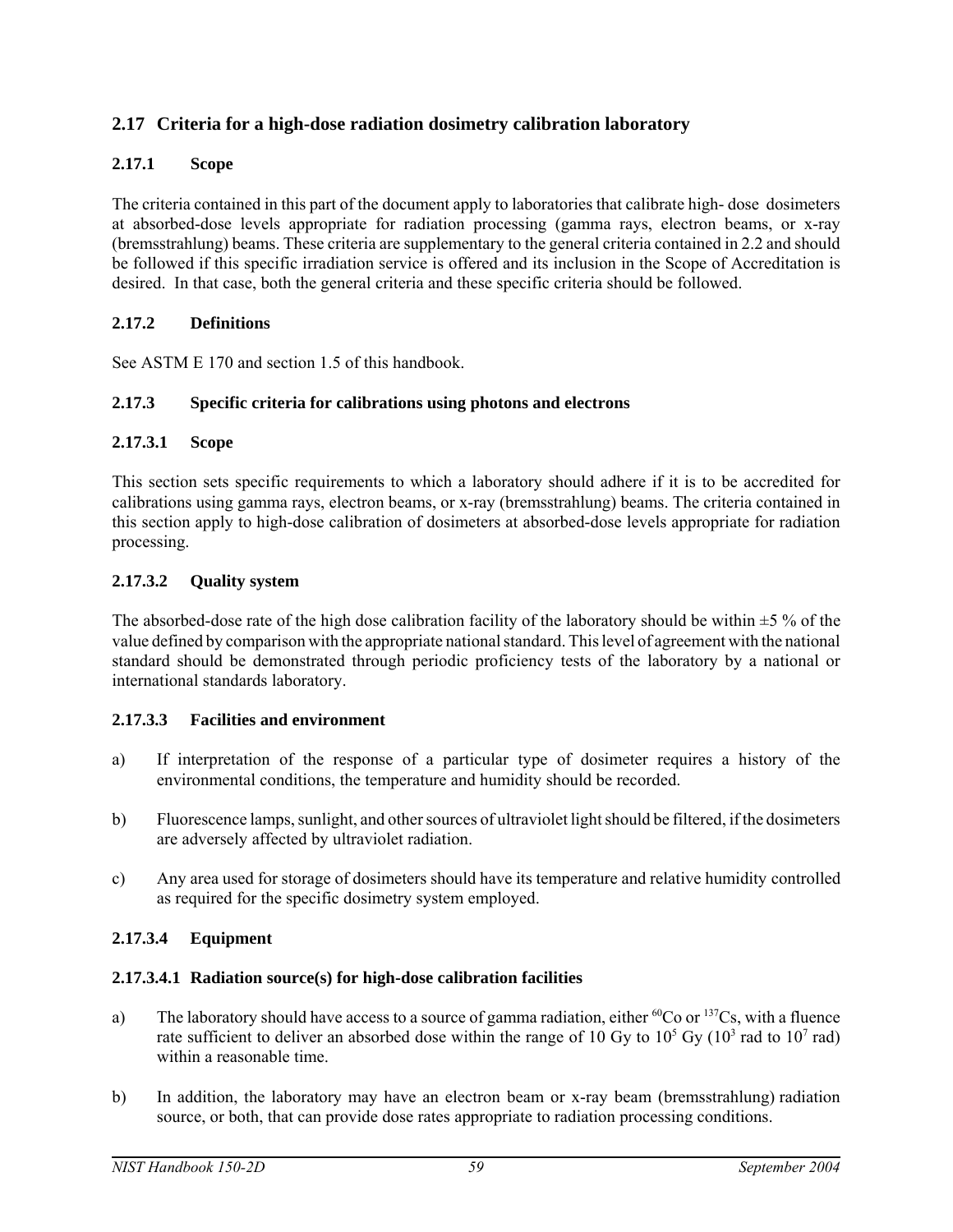## **2.17.3.4.2 Characterization of the radiation field**

- a) Determine the absorbed-dose rate in each location in which dosimeters are irradiated using reference standard dosimetry systems. Assure that dosimeters are irradiated in the locations where the dose rate is determined. Dose rates should be traceable to appropriate national standards by direct measurement intercomparisons.
- b) Ensure that the absorbed-dose rate over the volume in which dosimeters are irradiated does not vary more than  $\pm 1$  % (at a 95 % level of confidence) from its average value.
- c) If the dosimeters are irradiated in open air (for example, with a beam-port or panoramic irradiator), ensure that the room is of sufficient size and design such that scattered radiation at each position where dosimeters are placed for irradiation does not compromise the specified overall accuracy goals.
- d) Monitor and control the temperature of the irradiation volume during irradiation to the degree required by the characteristics of the dosimeter. Measure this temperature during a simulated irradiation of dosimeters or in a manner that will not perturb the radiation field during the irradiation of dosimeters.
- e) Maintain information related to the photon or electron energy spectrum at each dosimeter irradiation **location**
- f) Minimize low-energy components of the photon source spectrum through the use of a filter box when dosimeters used for radiation hardness testing are irradiated. For additional information see ASTM E 1249 and ASTM E 1250.

## **2.18 Criteria for a radionuclide source calibration laboratory**

## **2.18.1 Scope**

The criteria contained in this part of the document apply to laboratories that calibrate or manufacture and certify radionuclide sources. These criteria are supplementary to the general criteria contained in 2.2 and should be followed if either of these specific services is offered and its inclusion in the Scope of Accreditation is desired.

## **2.18.2 Assuring the quality of test and calibration results**

**2.18.2.1** Periodic performance tests should be performed to demonstrate the operability and accuracy of measuring equipment. These tests should be performed daily or prior to use.

**2.18.2.2** The laboratory should have control standard sources, traceable to the National Institute of Standards and Technology or to another national measurement institute that has participated in international key comparisons with NIST in the applicable measurement area. The laboratory should use these control standard sources as a system check prior to calibrations.

**2.18.2.3** Sources derived from material which are certified to have traceable measurements should be tested prior to distribution to verify the certificate value. For derived sources made in batches, appropriate sampling of the batch is acceptable if the process has been demonstrated to produce reproducible sources or that it is unlikely to have significant differences between sources.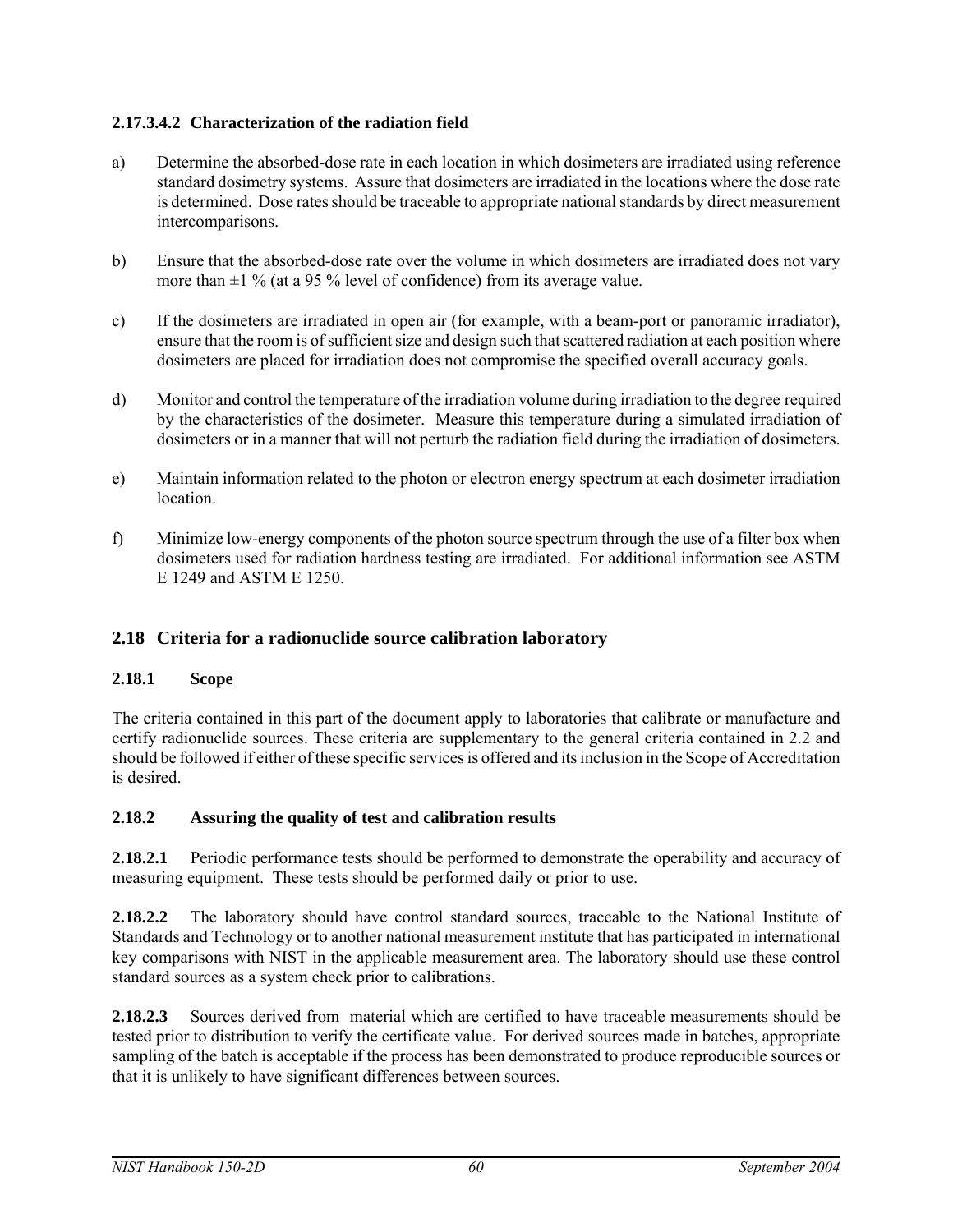**2.18.2.4** Appropriate tests should be performed to demonstrate the stability of sources over their expected lifetimes. Examples of areas of concern include: radiation damage for high-level sources, plateout of radionuclides from solution, and homogeneity of solid sources.

## **2.18.3 Accommodation and environmental conditions**

**2.18.3.1** The laboratory facilities should include space and utilities appropriate for the scope of work performed. This should include control of environmental factors such as temperature, humidity and other parameters that could impact the quality of radionuclide sources. If a facility is utilized for the production of both low-level sources (less than 100  $\mu$ Ci) and high-level sources (greater than 100  $\mu$ Ci), then production areas should be physically separated to prevent cross contamination of samples.

**2.18.3.2** The laboratory areas should include appropriate equipment such as fume hoods, glove boxes, safety showers, and other appropriate personnel safety gear. Adequate bench space for the number of employees working in the facility should be provided. Laboratory areas should be maintained to ensure the work areas are neat, clean, and orderly. Environmental conditions should be maintained as appropriate for specific operations. For example, analytical balances should be used in areas that are relatively free from dust, air currents, and excessive vibration. A stable source of electrical power, preferably regulated and uninterruptible, should be available for radiation detection instrumentation.

## **2.18.4 Equipment**

Equipment for the calibration of radionuclide sources should be maintained and controlled by the laboratory performing calibrations. Instrumentation should be "state of the art," with respect to current technology for calibrating radionuclides. The calibration facility should maintain equipment necessary to measure potential contaminants or interferences. For example, if gamma-ray emitting radionuclides are calibrated with an ionization chamber, then high-resolution gamma spectroscopy should be available for assaying gammaemitting impurities. Alpha-particle spectrometry may be necessary to assay impurities in alpha-emitting sources that are calibrated by liquid-scintillation counting.

## **2.18.5 Test and calibration methods and method validation**

**2.18.5.1** The calibration of radionuclides and production of sources should be documented so that each step of the process can be verified or checked.

**2.18.5.2** More than one technique should be utilized for calibrations or a different technique utilized for verification of the primary technique.

## **2.18.6 Handling of test and calibration items**

**2.18.6.1** Contamination levels in laboratory areas should be strictly controlled to prevent contamination of personnel and samples. This may require more stringent control of radionuclide contamination than required for personnel safety by applicable regulatory requirements. Appropriate instrumentation and monitoring procedures should be used to monitor the cleanliness of work areas utilizing radioactive material.

**2.18.6.2** Radiation-detection equipment should be physically separated from process areas for radioactive materials. If common facilities are utilized for both low-level and high-level radionuclide measurements, then strict contamination-control procedures should be employed before samples are transferred from production areas to the counting room(s).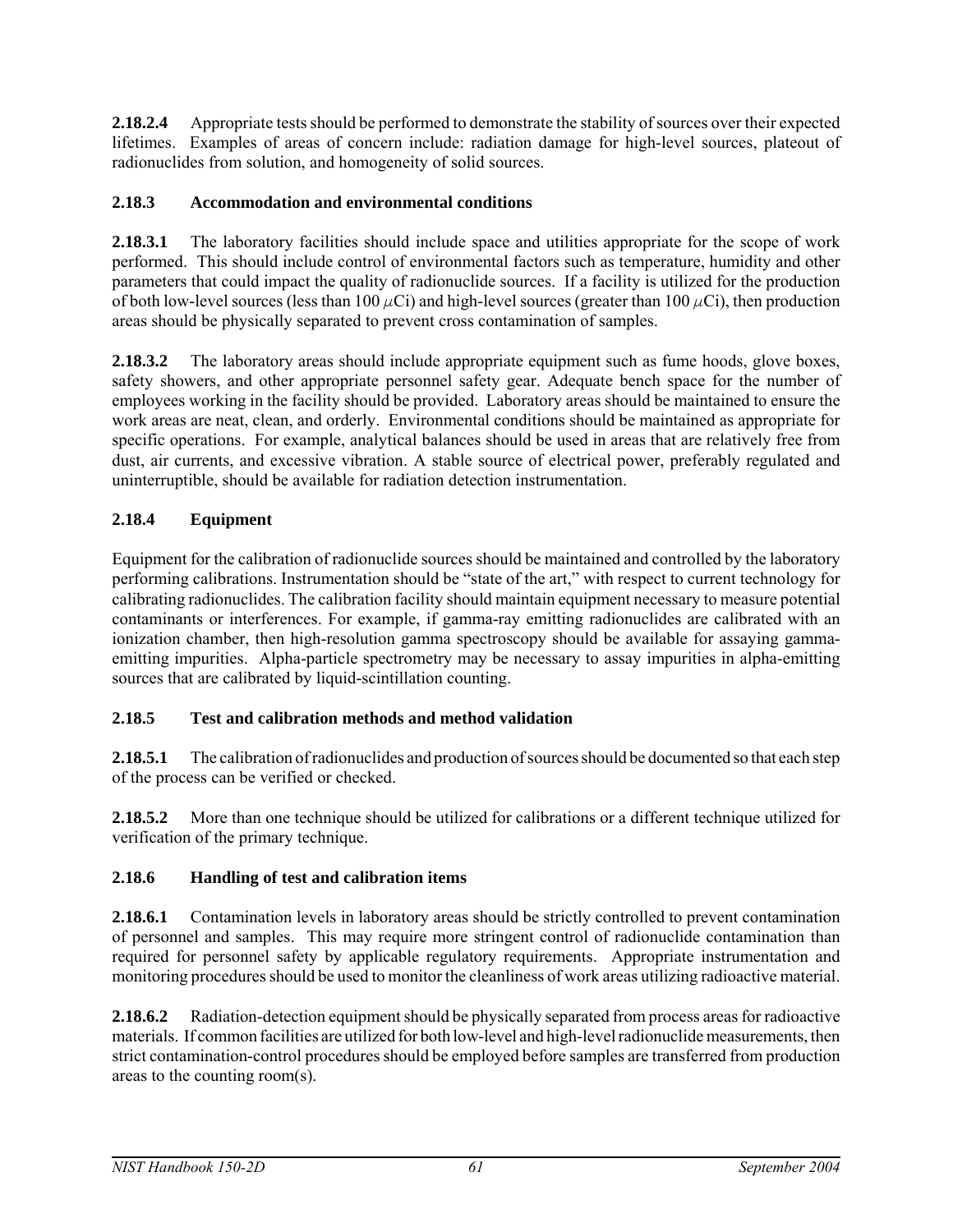**2.18.6.3** The packing and shipping area should be separate from the production areas. The exteriors of all packages of radioactive material should be monitored for removable contamination before transfer to the shipping area.

## **2.18.7 Reporting the results**

## **2.18.7.1 Minimum information**

The calibration laboratory should provide a certificate for each standard that should include at least the following information:

- a) Producer.
- b) Radionuclide calibrated.
- c) Identification number.
- d) Activity or emission rate with associated uncertainties—The certificate should contain a clear and unambiguous statement of overall uncertainty with the method by which the different components of error were combined. The stated uncertainty should not be lower than those verified by the national measurement institute for a given technique.
- e) Calibration date and time (if appropriate for the half-life\* of the radionuclide)—The certificate should include decay data and references relevant to the calibration and intended use of the source.

Notes accompanying the sources should provide warnings about any special precautions to be taken in the use of the source (such as those relating to fragility or sensitivity to moisture). Application notes dealing with common problems (cascade summing, interference from Compton edge, etc.) affecting complex applications such as gamma spectrometry should be included.

- f) Physical and/or chemical description of the source (see 2.18.7.2 a)).
- g) Radiochemical purity (see 2.18.7.2 c)) (identification and assay of contaminants is recommended).

## **2.18.7.2 Supplemental information**

Supplemental information, including preparation and use, may be presented in accompanying notes or attachments to the certificate. In addition to the information required above, supplemental information should be provided in the following areas.

a) Physical description of the source

Liquid sources to be dispensed quantitatively by the user should be described in terms of chemical composition, acidity, carrier concentration, density, and total quantity in grams. Special information needed for further dilution or deposition should be given in notes. For mixtures of solid particles (soil, dried biological materials, etc.), the details of homogeneity tests and the limiting sample size for which the standard may be used should be stated. Gas-mixture certificates should include descriptions of diluting gases when applicable. Sources to be used directly should address radiation scattering and absorption unless the sources are exact replicates of samples to be measured by the user. Source dimensions including active area for filters and radionuclide distribution for charcoal cartridges should be specified as part of the certificate. Blank samples or construction material (i.e., mylar covering) should be available to a user for evaluating